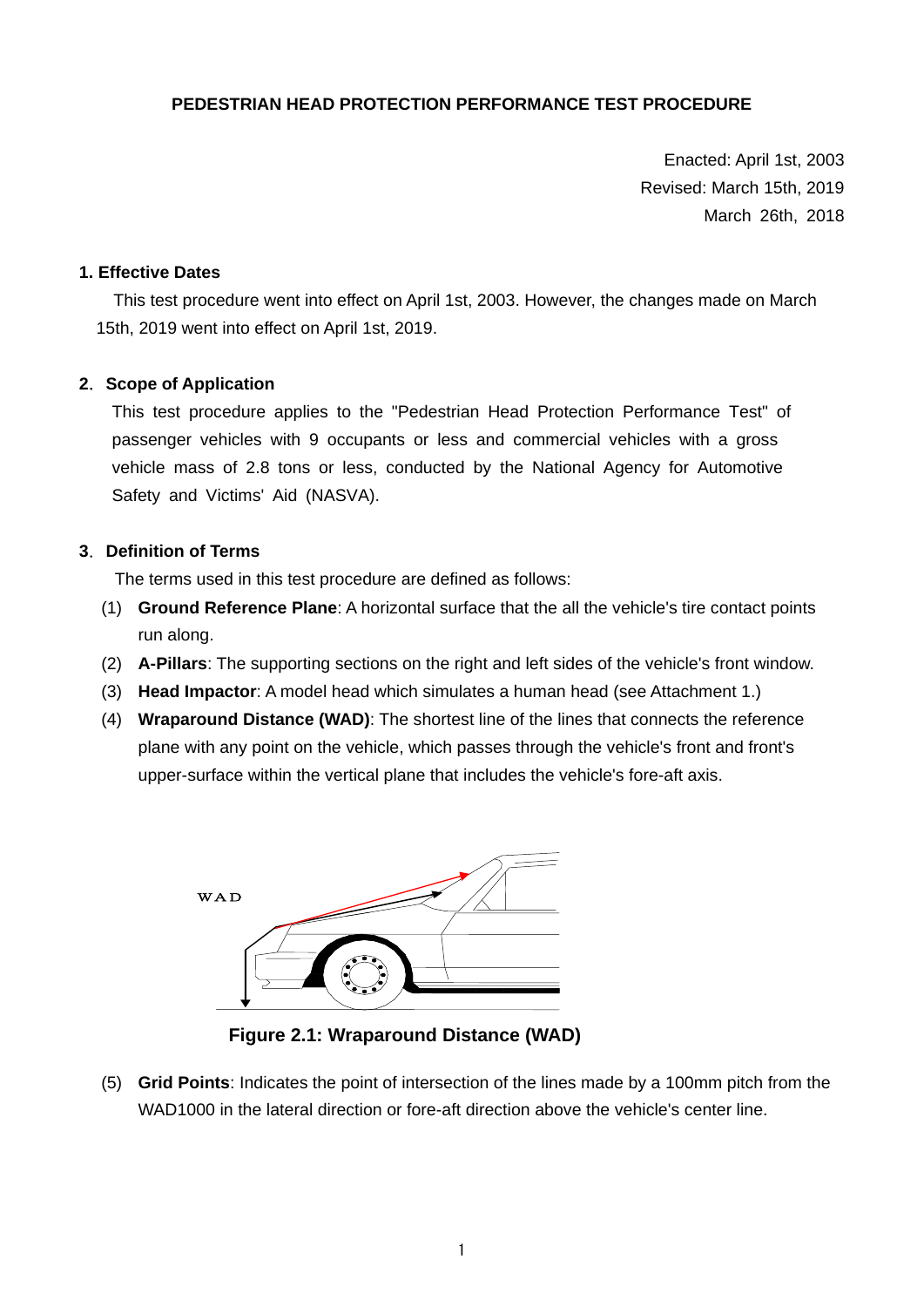

**Figure 2.2: Grid Points** 

- (6) **HIC (Head Injury Criterion)**: A numbered value that indicates the degree of damage inflicted on a head impactor.
- (7) **Window Frame Parts**: Indicates the parts of the joins in the upper and lower windshield that have been greatly warped from impact, comparatively.

### **4**.**Testing Requirements**

### **4.1 Conditions of Test Vehicle**

#### **4.1.1 Data Submitted from Vehicle Manufacturer**

The vehicle manufacturer shall provide NASVA with the following data necessary for preparing the test vehicle properly:

- (1) Appendixes 1-1~1-4-2, 7
- (2) Special confirmation items relating to preparation of the test.

#### **4.1.2 Mass of Test Vehicle**

The mass of the test vehicle shall be adjusted between 100% and 101% of the mass at vehicle delivery\* without installing the mass on the driver's seat and the front passenger's seat (seat parallel to the driver's seat and situated adjacent to the side face of the vehicle; hereinafter the same).

However, this shall not apply if the mass of the vehicle cannot be adjusted to this range after removing parts that will not affect the test. When the vehicle is equipped with a spare tire and tools, it is permissible to test the vehicle as it is.

\* Mass at vehicle delivery: The test institute shall measure the mass of the vehicle received after filling with every liquid except fuel to the maximum within a specified range and filling with the fuel to 100% of the fuel tank capacity. The presence of tools and spare tires and the absence of extraneous items shall also be confirmed before the vehicle is weighed. This mass is referred to as the mass at vehicle delivery.

#### **4.1.3 Vehicle Posture**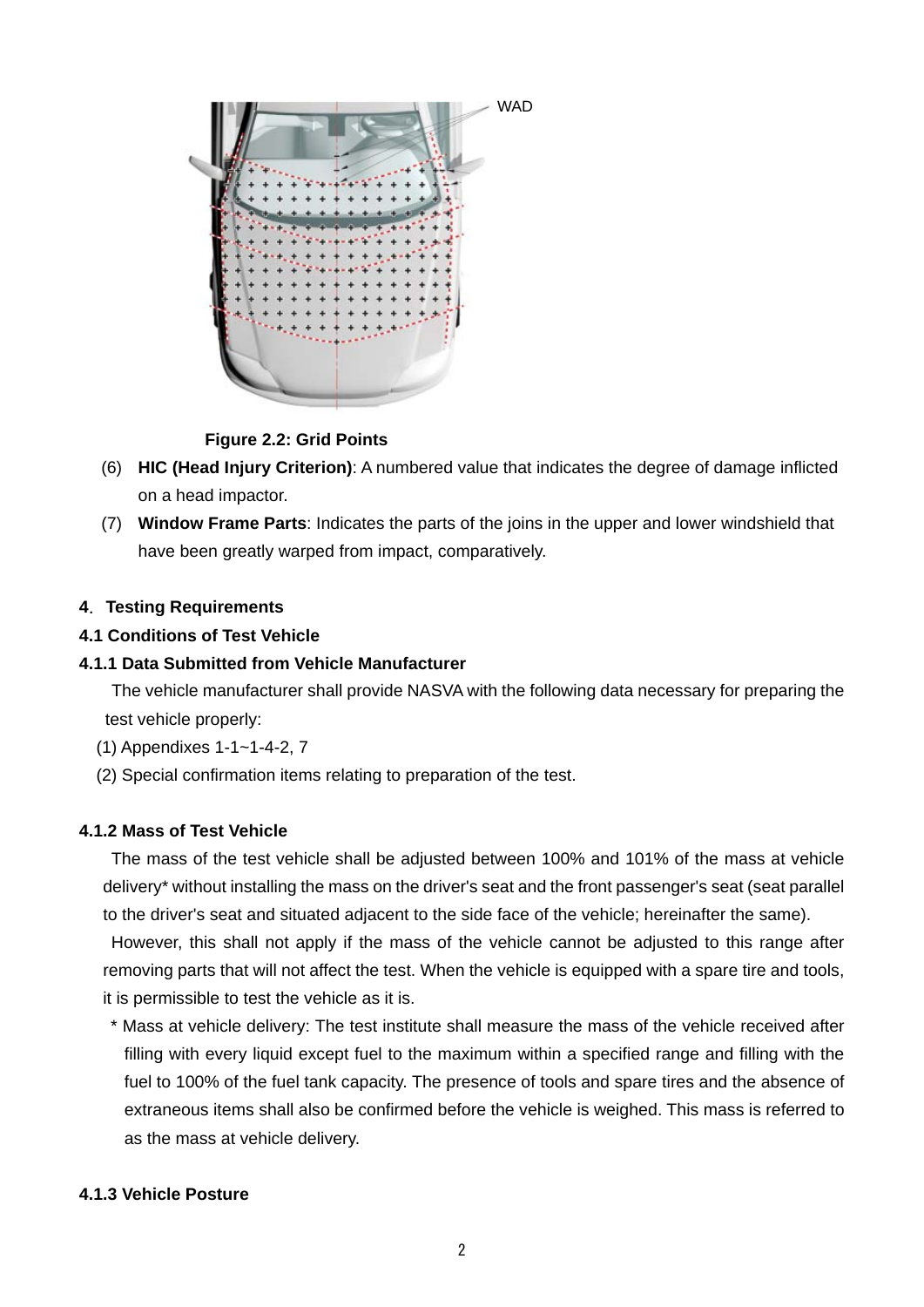Vehicle posture is specified as follows:

- (1) The posture of the test vehicle shall be the condition the vehicle when brought in, however test vehicles equipped with a height adjusting device shall be adjusted to the position specified for the traveling speed of 40 km/h. If the vehicle is equipped with a manual height adjusting device, the vehicle shall be set to the standard position.
- (2) If the vehicle is equipped with an impact force reduction device for pedestrian protection which works upon car impact with a pedestrian (hereinafter referred to as, "protection device"), the vehicle manufacturer shall provide technical documents which explain the influence of the protection device regarding pedestrian head injuries and activate the protection device during the test.
- (3) A mass the same as the Hybrid III dummy having the mass equivalent to 50th percentile adult male (75 kg) shall be installed on the center surface of the driver's and front passenger's seats. The dummy shall comply with the stipulations provided in Title 49, Part 572, Subpart E of CFR (Code of US Federal Regulations) as amended in the Federal Register No. 63 dated February 4, 1998.
- (4) The front wheels shall be set to the straight-traveling state. The direction of the vertical cross section of the vehicle must be within  $\pm 2^{\circ}$  with respect to the direction of projection of the impactor.
- (5) Vehicles that have undergone steps 1 through 4 shall be deemed in "normal riding posture." The vehicle manufacturer shall submit the wheel arch height measurements of the vehicle in normal riding posture to NASVA beforehand. If the height of the wheel arches is  $\pm 25$ mm higher than the design standard position, that measurement position shall be taken as the normal riding posture wheel arch height and the vehicle measurement positions shall be adjusted (within ±2mm) to conduct the test.
- (6) If the test is being conducted by a vehicle that has already undergone the side collision test, it is assumed that adjustments 1 through 4 cannot be carried out adequately. Because of this, the vehicle posture (fore-aft direction and lateral direction) measurements must be carried out before the side collision test, so that the test may be carried out within  $\pm 0.1^\circ$  of the fore-aft and lateral measurements in relation to the vehicle posture.
- (7) If the seats have been removed for the rear collision test, when making the markings, the vehicle posture measurements shall also be conducted. Weights and the like shall be installed while the seats are removed, and the test shall be conducted with the vehicle posture as measured when the markings were being made. In this case, the margin of error for the fore-aft direction shall be  $\pm 0.1^\circ$ , and the margin of error for the lateral direction shall be  $\pm 0.1^\circ$ .

## **4.1.4 Vehicle Fluids**

- (1) Every liquid except fuel shall be provided to the maximum within the specified range.
- (2) Fuel or an alternative fuel having a specific gravity similar to that of the fuel shall be provided to 100% of the fuel tank capacity.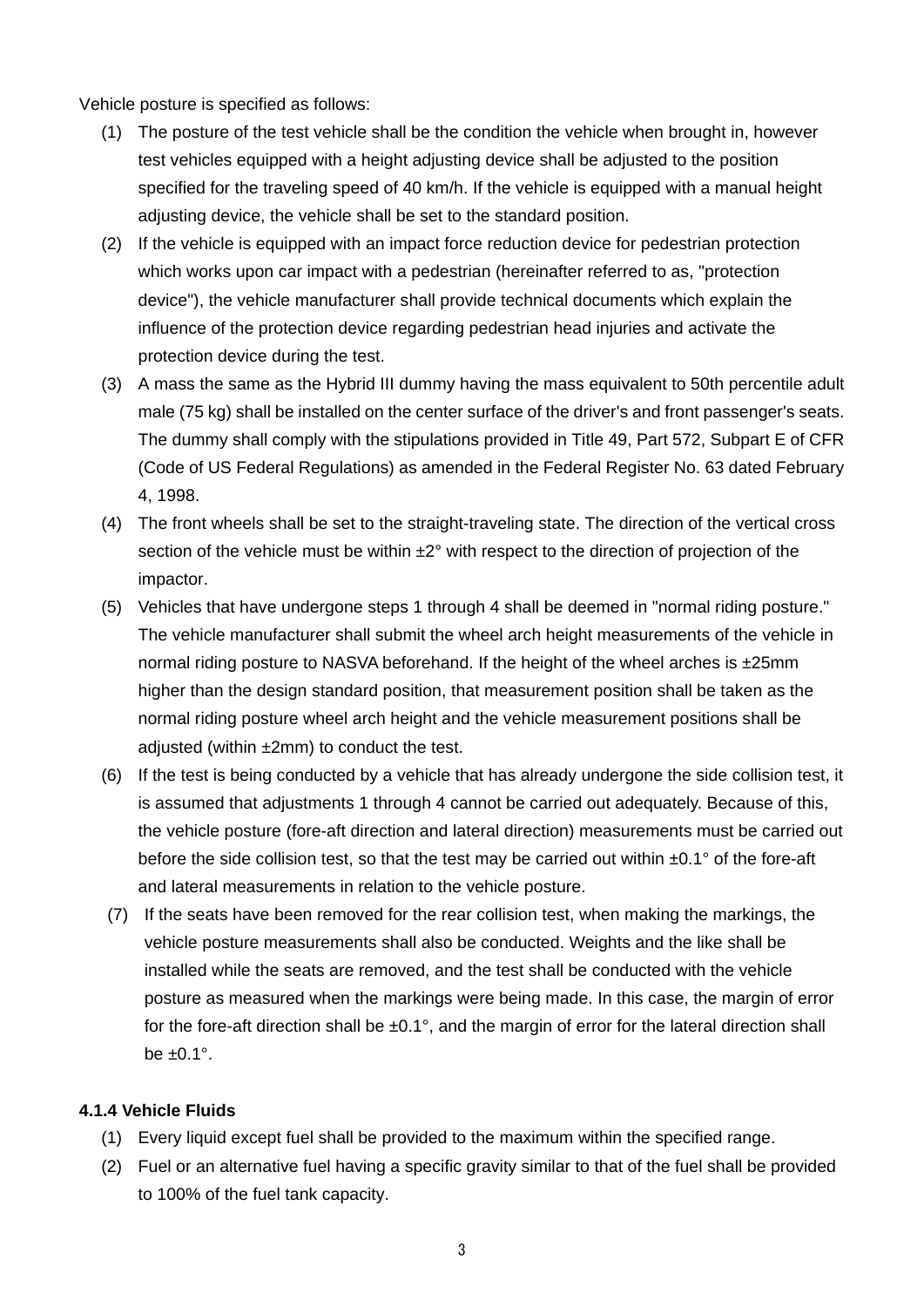(3) If liquid cannot be filled as specified in (1) and (2) above for a vehicle after the side collision test, filling of (1) and (2) shall be implemented as much as possible.

#### **4.1.5 Seat Adjustments**

- (1) If the driver's seat and front passenger's seat are adjustable in the fore-and-aft direction, they shall be adjusted to the middle position. If adjustment to the middle position is not available, the seats shall be adjusted to a position behind the middle position but at the nearest adjustable position.
- (2) If the driver's seat and front passenger's seat are adjustable only in the vertical direction, they shall be adjusted to the lowest position.
- (3) If the driver's seat and front passenger's seat have other than (1) and (2) mentioned adjustable mechanism, they shall be adjusted to the design standard positions.
- (4) Seats other than the driver's seat and front passenger's seat shall be adjusted to the design standard positions and angles.

### **4.1.6 Other Vehicle Conditions**

#### **4.1.6.1 Ignition**

The engine of the test vehicle shall be stopped and the ignition switch shall be turned off.

#### **4.1.6.2 Side Doors**

The doors of the test vehicle shall be closed securely. However, this shall not apply if the doors of the vehicle after the side collision test cannot be closed.

#### **4.1.6.3 Roof**

If the vehicle has a removable roof, the respective roof shall be installed.

If the vehicle has a sunroof, the sunroof shall be closed.

If this vehicle is a convertible, the top shall be closed.

#### **4.1.6.4 Tires**

Air pressure of the tires shall be kept at the recommended level indicated in the specification table of the user's manual or label on the vehicle body.

#### **4.1.6.5 Securing the Vehicle**

The Tires of the test vehicle shall be secured by using appropriate holding means such as parking brake or chocks.

Vehicles with automatic transmissions shall be held in place using the parking brake and keeping on P position or applying chocks.

#### **4.1.6.6 Rearview Mirror, Number Bracket, etc.**

It is permissible to remove the rearview mirror and auxiliary mirror (provided near the bonnet, wing,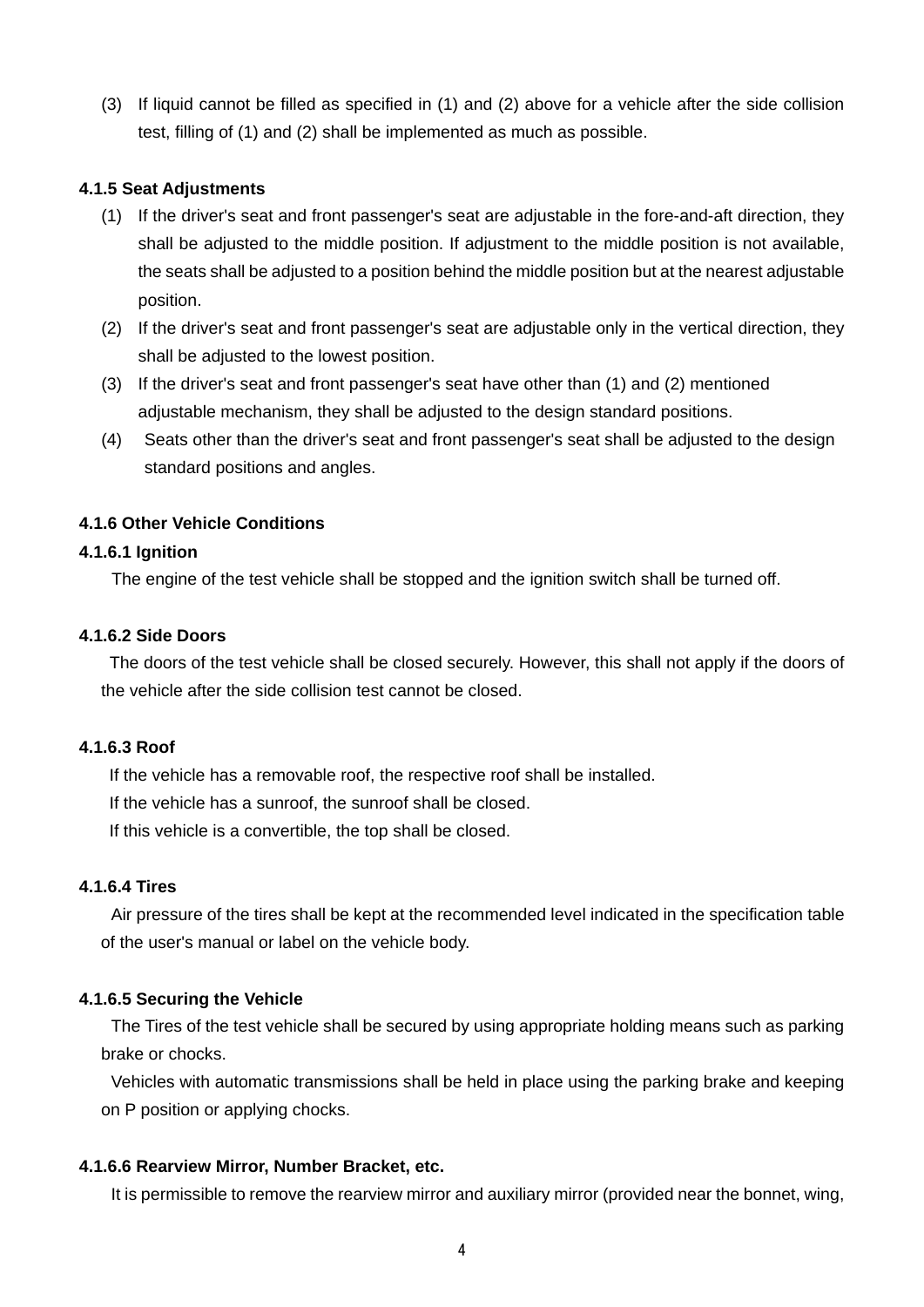or A-pillar) if possible, as well as the license plate and its holder and bracket at the front bumper, provided removal of these items does not negatively affect the test.

## **4.1.6.7 Other**

- (1) If effects of the secondary collision of the head impactor could occur for certain areas of the vehicle, it is permissible to protect such areas with a cover or other means as long as the protective measures do not affect the test results.
- (2) It is permissible to protect the driver's seat and front passenger's seat from flying pieces of broken windshield glass.

### **4.1.7 Marking the Test Range, etc**.

For stabilization of vehicle posture, the vehicle shall be run to stabilize its posture. After the posture of the test vehicle is stabilized, the following markings shall be made on the vehicle. For vehicles with an active bonnet and the like, markings shall be carried out so that such devices are not activated.

## **4.1.7.1 Bonnet Leading Edge Reference Lines**

- (1) Use a 1000mm straightedge to measure a vertical line parallel to the car's vertical plane, then tilt this line 50° towards the rear of the vehicle. Make the lower edge of this line 600mm tall. If the bonnet's upper-surface slopes 50° and the straightedge touches it in more than 2 places (see Figure 3.1-3), fix the straightedge's rear tilt angle to 40°.
- (2) Mark the points where the straightedge makes contact with the bonnet.
- (3) If the lower edge of the straightedge makes contact first (see Figure 3.1-2), make the marking there.
- (4) If the upper edge of the straightedge makes contact first (see Figure 3.1-4), follow the trajectory of WAD 1000.
- (5) Remove the straightedge from the bonnet, running along the bonnet's cross-section, move it within a range of 100mm (with a ±3mm margin of error), have it make contact with the bonnet again and make a marking.
- (6) Repeat steps (1) to (5) over the entire bonnet. Use a flexible ruler, etc., to connect the markings on the bonnet into lines. These lines need not be continuous and they can cross over emblems (within 100mm) and the like. These lines will be the Bonnet Leading Edge Reference Lines (hereinafter referred to as, "BLE Reference Lines.")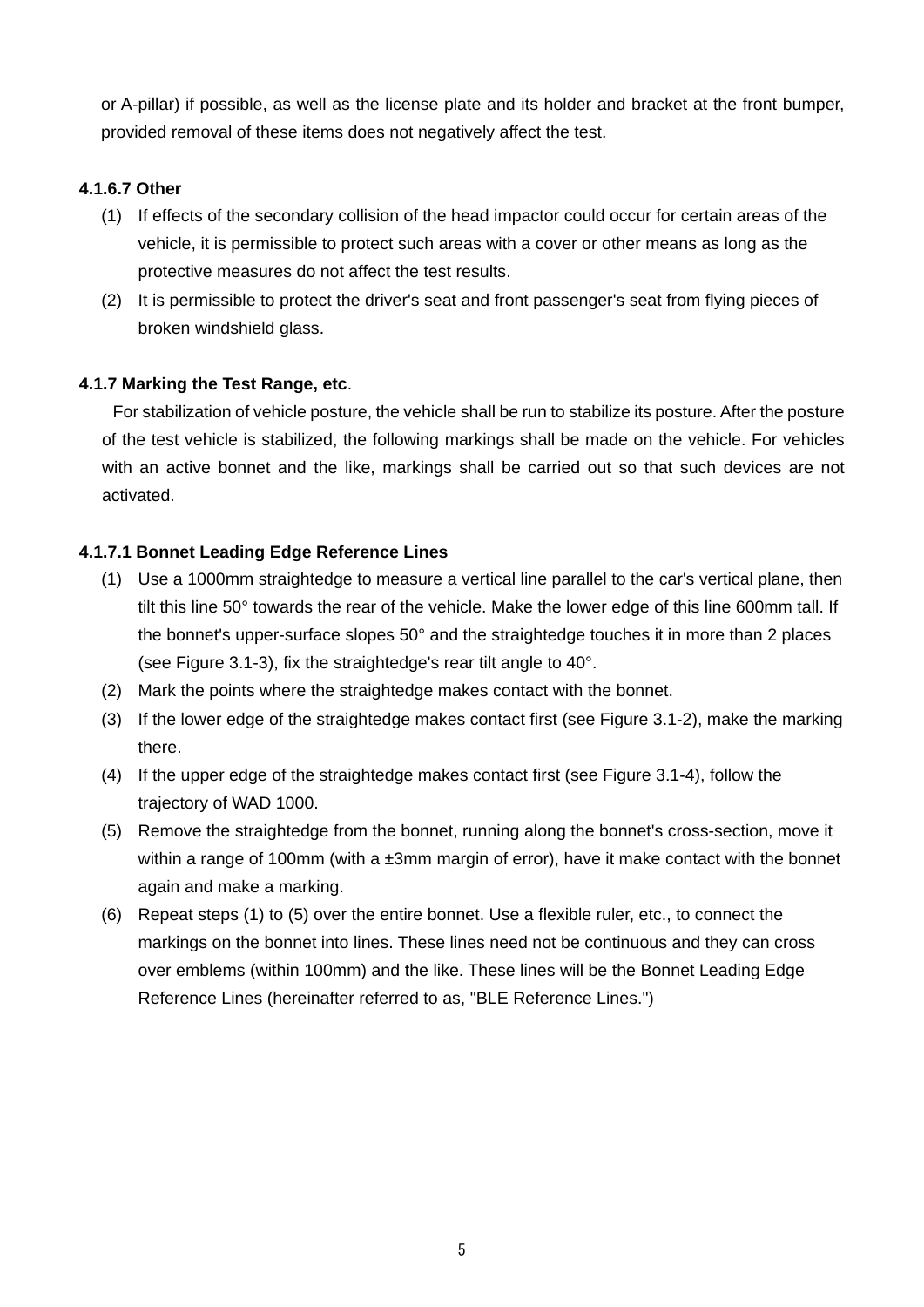

Figure 3-1: Bonnet Leading Edge (BLE) Reference Line

## **4.1.7.2 The Bonnet Side Edge Reference Lines**

- (1) Use a 700mm straightedge, fixed at 45° in relation to the reference plane parallel to the transverse vertical plane of the vehicle. Keep the straightedge parallel with the vehicle's cross section while making contact with the bonnet.
- (2) Put a marking on the highest point where the straightedge and bonnet make contact.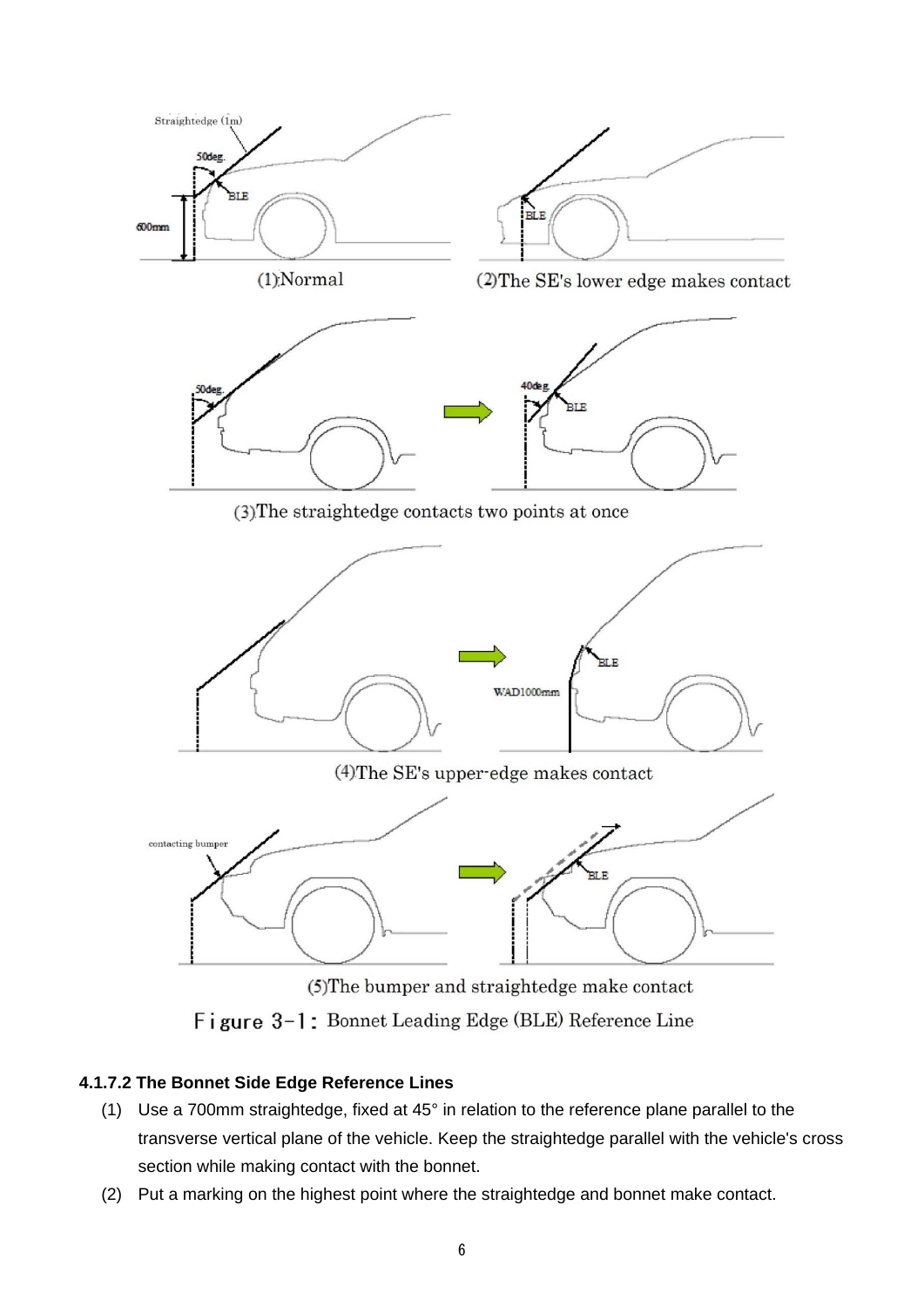- (3) Remove the straightedge from the bonnet, move it forwards or rearwards within a 100mm range (with a ±3mm margin of error), touch it to the bonnet again, and make a marking on the highest point.
- (4) Move the straightedge from the bonnet to A Pillar, and the roof (until it arrives at WAD 2100), and repeat steps (1) to (3). Ignore the fender mirror, door mirror, and antenna. Use a flexible ruler to connect the markings on the bonnet into lines. These lines will become the bonnet side edge reference lines. In this case, if the side edge reference lines are broken in the middle and are not consecutive, connect the various edges in the lateral direction of the vehicle.



Figure 3.2: Side Edge Reference Line

## **4.1.7.3 Windshield Rear Reference Lines**

- (1) Fix a 700mm straightedge vertically at a 75° angle behind the vehicle, parallel to the vehicle's vertical plane. Tilt the straightedge parallel to the vehicle's vertical plane until it makes contact with the roof (or windshield.)
- (2) Make a marking on the lowest point where the straightedge contacts the roof.
- (3) Remove the straightedge from the roof, and move it along the bonnet's cross section within a range of 100mm (with a ±3mm margin of error), make contact with the bonnet again and make another marking.
- (4) Repeat steps (1) to (3) until the entire roof has been covered. The antenna and other such things may be ignored. Use a flexible ruler to connect the markings on the roof into consecutive lines. These lines will be the windshield rear reference lines.



Figure 3.3: Windshield Rear Reference Lines

## **4.1.7.4 Bonnet Rear Reference Lines**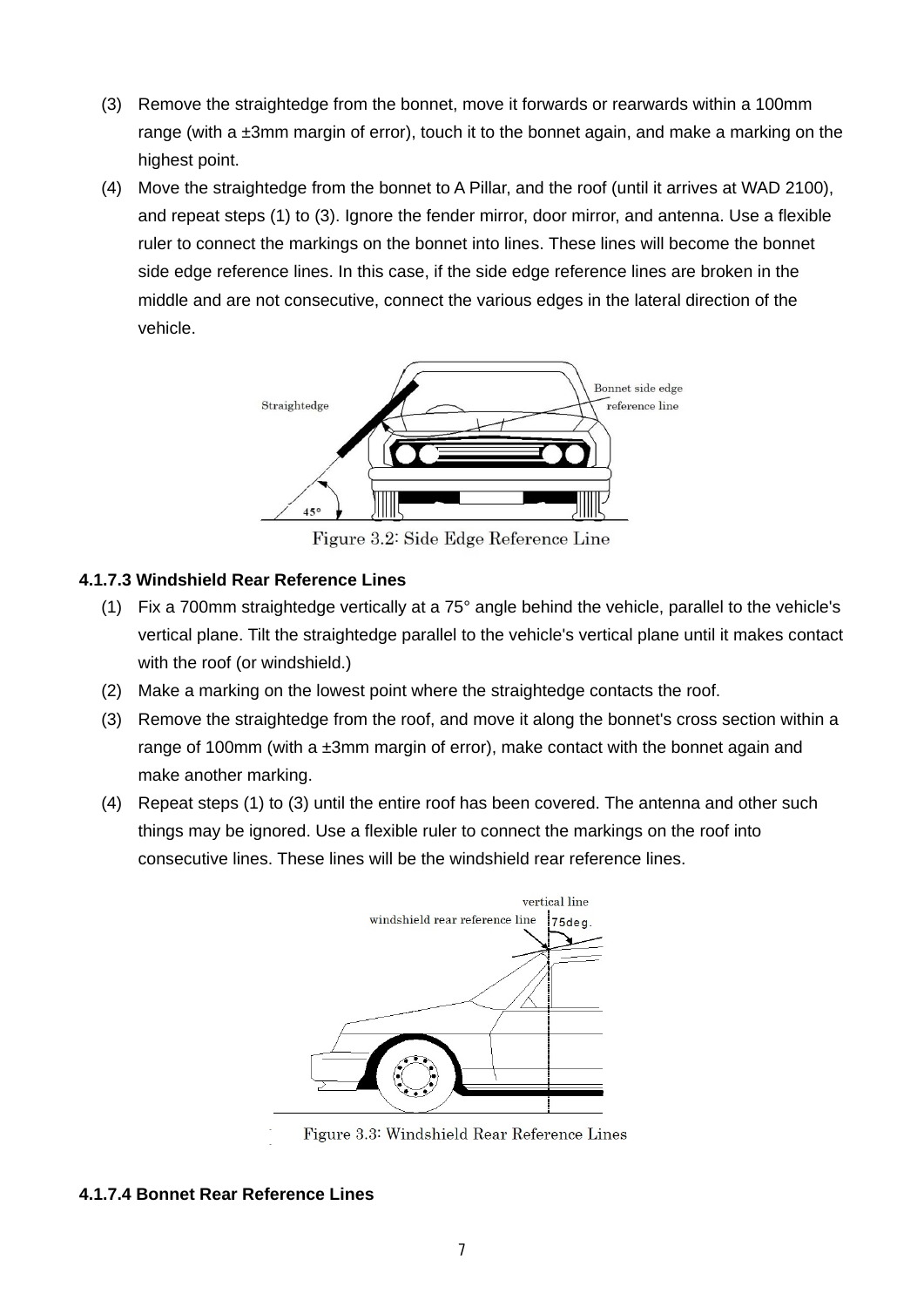- (1) Configure the head impactor (a sphere 165mm in diameter) to that it makes contact with the bonnet (or front panel) and windshield (or A Pillar). The windshield wiper arms and blades may be ignored.
- (2) Set the 165mm diameter sphere above the vehicle center line such that the sphere's rearmost point always makes contact above the windshield.
- (3) Release the 165mm sphere from the windshield, and move it along the windshield's cross section within a range of 100mm (with a ±3mm margin of error), make contact with the windshield again and make another marking.
- (4) Repeat steps (1) to (3) between the lateral bonnet side edge reference lines. Use a flexible ruler to connect the markings into consecutive lines. These lines will be the bonnet rear reference lines.





- (5) If the bonnet rear reference line and the side reference line do not intersect, use a semicircle template with a 100mm radius to extend or correct the bonnet rear reference line. The template shall be made of a thin, bendible material so that it will curve easily in either direction. (A thin plastic sheet that can "grip" the vehicle's surface is recommended for such a template.)
- (6) As shown in Figure 3.5, the template shall have 4 points, "A" through "D" marked clearly on its surface.

The template shall be set on the vehicle surface, with the corners of points A and B lined up at the side reference lines. Keep these two points on the side reference lines as the template's arc is slid down the back of the vehicle until it makes contact with the bonnet rear reference lines. During all of these steps, make sure that the template is not wrinkled or folded, and keep the template as close to the outer contours o the bonnet as the curved line is drawn. If the template contacts the bonnet rear reference line tangentially, or if the contact point is outside the arc made by points C and D, extend or correct the bonnet rear reference line, and as outlined in Figure 3.5, follow the curve of the template to match it up with the side reference line.

(7) If the template is not making contact with the side reference line via points A or B, and not making tangential contact with the bonnet rear reference line, or if the contact points between the bonnet rear reference line and the template are inside an arc connection Points C and D,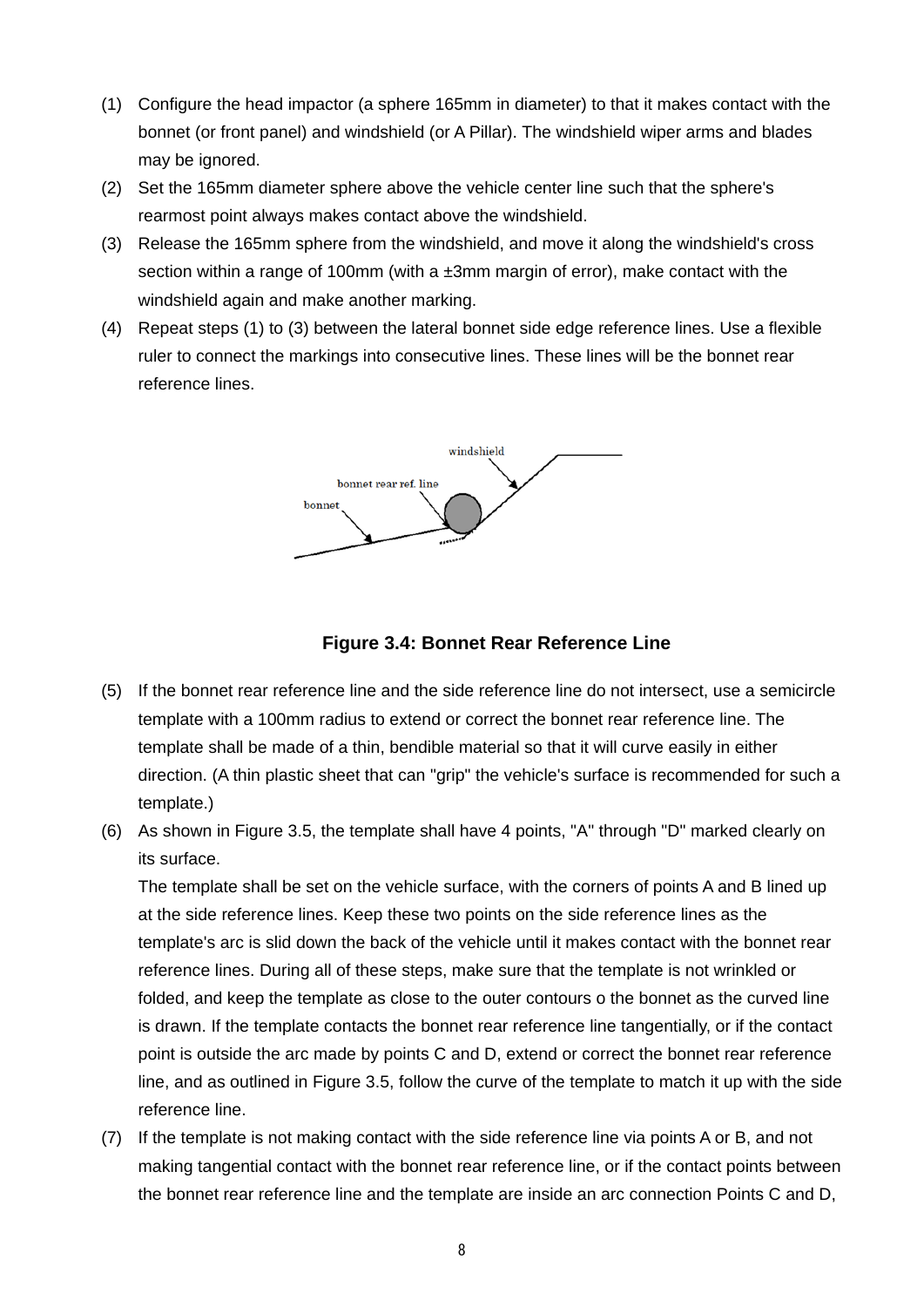increase the template radius 20mm little by little until it fulfills the above requirements.

- (8) Once the corrected bonnet rear reference line is defined, it is assumed that all subsequent steps are correct and the original rear reference line will not be used.
- (9) After completing the above steps, return the wipers to their original positions.



**Figure 3.5: Bonnet Rear Reference Line Correction** 

## **4.1.7.5 Wraparound Line (area boundary)**

- (1) Start at the vehicle's center line.
- (2) Set one end of a flexible measuring tape or graduated wire, etc., on the reference plane directly under one side of the bumper's front edge.
- (3) Wrap the measuring tape (or wire) around the bumper and bonnet, parallel to the vehicle's vertical cross section.
- (4) Place 1000mm, 1500mm, 1700mm, and 2100mm WAD markings on the bonnet, windshield, A Pillars, and roof. Wrap the measuring tape around the entire work surface, touching the other end of the tape to the bonnet top, windshield, A Pillar, and roof. (In this case, keep the tape tense.)

Ignore tiny parts like the license plate (including the bracket), wiper arm and blade, and the washer nozzle.

Additionally, if the WAD points are positioned in the space between the bonnet and windshield, refer to Figure 3.7 and attach adhesive tape, etc., on the surface rearward from the bonnet's rear edge, and set up the WAD on this tape.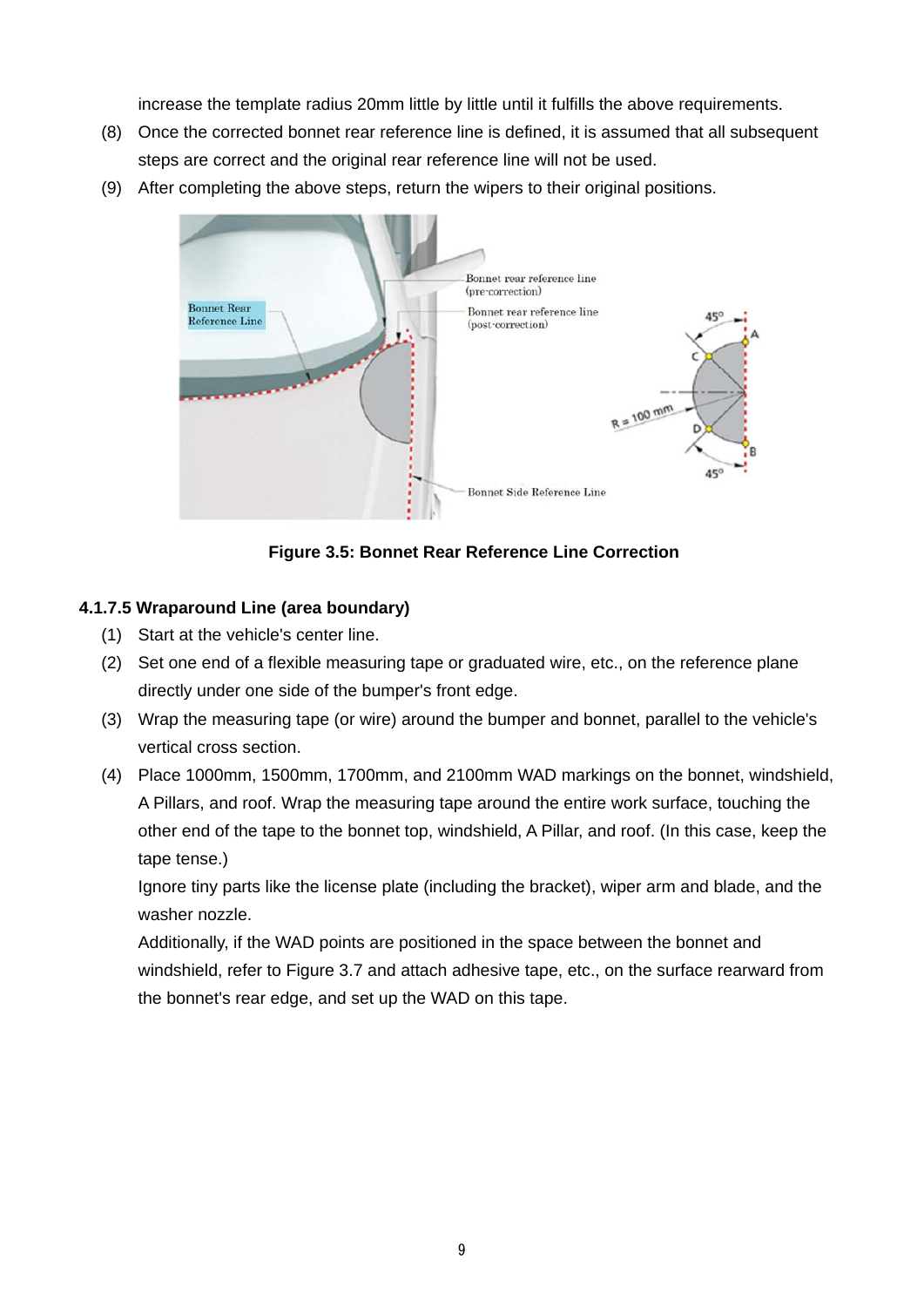

**Figure 3.6: Determining the Wraparound Line**



## **Figure 3.7: Determining the Wraparound Line in the Space Between the Bonnet and Windshield**

- (5) Remove the tape measure from the vehicle, and move it along the bumper's cross section in a range within 100mm (with a ±3mm margin of error), and reattach one end of the tape measure to the reference plane directly under the front edge of the bumper.
- (6) Repeat steps (1) to (4), going right and left between the bonnet side edge reference lines. Using a flexible ruler, etc., place 1000mm, 1500mm, 1700mm, and 2100mm WAD markings along the vehicle width and connect these into lines. These will be the Wraparound Lines.
- (7) Evaluate the points between WAD 1000 and WAD 1500 using the child head impactor. Evaluate the points between WAD 1700 and WAD 2100 using the adult head impactor.
- (8) If the bonnet rear reference line falls between WAD 1500 and 1700, evaluate the point in front of or above the bonnet rear reference line with the child head impactor. If the bonnet rear reference line is behind WAD 1700, evaluate the lines up to 1700 with the child head impactor. For any points behind the bonnet rear reference lines between WAD 1500 and WAD 1700, evaluate with the adult head impactor.

## **4.1.7.6 Test Lines for the Front Portion**

Use the wraparound line at 1000mm for the test line for the front portion.

## **4.1.7.7 Test Lines for the Rear Portion**

(1) Select either the 2100mm wraparound line, or the windshield rear reference line - whichever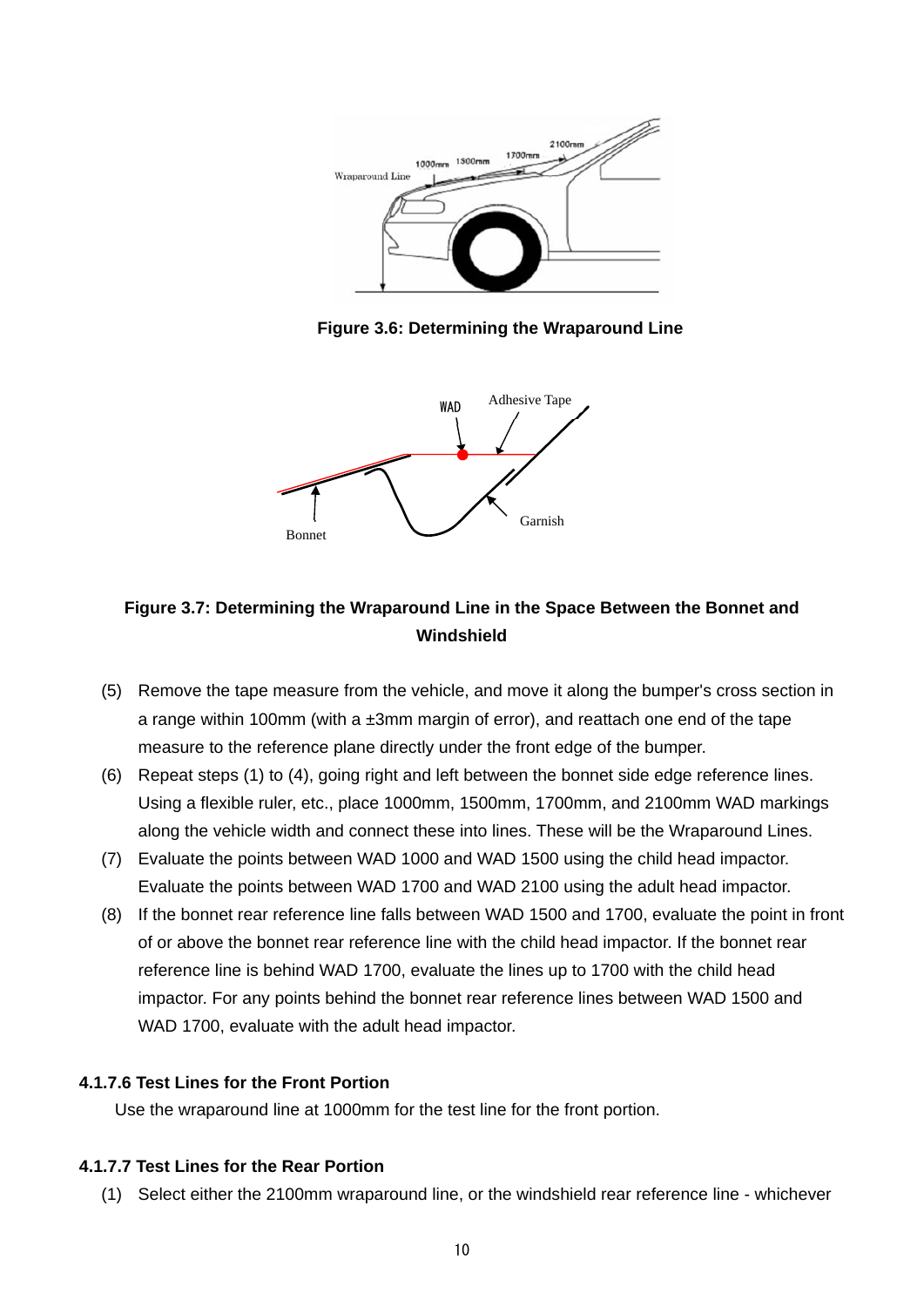is further in front.

- (2) Using the vertical cross section of the vehicle's center, measure the height of the reference plane of the selected line. If it measures less than 1900mm, make the selected line the rear reference line.
- (3) If it measures greater than 1900mm, make a 1900mm high mark on the windshield or roof, and draw this point out laterally in both directions to create the rear reference line.



**Figure 3.8: Impact Area's Height Limit**

### **4.1.7.8 Test Area**

The region surrounded by the front test line, rear test line, and side reference line shall be the test area.

## **4.1.8 Grid Points**

- (1) Once the vehicle manufacturer has selected the vehicle, all of the grid point coordinates obtained either through CAE data or actual measurements shall be recorded in the appendix and submitted to NASVA.
- (2) In regards to the 2 points (on the grid), the grid point's origin-point C0,0 and WAD 2100, the testing institute's marked coordinates shall be compared to the coordinates provided in the data from the vehicle manufacturer.
- (3) If the testing institute's and the vehicle manufacturer's grid points are within 10mm of each other, the testing institute's marked grid points shall be used. If there is an increase or decrease in grid size, the testing institute's markings shall be used.

The aforementioned default green and default red apply here.

- (4) If the two grid points' difference surpasses 10mm, then NASVA, the testing institute, and the vehicle manufacturer shall collaborate to make a decision.
- (5) If there is an increase or decrease in grid size, an appendix shall be submitted to NASVA, reflecting this discrepancy.

## **4.1.8.1 Marking the Grid Points**

(1) A vertical center line shall be marked through the bonnet top, windscreen, and roof.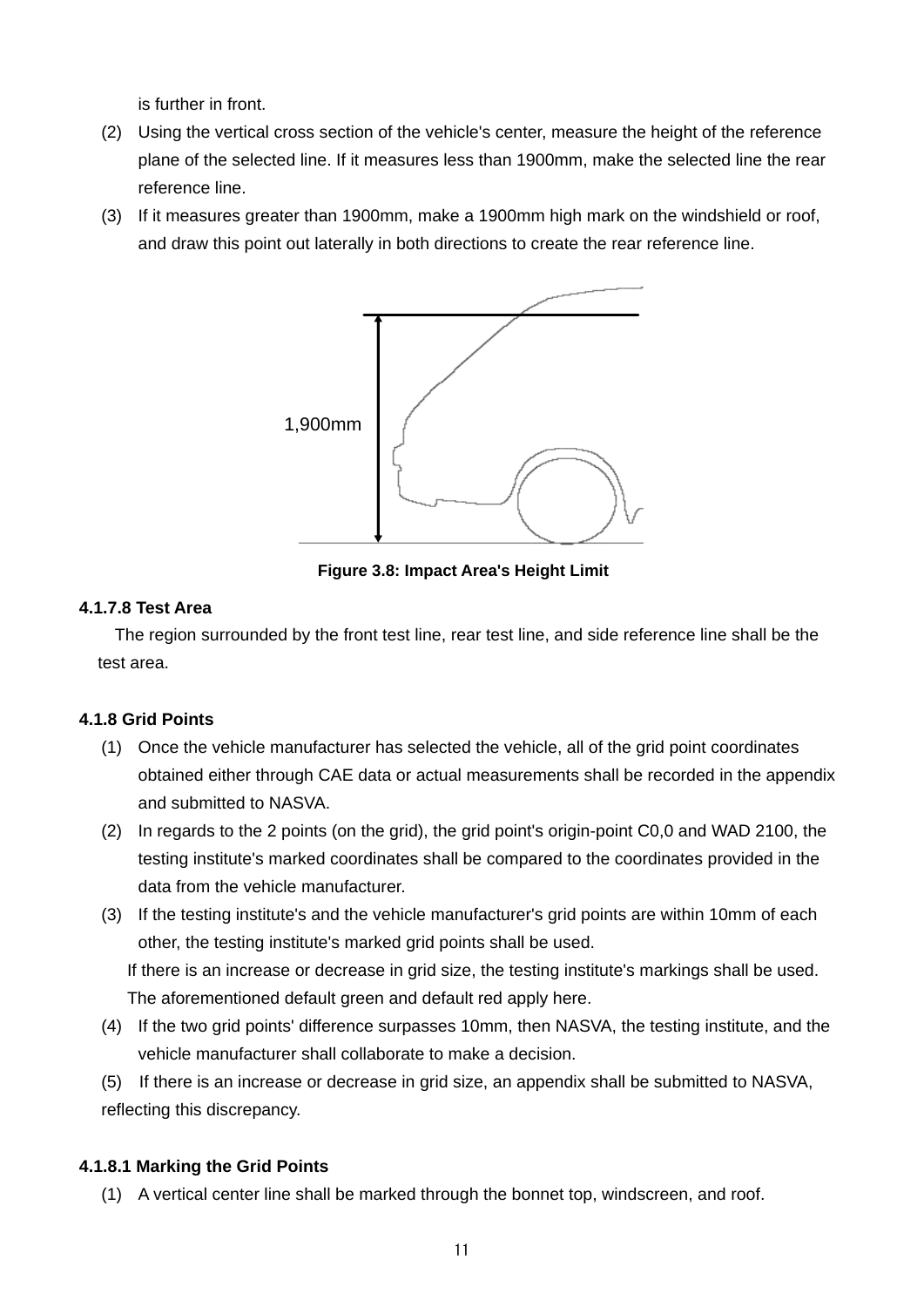(2) WAD markings shall be made along this vehicle center line every 100mm. These WAD markings shall begin at 1000 and end at 2100. If the vehicle's front is V-shaped, WAD 2200 and 2300 need to be added.



**Figure 3.9: Grid Points** 

- (3) Starting with one of the WAD markings on the vehicle center line, make a grid point mark every 100mm in both directions until the side reference line is reached. Each of these 100 markings will cross over the WAD markings on the vehicle center line, measured horizontally on the horizontal vertical plane, and projected vertically on the vehicle's surface.
- (4) Repeat steps (1) to (3) for all of the WAD on the vehicle center line, and mark all the points on the grid that fall into the head test area. WAD points 2200, 2300, etc., might need to be utilized, depending on the vehicle's shape (e.g., the front is V-shaped.)
- (5) Regarding the A Pillars, make additional grid point markings where each WAD side vertical planes and side reference lines intersect.
- (6) If any of the grid markings are below the vehicle's external contours (e.g., inside the gap behind the bonnet), use adhesive tape, etc., to connect the last connection point horizontally rearward, running as close to the external contours as possible. Make grid markings on top of this tape and use in place of the grid markings below.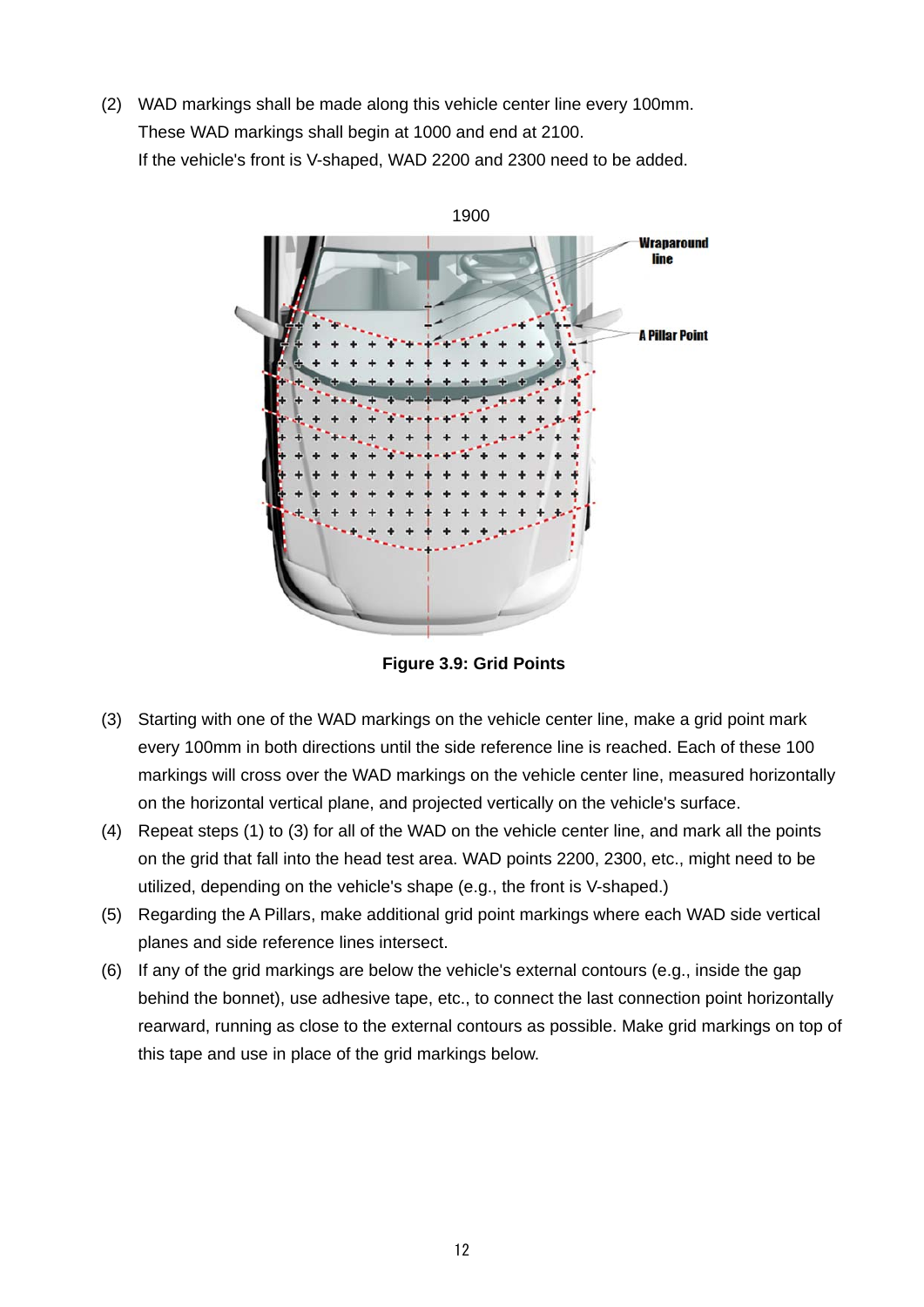

**Figure 3.10: Grid Points that fall Beneath the Vehicle's Exterior Contours (example up to the vehicle center line.)** 

- (7) If the wipers are in the way when positioning the tape, ignore the wipers, as long as the grid points are not over the wipers.
- (8) When measured on the horizontal Y-axis, erase the grid points that are less than 50mm in distance from the side reference lines.



**Figure 3.11: Grid Point Erasure** 

- (9) Use the grid points to determine the hitting position of the impact test. In the impact test, the grid points will be the target points.
- (10) If the car is equipped with an active bonnet or the like, the grid points that will not activate such devices shall be the hitting points for the impact test.

## **4.1.8.2 Grid Point Identification**

(1) All child head grid points shall be labeled with the prefix "C." All adult head grid points shall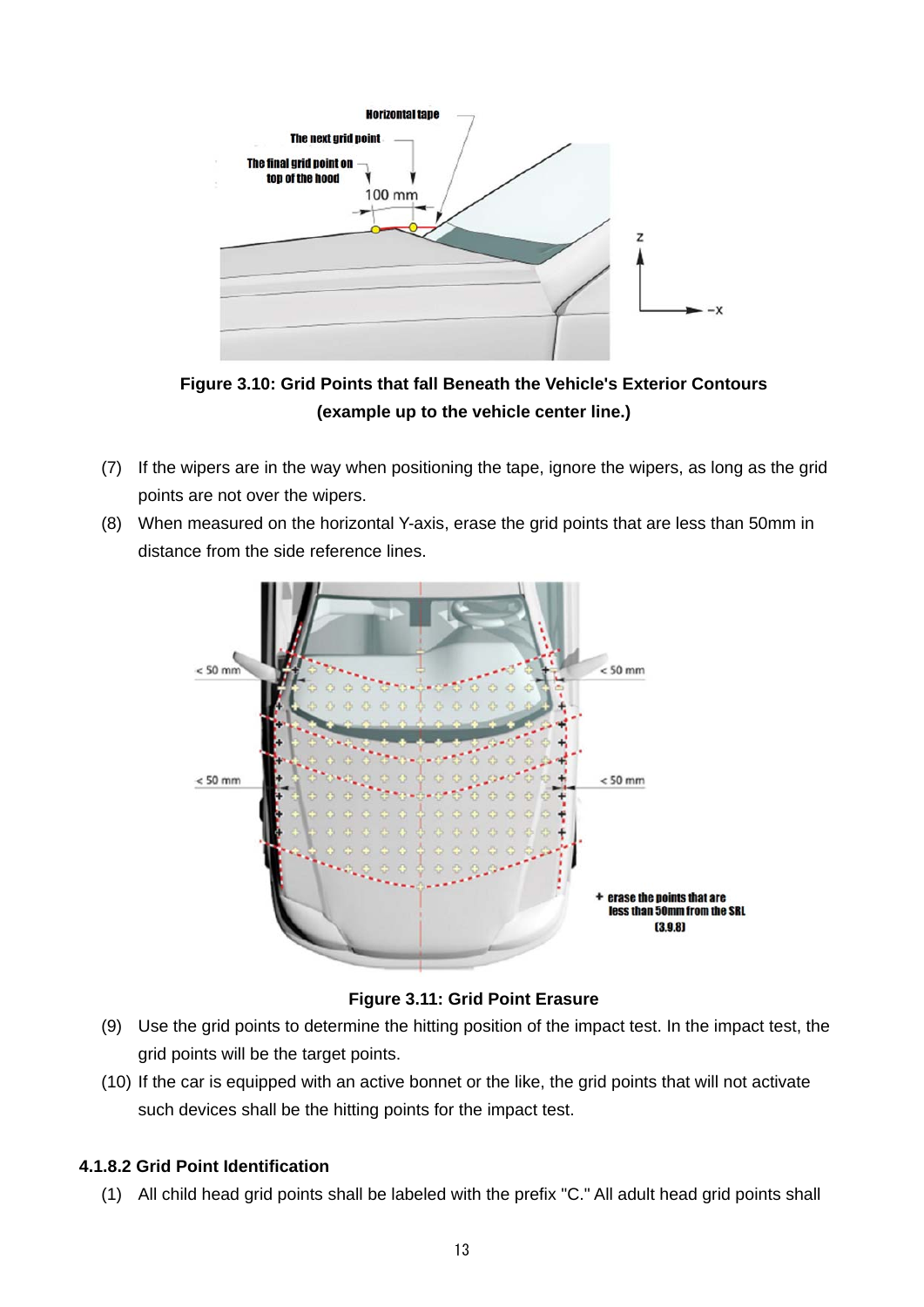be labeled with the prefix "A."

- (2) The grid points will be determined depending on row and column. The point of origin shall be the intersection of the vehicle center line and WAD 1000. This point is C0,0.
- (3) The point of origin's row is 0. Mark each of the following rows until the last row is reached.
- (4) The vehicle center line is column-0. The first column to the right of this is +1. Each subsequent column is +2, +3..., +8 until the side reference line is reached. The first column to the left is -1. Each subsequent column is -2, -3..., -8 until the side reference line is reached.
- (5) All of the grid points shall be identified by the applicable head impactors (A or C), and shall be identified by the next row, then column.



**Figure 3.12: Grid Point Display** 

#### **4.1.9 The Head Impactor**

- (1) The head impactors (adult head impactor and child head impactor) must meet the requirements specified in Attachment 1.
- (2) Three single-axis accelerometers or one 3-axis accelerometer must be attached to the head impactor's center of gravity.
- (3) The head impactor's impact properties must meet with the official requirements outlined in Attachment 1.
- (4) To prevent breakage, a wire, may be attached to the head impactor as long as it effects the test results to a minimum range.

## **4.1.10 Temperature Conditions**

The test vehicle, testing devices, and head impactor shall have an ambient temperature 20±4℃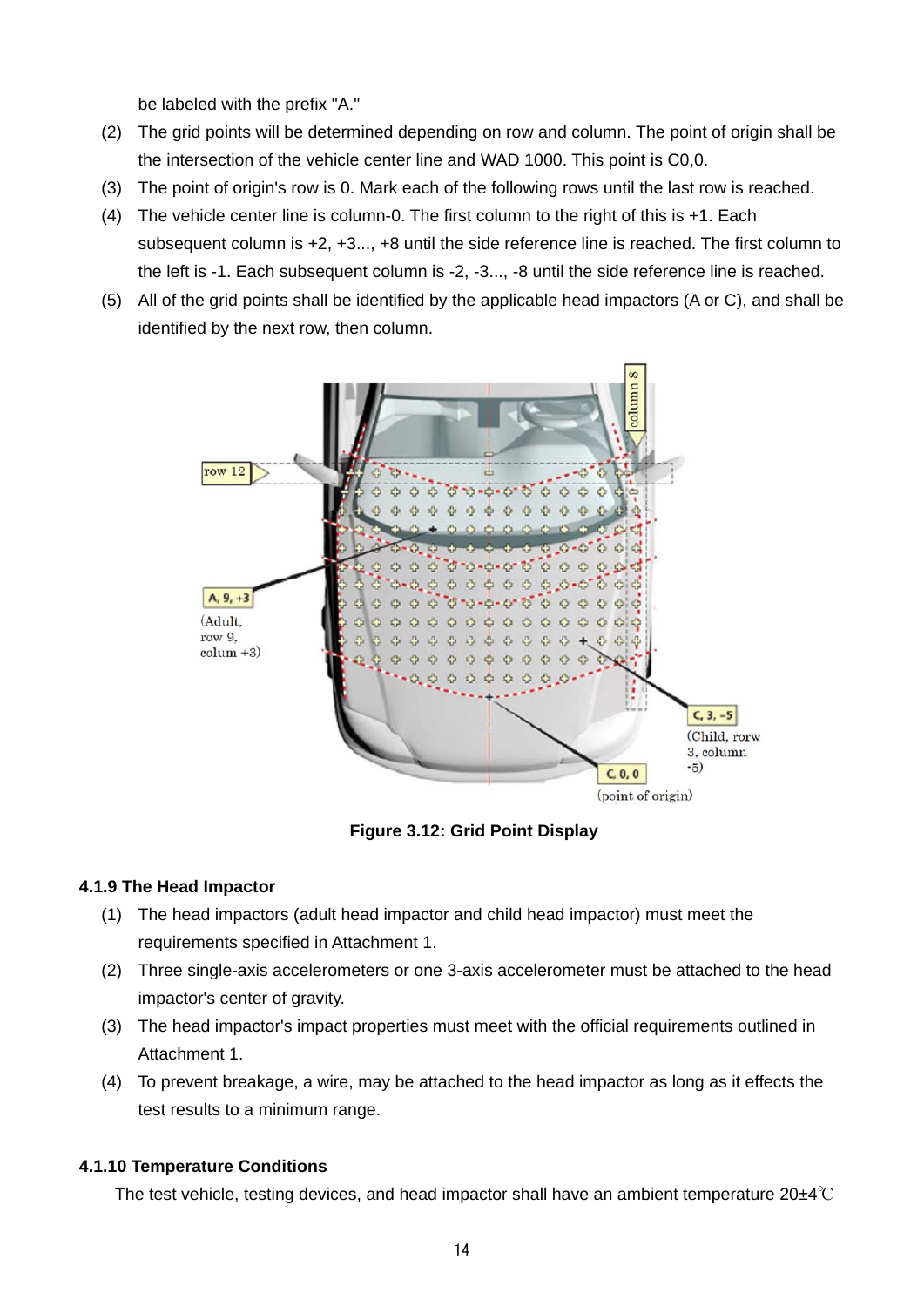at the time of the test. Additionally, the head impactor to be used in the test must be kept in a temperature-controlled environment for at least 4 hours prior to the test.

## **5. Test Equipment, etc.**

#### **5.1 The Impact Generator**

The impact generator shall be able to freely propel an adult (4.5 kg) or child (3.5 kg) head impactor at any angle to the test vehicle's front at a speed of 40.0±0.7km/h.

#### **5.2 The Speed Measuring Device**

The speed measuring device must be able to read the speed at which the head impactor collides with the test vehicle's front within 0.1 km/h.

### **5.3 High-Speed Photography Device**

The high-speed camera's filming speed must be faster than 1000 frames/sec., with a shutter speed of over 1/5000 sec.

### **5.4 Temperature and Humidity-Measuring Devices**

The thermometer's minimum value shall be  $0.1^{\circ}$ , the hygrometer's minimum value 1%.

### **5.5 Electric Measuring Devices**

### **5.5.1 Precision and Frequency Characteristics**

All apparatuses of the measuring instruments (including analytical computer) must be connected from the various configuring apparatuses to the output units (this connected state is referred to as a "measurement channel") in accordance with ISO 6487:2002\*.

- (1) The channel class for the head impactor acceleration (the index that specifies the measurement channel's frequency characteristics (the ratio between input and output.)) shall be 1000.
- (2) Regarding measurement channels, when analog values are converted into digital values, the number of samples shall exceed 10,000 per second.
- (3) The calculation range for the HIC shall be the time interval from the head impactor colliding to 50 ms after the collision.
- (4) High-frequency component deletion (filtering) shall be conducted before resultant acceleration and HIC calculations.

## **5.5.2 The Accelerometer**

The measurement range of the accelerometer attached to the head impactor shall be -4900m/s<sup>2</sup> (-500G) to +4900m/s2 (+500G).

## **5.5.3 Recording and Storing Electric Measurement Results**

The head impactor's acceleration measurement results shall be stored in a channel class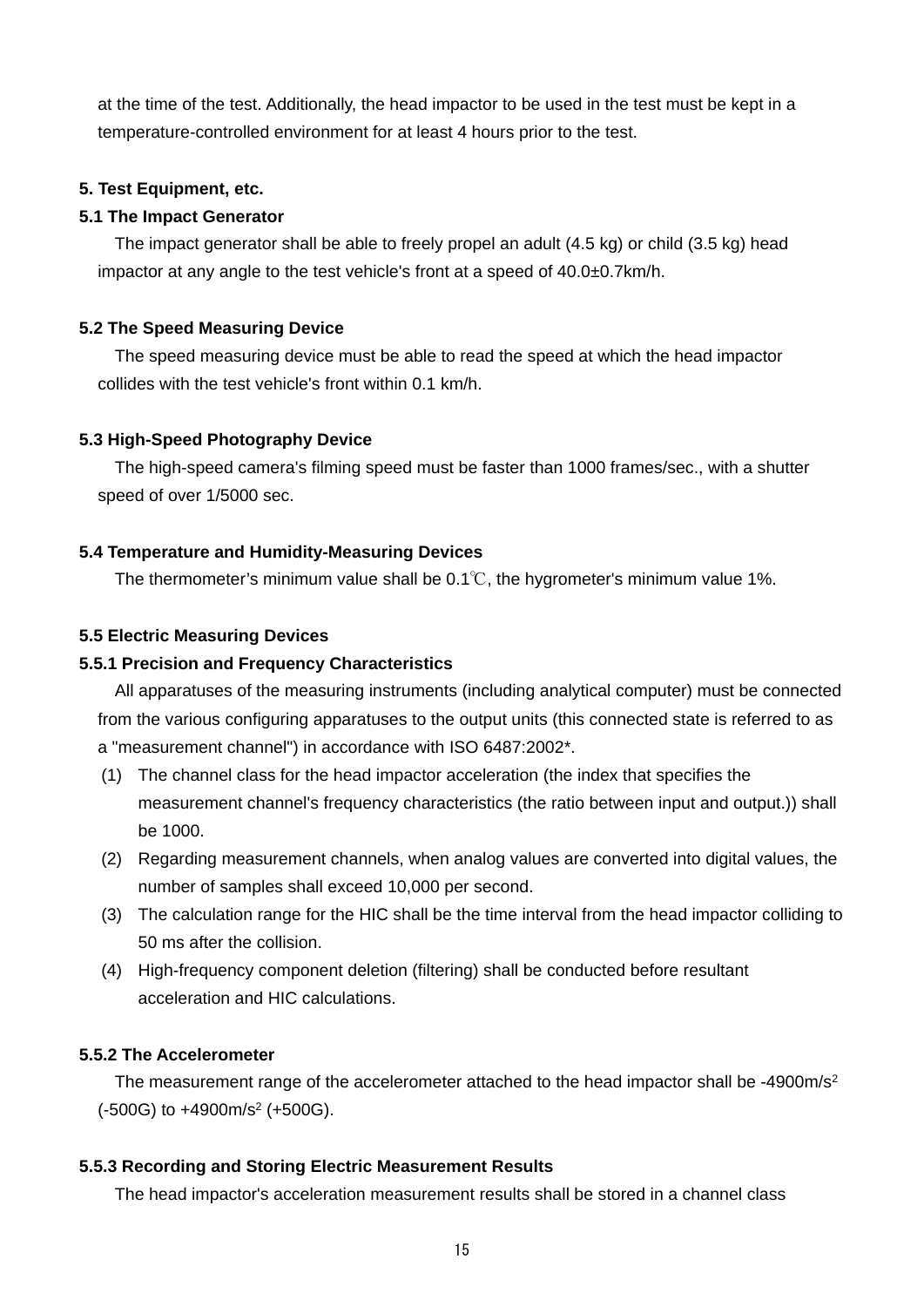greater than 1000.

#### **5.6 3-D Measuring Devices**

3-dimensional measuring devices to be used in measuring the collision point on the test vehicle, and the like, shall be accurate within 0.5 mm/m.

#### **6. Head Impactor Data Provided from the Vehicle Manufacturer**

#### **6.1 Data Submitted by the Vehicle Manufacturer**

- (1) The vehicle manufacturer is advised to submit to NASVA, via the appendix, the colored data (scores) that show their test procedures for protection performance of head grid RBI, on the entire vehicle.
- (2) These data must be recorded and submitted before any markings on the vehicle are made.
- (3) The various grid RBI data shall be colored according to these performance standards.

|                                              | Color | Score |
|----------------------------------------------|-------|-------|
| $HIC_{15} < 650$                             | Green | 1.00  |
| $650 \leq HIC_{15} < 1000$ Yellow            |       | 0.75  |
| $1000 \leq HIC_{15} < 1350$ Orange           |       | 0.50  |
| 1350 $\leq$ HIC <sub>15</sub> $<$ 1700 Brown |       | 0.25  |
| 1700 $\leq$ HIC <sub>15</sub>                | Red   | 0.00  |

- (4) Due to reference line fluctuations due to the vehicles' individual differences, if the grid RBI has increased, it is advisable that the vehicle manufacturer sends the color data for this grid RBI to NASVA.
- (5) If the blue zone configuration is symmetrical and therefore does not require that both sides be measured, a statement explaining the symmetry must be submitted.
- (6) One portion of the grid points shall be default red or default green. It will be specified default by the projected data. Those areas deemed default shall be as follows:
	- A Pillar: Default Red (unless data to the contrary is not submitted.)
	- Windshield: Default Green (however, if it falls under 6.1.5-6.1.7, it shall be deemed equal to the other points.)
- (7) Grid points that fall within 165mm of the black ceramic in the window frame's inner-edge cannot be default green. This 165mm shall be measured on the windshield's outside surface. (See Figure 5.1)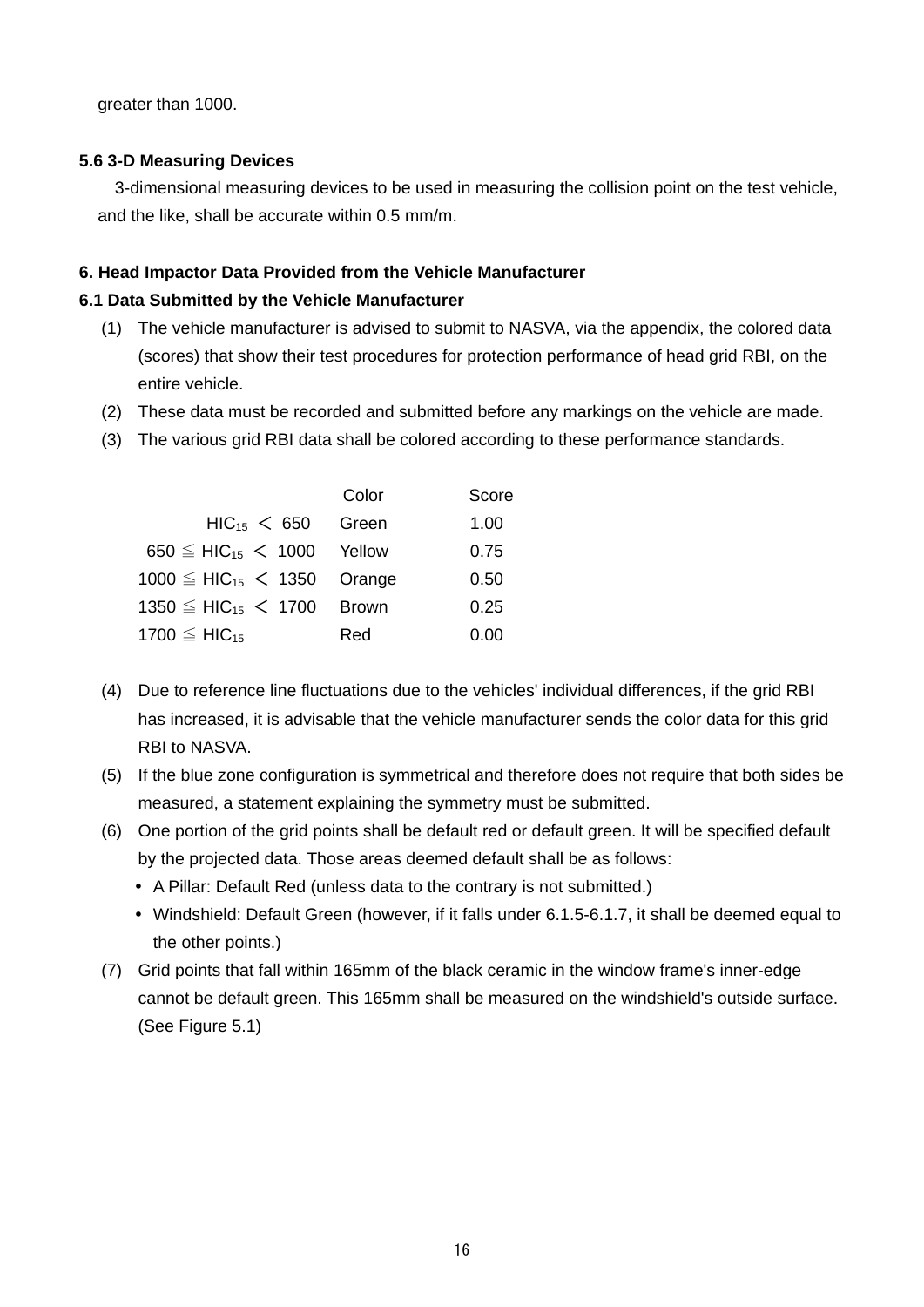

**Figure 5.1: Determining the Windshield Inner-Edge** 

- (8) If there are structures on the windshield such as a sensor system, the grid points above those areas cannot be default green.
- (9) Windshield grid points that are within 100mm (determined from the grid points at the applicable head impactor's collision direction) of any fixtures below the windshield's base area cannot be default green.
- (10) If the vehicle manufacturer can submit proof that the A Pillars are not default red, those grid points can be deemed equal to the other points.
- (11) Grid points that are on the side reference line that is behind the bonnet rear reference line shall be deemed equal to the RBI on the A Pillars.
- (12) Default RBI are not included in random selection (see 7.3.2) or correction coefficient calculation carried out by NASVA.
- (13) Before the collision point is selected, the testing institute shall verify the default RBI.

#### **6.2 Unforeseeable Grids**

- (1) Set fixtures whose performance cannot be predicted may be colored blue in the grid point projected data.
- (2) Only the fixtures listed below may be set as blue points:
	- Automotive trim (garnish) and the like (excluding fixtures that are with the bonnet panel.)
	- Windshield wiper arms and the windscreen base
	- Headlights
	- Isolated fixtures
- (3) When setting up blue points, the vehicle manufacturer must run tests to prove projected failed performance of these positions as a basis, or they must submit CAE results.
- (4) Blue points must configure the blue zone with single or double dots.
- (5) If there are two grid points in a zone, they must touch each other either by length, width, or opposing angles. There can be a maximum of eight blue zones throughout the head area.

#### **7. Testing Method**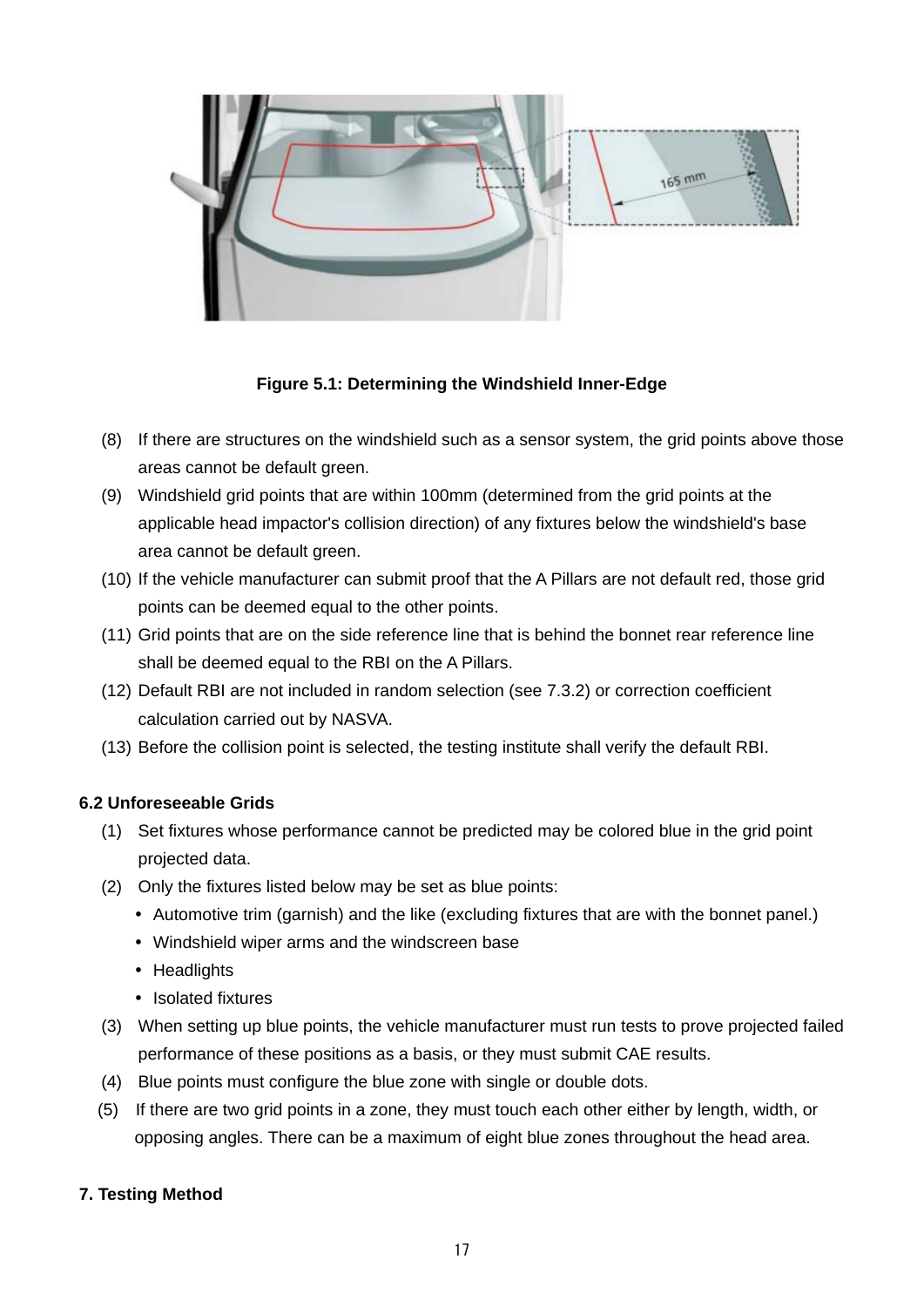## **7.1 The Collision Speed and Angle**

Attach the head impactor to the impact generator and follow the collision requirements in Chart 6.1 (head impactor, collision speed as well as collision angle) and collide the head impactor on the test points marked on the test vehicle.

| Chart 6.1: Collision Requirements |                |                        |                        |  |  |  |  |  |  |  |  |
|-----------------------------------|----------------|------------------------|------------------------|--|--|--|--|--|--|--|--|
|                                   | Head Impactor  | <b>Collision Speed</b> | <b>Collision Angle</b> |  |  |  |  |  |  |  |  |
|                                   |                | (km/h)                 | (deg)                  |  |  |  |  |  |  |  |  |
| (1)                               | Adult Impactor |                        | 65                     |  |  |  |  |  |  |  |  |
| $^\copyright$                     | Child Impactor | 40                     | 50                     |  |  |  |  |  |  |  |  |
| $\circled{3}$                     | Child Impactor |                        | 20                     |  |  |  |  |  |  |  |  |

 $Charf 6.1:$  Collision

(1) If the bonnet rear reference line is in front of WAD 1500, for the collision points between WAD 1000 and WAD 1500 (including WAD 1500), use the collision requirements of ② Child Impactor in Chart 6.1 below. If the collision point is behind WAD 1500, use the requirements of ① Adult Impactor in Chart 6.1 below.

- (2) If the bonnet rear reference line is between WAD 1500 and WAD 1700, for the collision point of the bonnet rear reference line or the collision point in front of the bonnet rear reference line, use the requirements of ② Child Impactor in Chart 6.1. If the collision point is behind the bonnet rear reference line, use the requirements of ① Adult Impactor in Chart 6.1.
- (3) If the bonnet rear reference line is behind WAD 1700, for the collision points between WAD 1000 and WAD 1700 (including WAD 1700), use the collision requirements of ② Child Impactor in Chart 6.1.

If the collision point is behind WAD 1700, use the requirements of ① Adult Impactor in Chart 6.1.

- (4) For vehicles where the WAD 1000 is in front of the BLE reference line, use the requirements of ③ Child Impactor in Chart 6.1 for the space between WAD 1000 and the BLE reference line.
- (5) The collision speed shall be within a range specified in Chart 6.1, within ±0.7km/h. However, if the collision speed surpasses this range in the test, the injury values shall be the same as the maker-applied color. If it is the color of an even lower injury value, it may be employed in the test data.
- (6) The collision angle's range shall be within  $\pm 2$ deg of the collision angles outlined in Chart 6.1.
- (7) The impactor propulsive direction's central axis shall correspond to the collision point.
- (8) The variation between the set collision point and the collision point at the time of collision shall be within 10mm in the fore-aft and lateral directions of the test vehicle. (If the vehicle has an active bonnet, verify only the lateral direction.) If this is the case, verify by applying grease paint to the tip of the impactor and exclude any slippage from first contact. However, if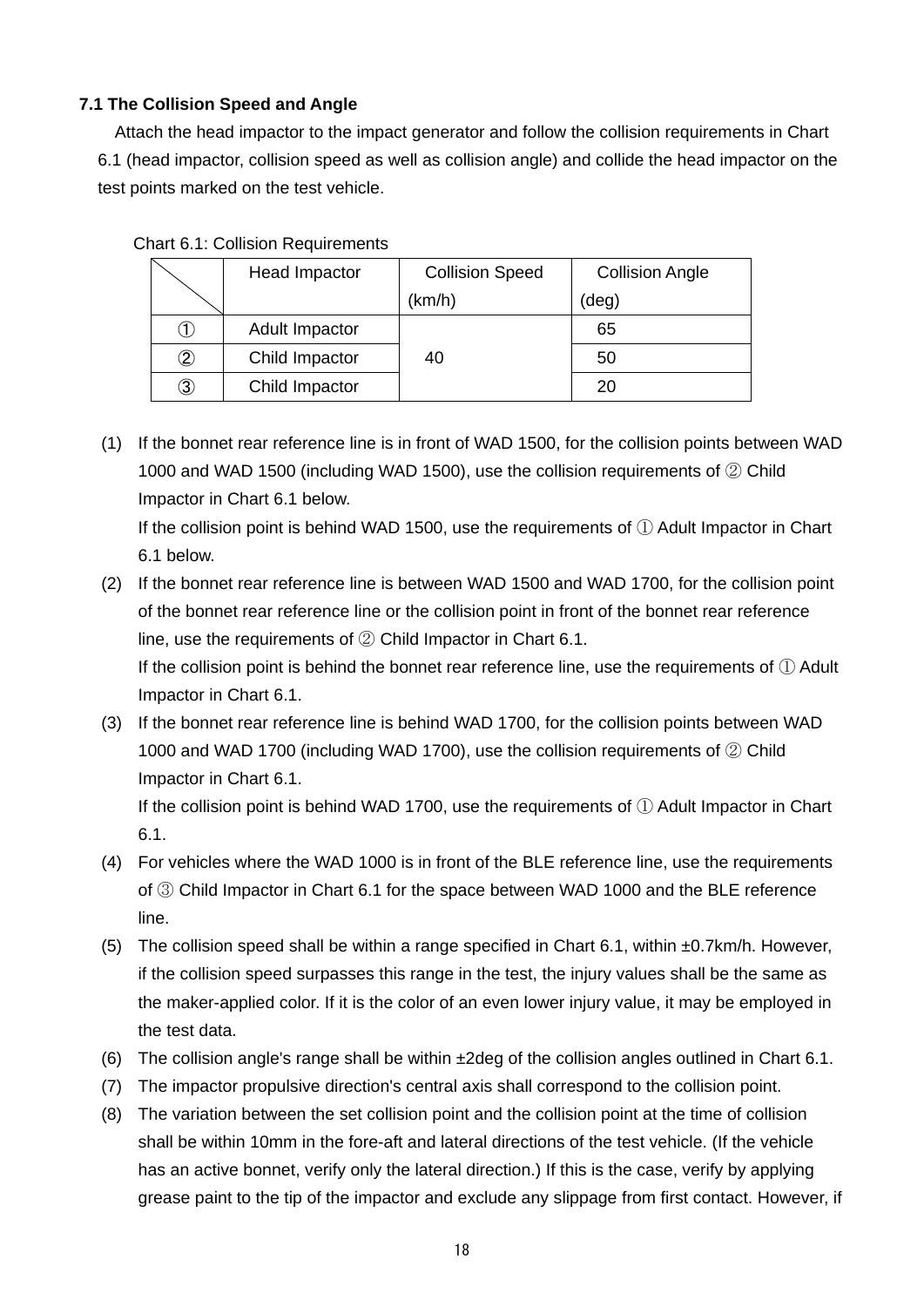no grease paint comes off onto the vehicle during collision, reapply the grease paint (at the first contact point, etc.) so that the amount of difference between the collision point and the opposing location can be determined.

(9) When testing with the same skin, let 2 hours pass between tests so that the skin's elasticity may recover.

## **7.2 Test Omissions**

The following parts shall be omitted from the test on principle.

- (1) In regards to the windshield collision points. If the collision point is farther than 165mm from the black ceramic of the window frame's inner edge (for further details, see Appendix 7), and, if the vehicle is not equipped with fixtures, such as sensors, that will affect the collision point and a distance of 100mm or more is kept from the collision point to the windshield's lower fixtures, the HIC will not exceed 650. Therefore the test will be omitted and impact point grid shall be colored default green. (See Figure 5.1)
- (2) The grid on the side reference line that is located behind the bonnet rear reference line shall be considered the A Pillar. If the HIC surpasses 1700, then the test shall be cut short and the point grid shall be colored default red.

However, if the manufacturer produces proof that it is not red, subsequent grid points shall be deemed equal to the others.

## **7.3 Impact point**

## **7.3.1 Essentials**

- (1) The number of impact point's RBI shall be 10 RBI, as set by NASVA.
- (2) The manufacturer of the test vehicle may request up to 10 additional tests. In this case, the number of additional tests must be disclosed to NASVA.
- (3) The spaces in the impact test grid must be at least 201mm (the distance of the straight lines that connect the impact points to each other).

(However, this does not apply to blue points.)

- (4) The space between impact points in the lower window frame portion must be at least 400mm. Additionally, the space between impact points in the upper window frame portion must be at least 700mm or more. Window frame specifics are outlined in Appendix 1-3. (However, this does not apply to blue points.)
- (5) The selection grid shall be entered into Appendix 2-3-1.

## **7.3.2 Impact Point Selection**

- (1) The default grid points or any all except blue points shall be the target points of impact.
- (2) When using NASVA's random selection program, additional test points can be randomly selected from the target impact grid points, depending on the vehicle manufacturer's reported color ratios. However, this does not apply to damages from tests conducted in the vicinity of these impact points that could negatively impact the impact points to be tested.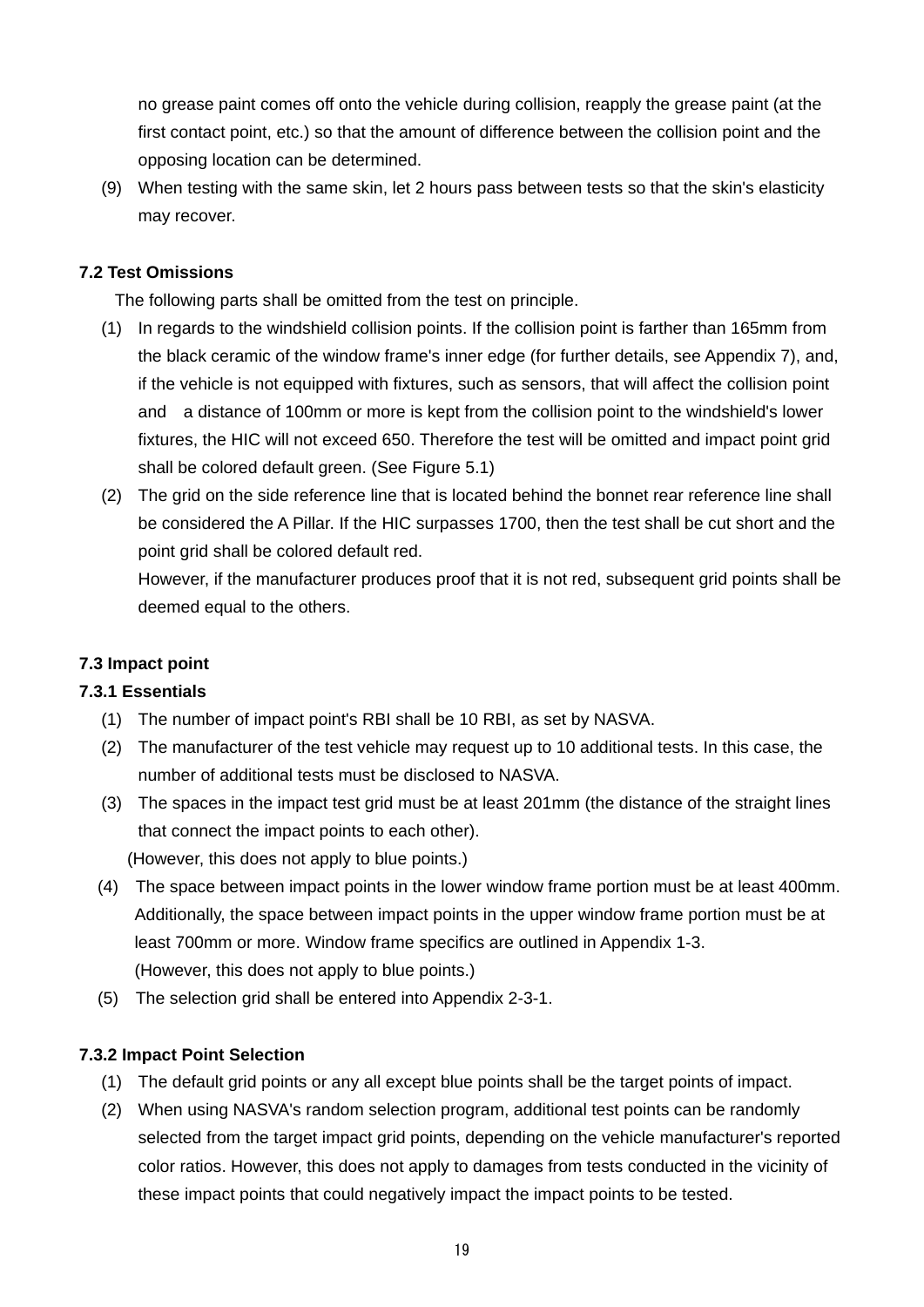- (3) Enter the set impact points into Appendix 2-3-1.
- (4) All of these test results will be used in correction coefficient calculations.

#### **7.3.3 Selecting the Blue Point Impact points**

- (1) All of the blue zone impact points the test vehicle manufacturer notified NASVA of shall be made the impact point targets.
- (2) NASVA will select an impact point for each point in the blue zone.
- (3) The test results from the impact points selected for each blue zone point will apply to the results of the other grid points in that blue zone. The rested RBI colors will be changed from blue to a color that reflects an HIC measured value of 15. If the structure is symmetrical, the results may be used for the opposing locations.
- (4) The set impact points shall be entered into Appendix 2-3-1.
- (5) The blue point test results shall not be used in correction coefficient calculations.

## **7.4 Exchanging of Parts**

Deformed or damaged bonnets (including bonnets equipped with machinery that helps soften damages to bonnet hinges, etc., inflicted during a collision) shall be exchanged before each test, except for parts that meet the conditions listed below. However, if the test vehicle manufacturer provides data explaining the effects, the exchange of parts may not be necessary, even with the below items. The bonnet-related parts to be exchanged are outlined in Attachment 2.

- (1) If the clearance between the bonnet and the fixtures below the bonnet is less than 40mm, and, if a point has moved more than 650mm as a result of a previous impact test.
- (2) Parts are located farther than 82.5mm away from the bonnet hinges, bonnet striker, or bonnet's outer portion.

#### **8. Recording and Measuring Items**

#### **8.1 Recording Prior to the Test**

#### **8.1.1 Confirming and Recording Received Vehicle for Test**

After the testing institute receives the test vehicle, the following items shall be verified and recorded in Appendix 3-1, as well as verifying the test vehicle specifications indicated by NASVA.

- (1) Name, model, and classification number or symbol of the vehicle
- (2) Chassis number
- (3) Shape of body
- (4) Engine model
- (5) Drive system
- (6) Type of transmission
- (7) Type of tires
- (8) Absence or presence of sunroof
- (9) Window glass (front) type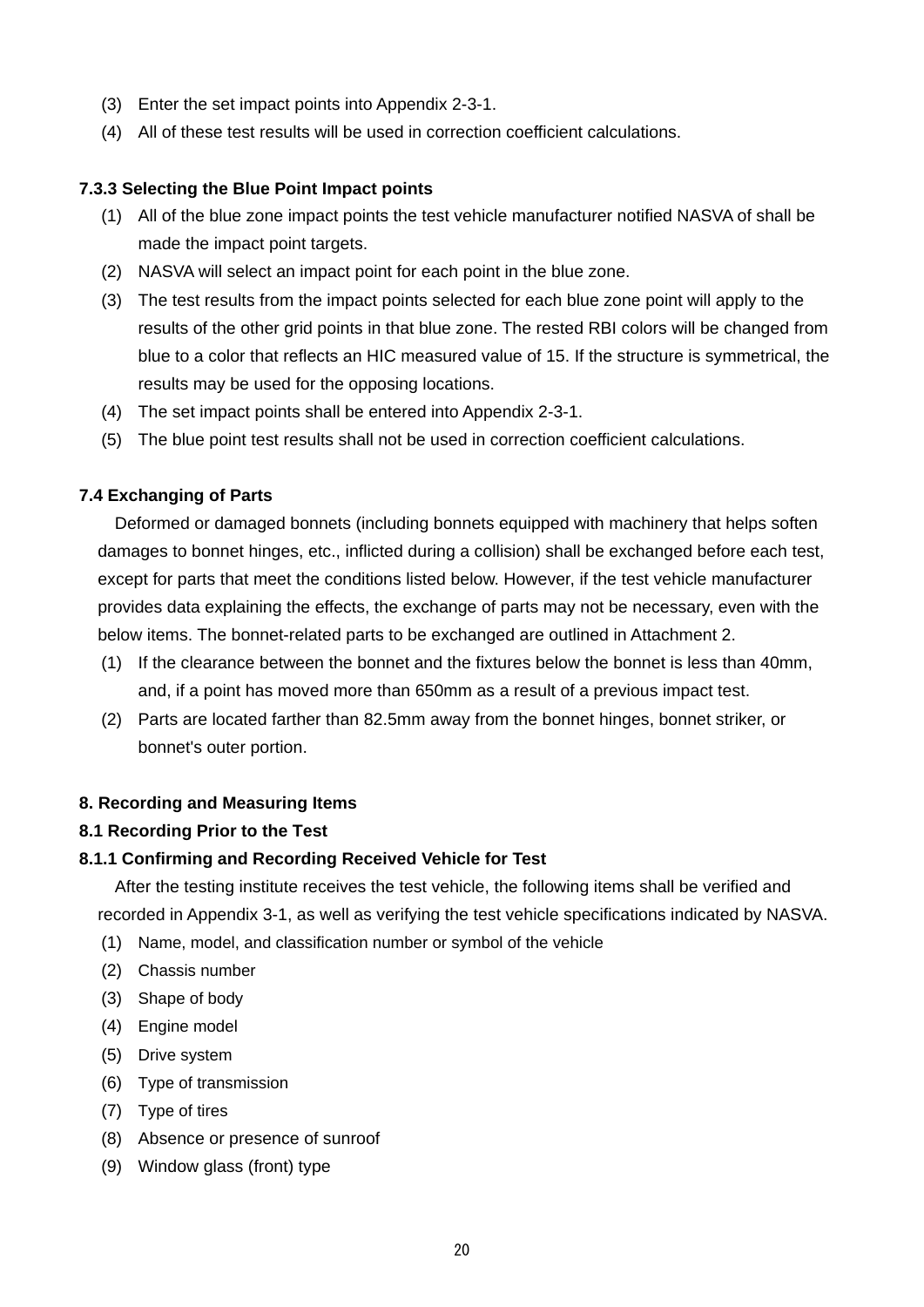## **8.1.2 Recording Head Impactor Sanction Results, etc.**

- (1) The head impactor's characteristics must be compatible with the sanctions outlined in Attachment 1.
- (2) The testing institute shall record the head impactor sanction results into Appendix 5-1, and 5- 2.
- (3) The head impactor's sanctions shall be re-tested no more than 20 times. However, if the head impactor's skin is damaged during these tests, and does not meet the sanctions outlined in Attachment 1, this head impactor shall be switched out with an impactor that meets the sanctions.

## **8.1.3 Recording of Calibration Results of Measuring Instruments**

- (1) Results of the calibration conducted prior to the test, on the measuring instruments (various measurement channels, including the transducer) shall be recorded. The calibration remains effective for one year irrespective of how many times the instruments may be used during this period. However, if abnormalities are observed, they must be recalibrated.
- (2) To ensure that these damages are accurately calculated, use a calibration signal generator.

## **8.1.4 Recording Vehicle Size Measurement Results Prior to Test**

Measure the distance between the bonnet hinges and record this.

### **8.1.5 Recording the Vehicle's Final Condition Prior to Test**

After conducting the test preparations outlined in Section 3, confirm and record the following items.

- (1) The test vehicle's mass
- (2) The removed parts and their mass or their adjusted mass
- (3) The test vehicle's height (front wheel fenders, rear wheel fenders)
- (4) Impact points
- (5) Measurement reference positions of impact points

## **8.1.6 Recording the Testing Room Temperature, etc.**

In accordance with the temperature requirements outlined in 3.1.10, record the below items into Appendix 6.

- (1) The test room's temperature and humidity
- (2) The number of hours the head impactor was left in an environment outlined in 3.1.10

## **8.2 Recording Data During the Test**

## **8.2.1 Recording the Collision Speed and Impact Points**

- (1) The head impactor's speed just before colliding with the test vehicle (collision speed) shall be measured with a speedometer and recorded.
- (2) If there are flaws with the speedometer mentioned in (1), adopt the time derivative of the head impactor's amount of movement just before the moment of impact as shown in the high-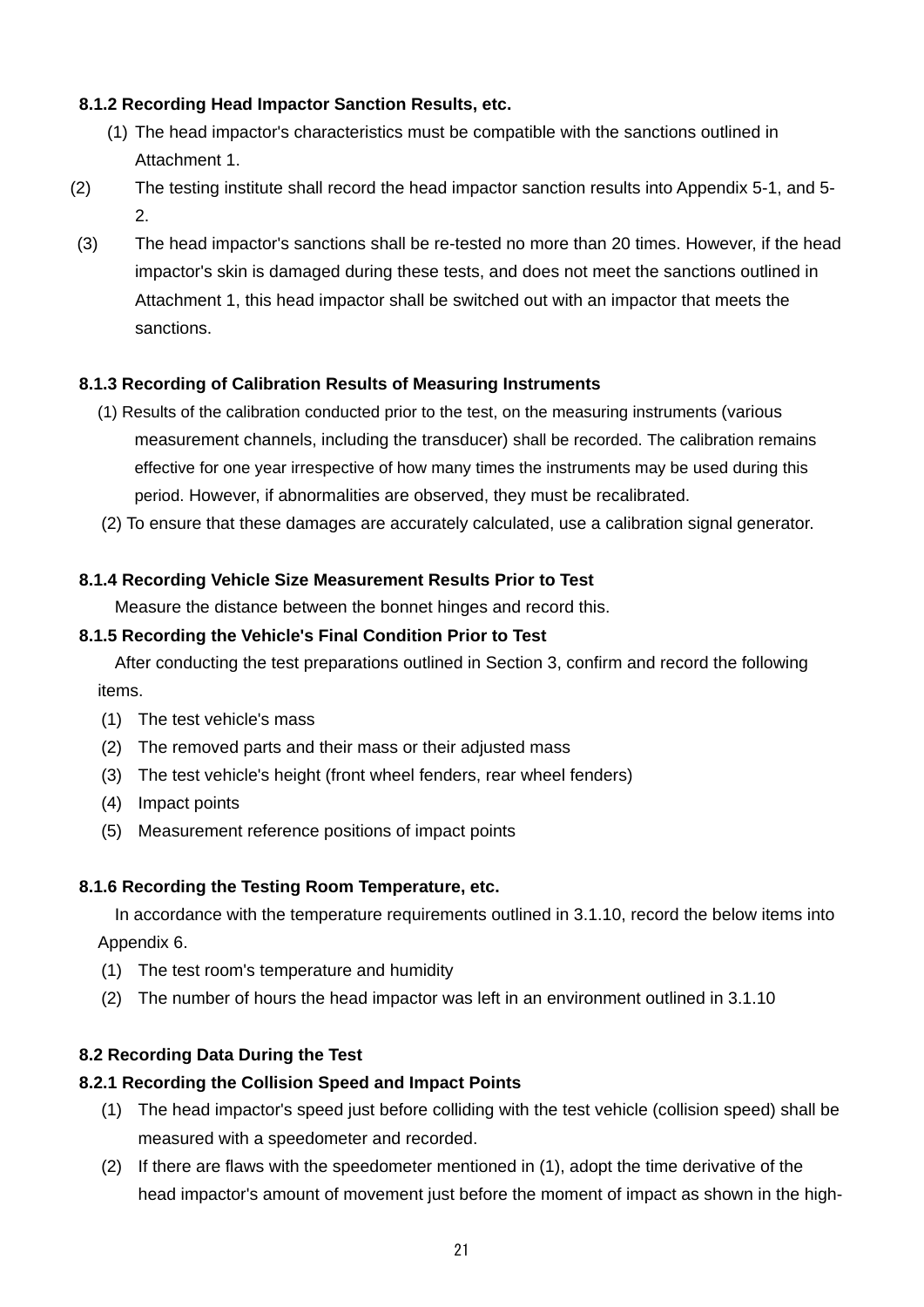speed photography.

(3) Calculate and record the impact point shift from the adhesion of the chalk or grease paint from the head impactor (applied prior to the test) onto the test vehicle. If the grid falls below the outer-contours (e.g. if there's a gap behind the bonnet), this shall be disregarded. However, this does not apply if the vehicle manufacturer provides a simple and appropriate way of measuring the shift-value.

#### **8.2.2 Recording Electric Measurement Results**

Regarding the acceleration measurements below from the head impactor, the electric measurement results shall be recorded more than 50ms after the moment of impact.

- (1) The head impactor's fore-aft direction acceleration
- (2) The head impactor's lateral direction acceleration
- (3) The head impactor's vertical direction acceleration

#### **8.2.3 Recording Injury Values**

Take the waveform found in 7.2.2, use the formula below to calculate the injury value, and record this value.

(1) HIC (Head Injury Criterion)

Use the head impactor resultant acceleration in the formula below and use the greatest value.

$$
HIC = \left[\frac{1}{t_2 - t_1} \int_{t_1}^{t_2} \frac{a_R}{9.81} dt\right]^{2.5} (t_2 - t_1)
$$

Where,

 $a_R$  represents the head's fore-aft, lateral, and vertical direction acceleration  $(a_x, a_y, a_z)$ 's resultant acceleration (in units of  $m/s<sup>2</sup>$ )

$$
a_R = \sqrt{a_x^2 + a_y^2 + a_z^2}
$$

t1 and t2 represent times during the collision (in units of s)

However,  $|t_2-t_1| \leq 15$ msec

#### **8.2.4 High-Speed Photography**

As an auxiliary to written recordings, the test shall be filmed with a high-speed VTR, etc.

#### **8.3 Recording After the Test**

Immediately after the test, the test vehicle's conditions below shall be filmed.

- (1) Damaged locations near the impact point
- (2) Damaged internal parts within the impact point (when colliding with the bonnet)

## **8.4 Management of Measured Values**

The measurements shall be handled as follows: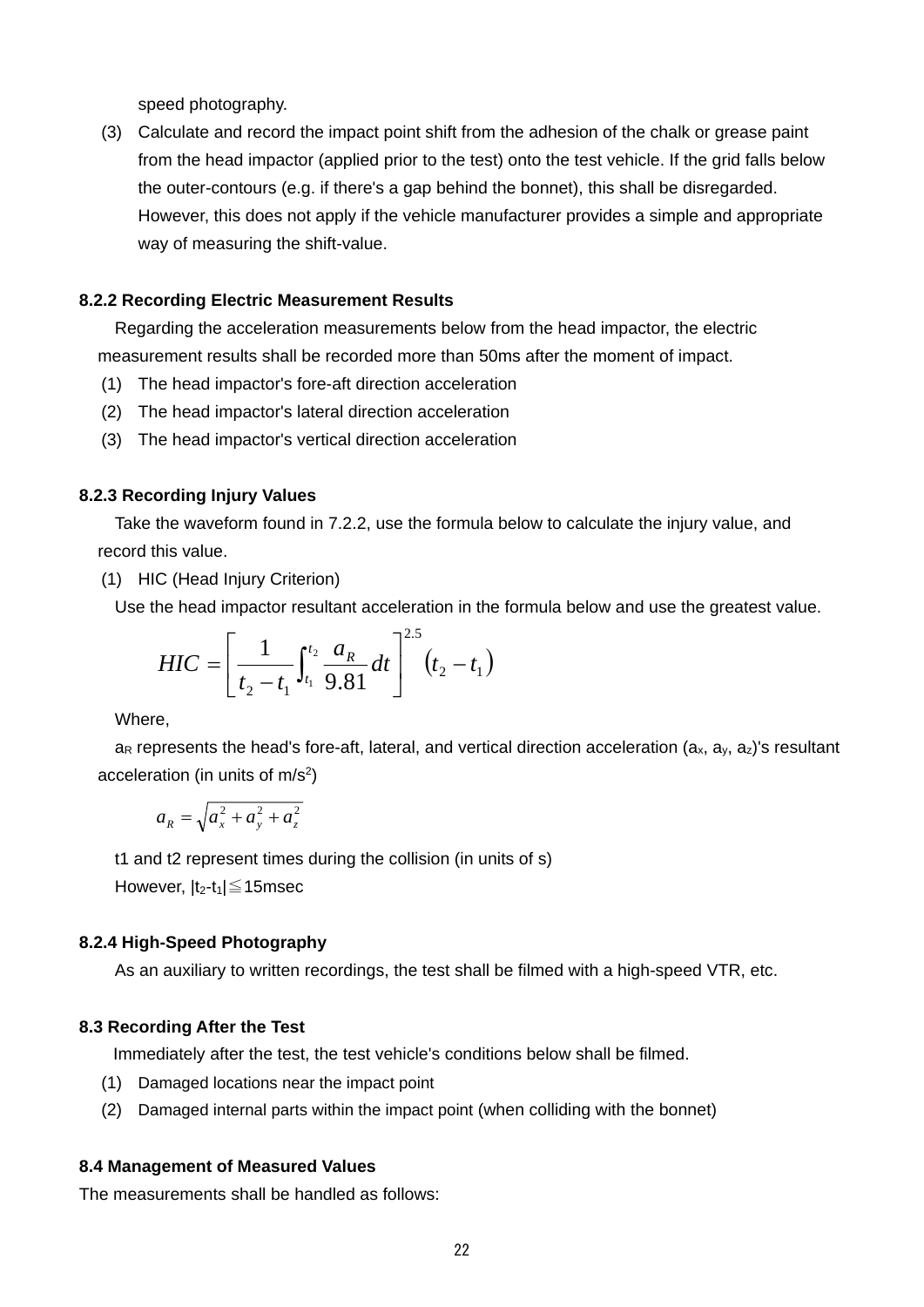- (1) The impact speed's (km/h) value shall be rounded to the first decimal place.
- (2) The impact angle's (deg) value shall be rounded to the first decimal place.
- (3) The HIC's value shall be rounded to the first decimal place, then to the nearest whole number.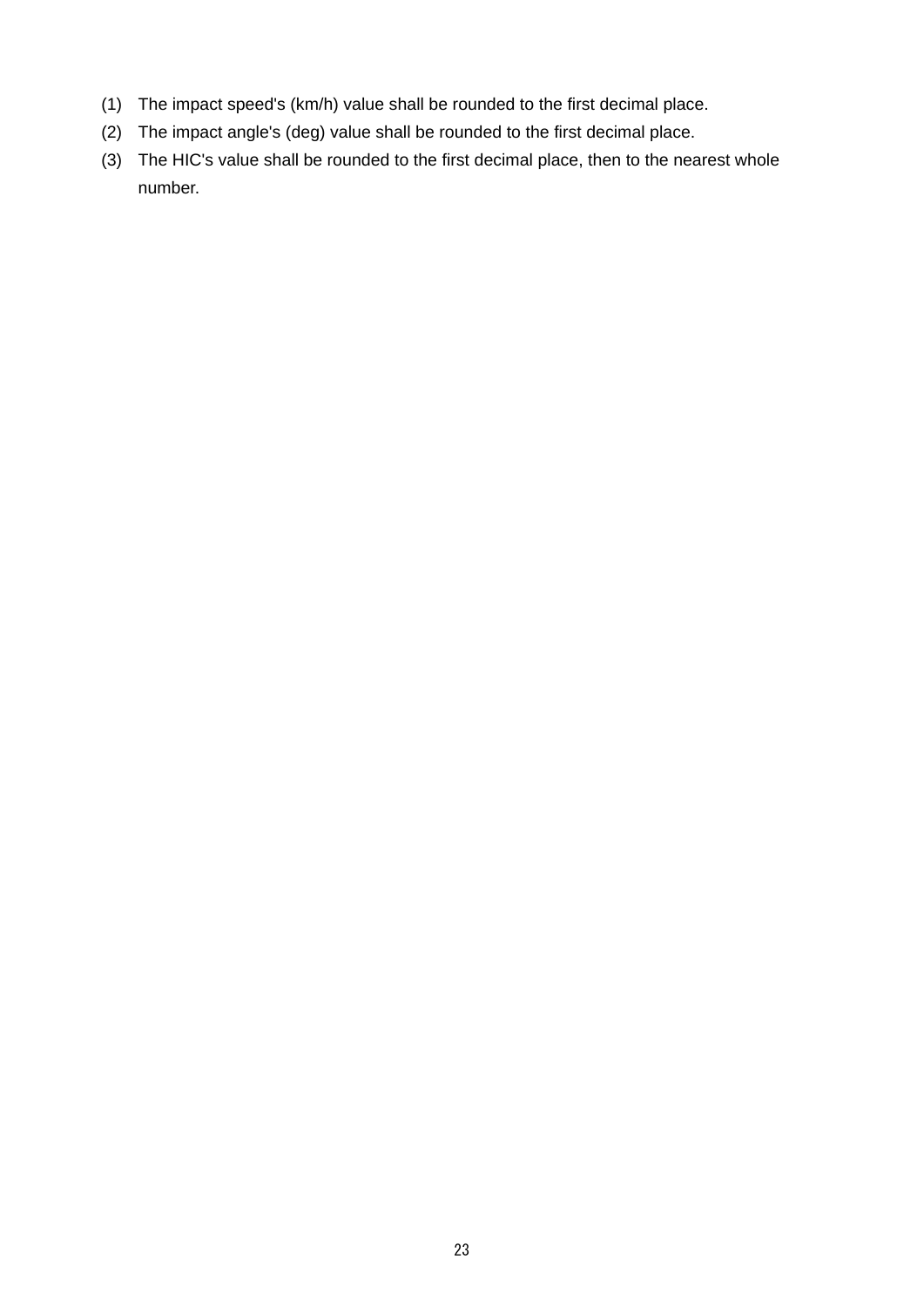### **Appendix 1-1: Test Vehicle Specifications Data Sheet**

[To be filled in by vehicle manufacturer]

## **1. Test Vehicle Specifications**

| Name / Model / Type Classification No. or Class |        |              |     |
|-------------------------------------------------|--------|--------------|-----|
| Symbol                                          |        |              |     |
| <b>Chassis Number</b>                           |        |              |     |
| <b>Body Shape</b>                               |        |              |     |
| Engine Type                                     |        |              |     |
| <b>Drive System</b>                             |        |              |     |
| <b>Transmission Type</b>                        |        |              |     |
| Tire Type                                       |        |              |     |
| <b>Tire Air Pressure</b>                        | Front: | kPa, Rear:   | kPa |
| Absence/Presence of Sunroof                     |        |              |     |
| Window (front) type, thickness                  | Type:  | , Thickness: | mm  |
| <b>Fuel Tank Capacity</b>                       |        |              |     |

### **2. Seat Adjustments**

|                                 |                                                                      | <b>Driver</b>           |     |  | Front              |  | Other               |                  |          |         |         |
|---------------------------------|----------------------------------------------------------------------|-------------------------|-----|--|--------------------|--|---------------------|------------------|----------|---------|---------|
|                                 |                                                                      |                         |     |  | Passenger          |  |                     |                  |          |         |         |
|                                 | Adjustments per                                                      |                         | mm  |  | mm                 |  |                     |                  | mm       |         |         |
| Seat                            |                                                                      | Total Adjustments       |     |  | mm                 |  | mm                  |                  |          |         | mm      |
| Adjustments,                    |                                                                      | From                    | the |  | mm                 |  | mm                  |                  |          |         | mm      |
| fore-aft                        | Mid-position                                                         | frontmost end           |     |  | stages)            |  | stages)             | Position         | Design   |         | stages) |
| (seat rail)                     |                                                                      | From                    | the |  | mm                 |  | mm                  |                  | Standard |         | mm      |
|                                 |                                                                      | rearmost end            |     |  | stages)            |  | stages)             |                  |          |         | stages) |
| Seat Adj.                       |                                                                      | Device name and mid.    |     |  |                    |  |                     |                  |          |         |         |
| fore-aft (other)                |                                                                      | position                |     |  |                    |  |                     |                  |          |         |         |
| (Limited<br>to<br>vertically)   | <b>Vertical Adjustment Device</b><br>devices<br>that<br>only<br>move |                         |     |  |                    |  | Present /<br>Absent | Present / Absent |          |         |         |
| Seatback Angle<br>Adj.          |                                                                      | Design Standard Angle   |     |  | $\circ$<br>stages) |  | $\circ$<br>stages)  |                  |          | stages) | $\circ$ |
| Other<br>Adj.<br><b>Devices</b> | Device                                                               | Name<br>Design Standard | and |  |                    |  |                     |                  |          |         |         |

Note: The adjustment stages shall be entered with the first locking position as stage 0.

3. Vehicle position's measurement reference point (the wheel arch height's design value when the vehicle is in normal riding posture.)

(1) Front Wheel Height: L: , R: (Fender / Moudling/ Other ( ))

(2) Rear Wheel Height: L: , R: (Fender / Moudling/ Other ( ))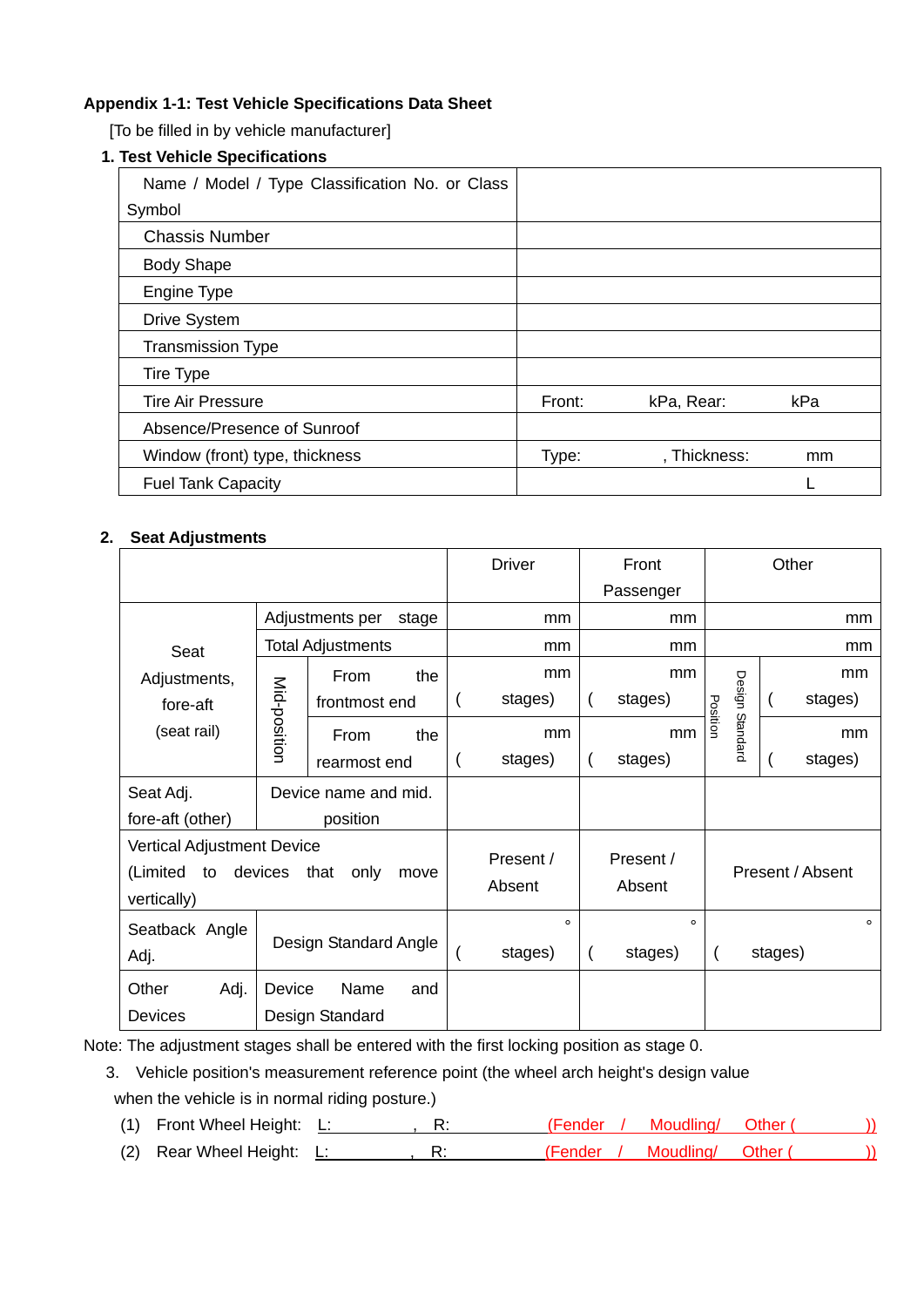- 4. Notes, Test Vehicle's BLE, etc.
	- (1) BLE Height: mm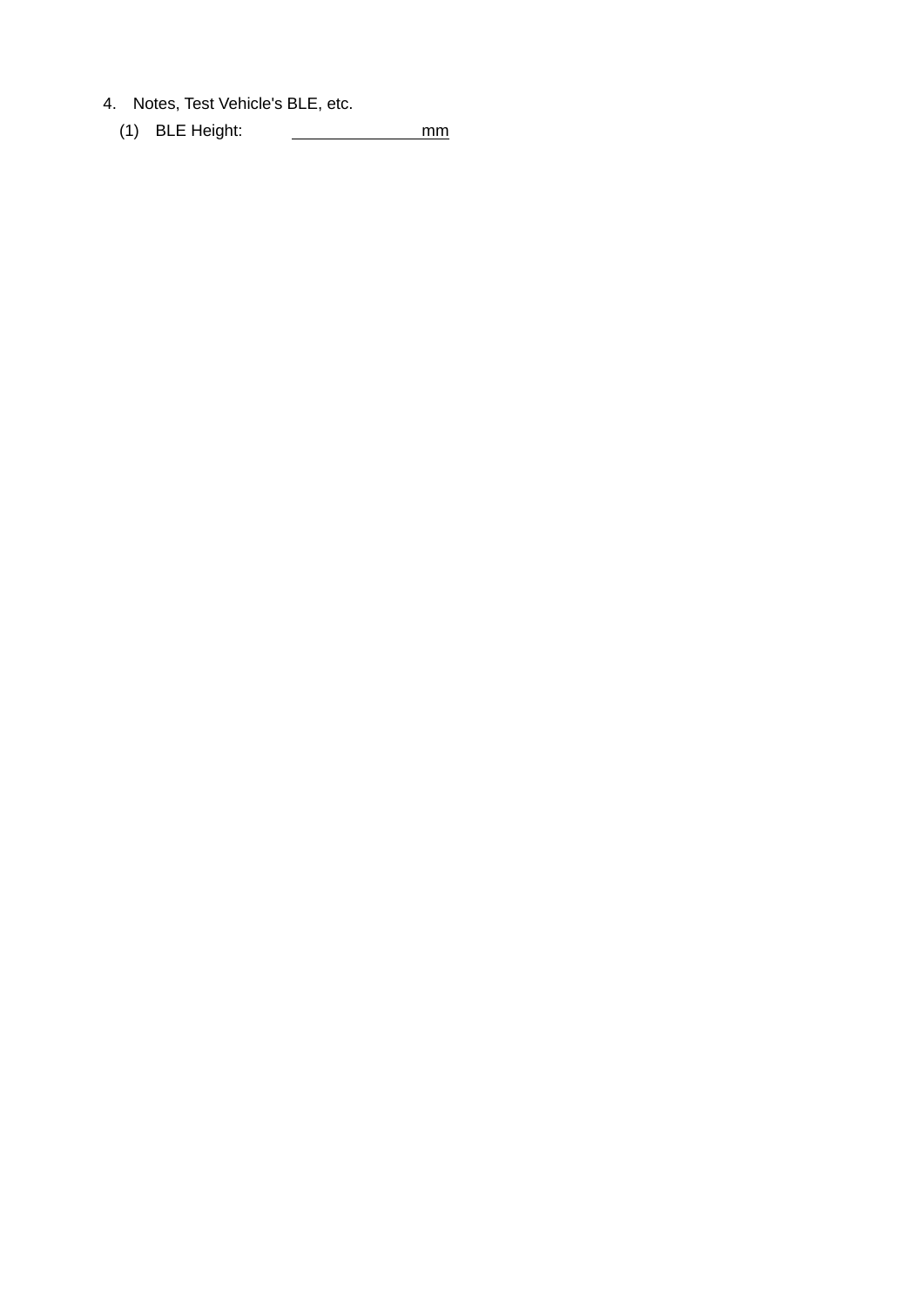#### Appendix 1-2: Data Sheet: Predicted Data for Each Grid

Head Mapping 10 9 8 7 6 5 4 3 2 1 0 -1 -2 -3 -4 -5 -6 -7 -8 -9 -10 <sup>14</sup> N/A N/A N/A N/A N/A N/A N/A N/A N/A N/A N/A N/A N/A N/A N/A N/A N/A N/A N/A N/A N/A WAD in the center of the vehicle WAD in the center of the vehicle <sup>13</sup> N/A N/A N/A N/A N/A N/A N/A N/A N/A N/A N/A N/A N/A N/A N/A N/A N/A N/A N/A N/A N/A <sup>12</sup> N/A N/A N/A N/A N/A N/A N/A N/A N/A N/A N/A N/A N/A N/A N/A N/A N/A N/A N/A N/A N/A <sup>11</sup> N/A N/A N/A N/A N/A N/A N/A N/A N/A N/A N/A N/A N/A N/A N/A N/A N/A N/A N/A N/A N/A <sup>10</sup> N/A N/A N/A N/A N/A N/A N/A N/A N/A N/A N/A N/A N/A N/A N/A N/A N/A N/A N/A N/A N/A <sup>9</sup> N/A N/A N/A N/A N/A N/A N/A N/A N/A N/A N/A N/A N/A N/A N/A N/A N/A N/A N/A N/A N/A <sup>8</sup> N/A N/A N/A N/A N/A N/A N/A N/A N/A N/A N/A N/A N/A N/A N/A N/A N/A N/A N/A N/A N/A <sup>7</sup> N/A N/A N/A N/A N/A N/A N/A N/A N/A N/A N/A N/A N/A N/A N/A N/A N/A N/A N/A N/A N/A <sup>6</sup> N/A N/A N/A N/A N/A N/A N/A N/A N/A N/A N/A N/A N/A N/A N/A N/A N/A N/A N/A N/A N/A <sup>5</sup> N/A N/A N/A N/A N/A N/A N/A N/A N/A N/A N/A N/A N/A N/A N/A N/A N/A N/A N/A N/A N/A <sup>4</sup> N/A N/A N/A N/A N/A N/A N/A N/A N/A N/A N/A N/A N/A N/A N/A N/A N/A N/A N/A N/A N/A <sup>3</sup> N/A N/A N/A N/A N/A N/A N/A N/A N/A N/A N/A N/A N/A N/A N/A N/A N/A N/A N/A N/A N/A <sup>2</sup> N/A N/A N/A N/A N/A N/A N/A N/A N/A N/A N/A N/A N/A N/A N/A N/A N/A N/A N/A N/A N/A <sup>1</sup> N/A N/A N/A N/A N/A N/A N/A N/A N/A N/A N/A N/A N/A N/A N/A N/A N/A N/A N/A N/A N/A <sup>0</sup> N/A N/A N/A N/A N/A N/A N/A N/A N/A N/A N/A N/A N/A N/A N/A N/A N/A N/A N/A N/A N/A \*The upper/lower window frame areas are entered in the blue frame

[For entry by vehicle manufacturer]

| Prediction                            | Grid #s | Ratio<br>regarding | # of hits | Score          |
|---------------------------------------|---------|--------------------|-----------|----------------|
| Default Green                         |         |                    |           | 0              |
| Green                                 |         | $\sharp$ DIV/0!    |           | 0              |
| Yellow                                |         | $\sharp$ DIV/0!    |           | 0              |
| Orange                                |         | $\sharp$ DIV/0!    |           | 0              |
| Brown                                 |         | $\sharp$ DIV/0!    |           | 0              |
| Red                                   |         | $\sharp$ DIV/0!    |           | 0              |
| Default Red                           |         |                    |           | 0              |
| Blue                                  |         |                    |           |                |
| Predicted Head Score (excluding Blue) |         | # $DIV/0!$         | 0         | $\overline{0}$ |

| Number of Test Hits |                                              |  |
|---------------------|----------------------------------------------|--|
|                     | Standard Test Hits Points                    |  |
|                     | Number of Manufacturer Report-added Hits     |  |
|                     | Number of Manufacturer Report Blue Grid Hits |  |
|                     | Total number of Test Hits                    |  |
|                     | Number of Standard Test Hits                 |  |
|                     | Number of Manufacturer Report-added Hits     |  |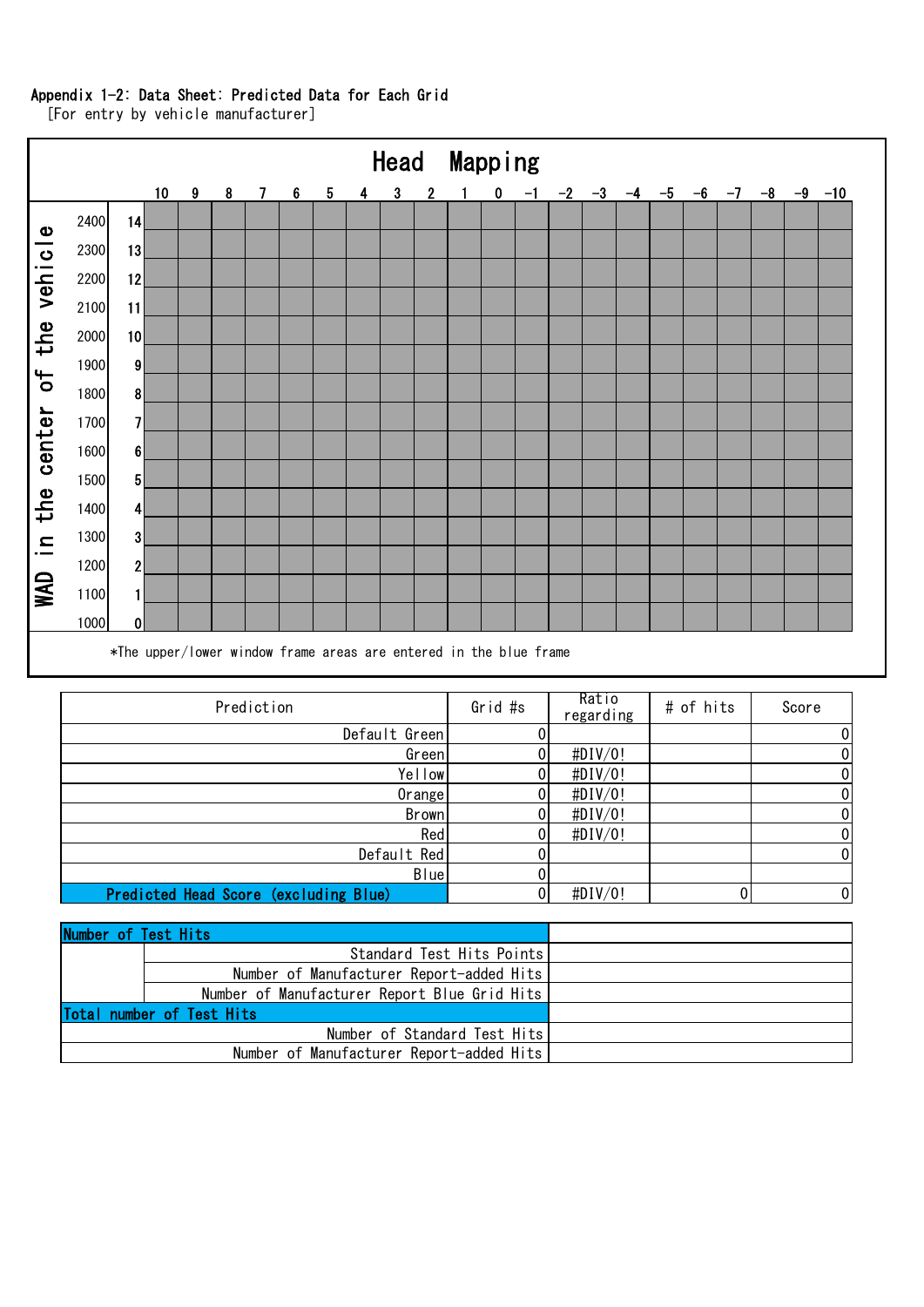# Appendix 1-3: Upper/Lower Window Frame Specs Sheet [For entry by vehicle manufacturer]



\*Vehicle center, driver's seat, and front passenger's seat center used as basis

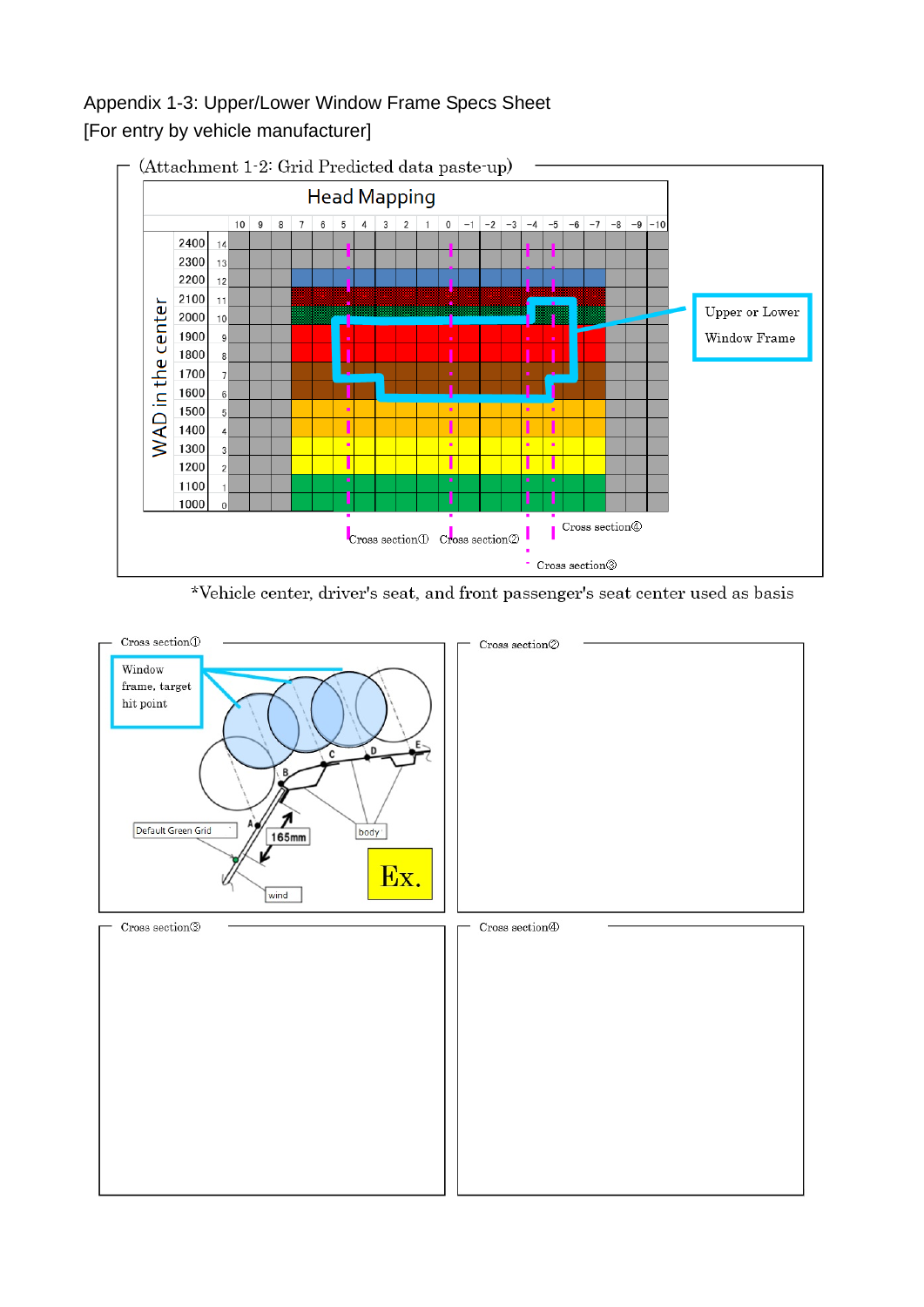### Appendix 1-4-2: Grid Coordinate Input Sheet

Input x and y coordinates from top view. The reference point (0,0) shall be the rear hood's surface on the vehicle's center plane. If supplementary instructional materials are needed, add as an attachment.

|     |                  |      |                |                |                |                |                |                |                |                |                |                |                            | <u>Column</u>  |                |                |                |   |                |                |                |                |                |                |                |
|-----|------------------|------|----------------|----------------|----------------|----------------|----------------|----------------|----------------|----------------|----------------|----------------|----------------------------|----------------|----------------|----------------|----------------|---|----------------|----------------|----------------|----------------|----------------|----------------|----------------|
|     |                  |      | $+$ SRL        |                | $+10$          |                | $+9$           |                | $+8$           |                | $+7$           |                | $+6$                       |                | $+5$           |                | $+4$           |   | $+3$           |                | $+2$           |                | $+1$           | $\overline{0}$ |                |
|     |                  |      | $X$ $Y$        | $\overline{X}$ | $\overline{Y}$ | $\overline{X}$ | $\overline{Y}$ | $\overline{X}$ | $\overline{Y}$ | $\overline{X}$ | $\overline{Y}$ | $\overline{X}$ | Y -                        | $\overline{X}$ | $\overline{Y}$ | $\overline{X}$ | $\overline{Y}$ | X | $\overline{Y}$ | $\overline{X}$ | $\overline{Y}$ | $\overline{X}$ | $\overline{Y}$ | $\overline{X}$ | $\overline{Y}$ |
|     | 14               |      |                |                |                |                |                |                |                |                |                |                |                            |                |                |                |                |   |                |                |                |                |                |                |                |
|     | 13               |      |                |                |                |                |                |                |                |                |                |                |                            |                |                |                |                |   |                |                |                |                |                |                |                |
|     | 12               |      |                |                |                |                |                |                |                |                |                |                |                            |                |                |                |                |   |                |                |                |                |                |                |                |
|     | 11               |      |                |                |                |                |                |                |                |                |                |                |                            |                |                |                |                |   |                |                |                |                |                |                |                |
|     |                  |      |                |                |                |                |                |                |                |                |                |                |                            |                |                |                |                |   |                |                |                |                |                |                |                |
|     | 10               |      |                |                |                |                |                |                |                |                |                |                |                            |                |                |                |                |   |                |                |                |                |                |                |                |
|     | $9\,$            |      |                |                |                |                |                |                |                |                |                |                |                            |                |                |                |                |   |                |                |                |                |                |                |                |
|     | $\, 8$           |      |                |                |                |                |                |                |                |                |                |                |                            |                |                |                |                |   |                |                |                |                |                |                |                |
| Row | $\overline{7}$   |      |                |                |                |                |                |                |                |                |                |                |                            |                |                |                |                |   |                |                |                |                |                |                |                |
|     | $6 \mid$         |      |                |                |                |                |                |                |                |                |                |                |                            |                |                |                |                |   |                |                |                |                |                |                |                |
|     | $5\phantom{.0}$  |      |                |                |                |                |                |                |                |                |                |                |                            |                |                |                |                |   |                |                |                |                |                |                |                |
|     | $\overline{4}$   |      |                |                |                |                |                |                |                |                |                |                |                            |                |                |                |                |   |                |                |                |                |                |                |                |
|     | $\mathbf{3}$     |      |                |                |                |                |                |                |                |                |                |                |                            |                |                |                |                |   |                |                |                |                |                |                |                |
|     | $\sqrt{2}$       |      |                |                |                |                |                |                |                |                |                |                |                            |                |                |                |                |   |                |                |                |                |                |                |                |
|     | $\mathbf{1}$     |      |                |                |                |                |                |                |                |                |                |                |                            |                |                |                |                |   |                |                |                |                |                |                |                |
|     | $\overline{0}$   |      |                |                |                |                |                |                |                |                |                |                |                            |                |                |                |                |   |                |                |                |                |                |                |                |
|     |                  |      |                |                |                |                |                |                |                |                |                |                |                            |                |                |                |                |   |                |                |                |                |                |                |                |
|     |                  |      |                |                |                |                |                |                |                |                |                |                |                            |                |                |                |                |   |                |                |                |                |                |                |                |
|     |                  | $-1$ |                |                | $-2$           |                | $-3$           |                | $-4$           | $-5$           |                |                | $\frac{\text{Column}}{-6}$ |                | $-7$           |                | $-8$           |   | $-9$           |                | $-10$          |                | $-SRL$         |                |                |
|     |                  | X    | $\overline{Y}$ | $\overline{X}$ | $\overline{Y}$ | $\overline{X}$ | $\overline{Y}$ | $\overline{X}$ | $\overline{Y}$ | $\overline{X}$ | $\overline{Y}$ | $\overline{X}$ | $\overline{Y}$             | $\overline{X}$ | $\overline{Y}$ | $\overline{X}$ | $\overline{Y}$ | X | $\overline{Y}$ | $\overline{X}$ | $\overline{Y}$ | $\overline{X}$ | $\overline{Y}$ |                |                |
|     | 14               |      |                |                |                |                |                |                |                |                |                |                |                            |                |                |                |                |   |                |                |                |                |                |                |                |
|     | 13               |      |                |                |                |                |                |                |                |                |                |                |                            |                |                |                |                |   |                |                |                |                |                |                |                |
|     | 12               |      |                |                |                |                |                |                |                |                |                |                |                            |                |                |                |                |   |                |                |                |                |                |                |                |
|     | 11               |      |                |                |                |                |                |                |                |                |                |                |                            |                |                |                |                |   |                |                |                |                |                |                |                |
|     | $10$             |      |                |                |                |                |                |                |                |                |                |                |                            |                |                |                |                |   |                |                |                |                |                |                |                |
|     | 9                |      |                |                |                |                |                |                |                |                |                |                |                            |                |                |                |                |   |                |                |                |                |                |                |                |
|     |                  |      |                |                |                |                |                |                |                |                |                |                |                            |                |                |                |                |   |                |                |                |                |                |                |                |
|     |                  |      |                |                |                |                |                |                |                |                |                |                |                            |                |                |                |                |   |                |                |                |                |                |                |                |
|     | $\boldsymbol{8}$ |      |                |                |                |                |                |                |                |                |                |                |                            |                |                |                |                |   |                |                |                |                |                |                |                |
| Row | $\overline{7}$   |      |                |                |                |                |                |                |                |                |                |                |                            |                |                |                |                |   |                |                |                |                |                |                |                |
|     | $\sqrt{6}$       |      |                |                |                |                |                |                |                |                |                |                |                            |                |                |                |                |   |                |                |                |                |                |                |                |
|     | $5\,$            |      |                |                |                |                |                |                |                |                |                |                |                            |                |                |                |                |   |                |                |                |                |                |                |                |
|     | 4                |      |                |                |                |                |                |                |                |                |                |                |                            |                |                |                |                |   |                |                |                |                |                |                |                |
|     | $\sqrt{3}$       |      |                |                |                |                |                |                |                |                |                |                |                            |                |                |                |                |   |                |                |                |                |                |                |                |
|     | $\boldsymbol{2}$ |      |                |                |                |                |                |                |                |                |                |                |                            |                |                |                |                |   |                |                |                |                |                |                |                |
|     | $\mathbf{1}$     |      |                |                |                |                |                |                |                |                |                |                |                            |                |                |                |                |   |                |                |                |                |                |                |                |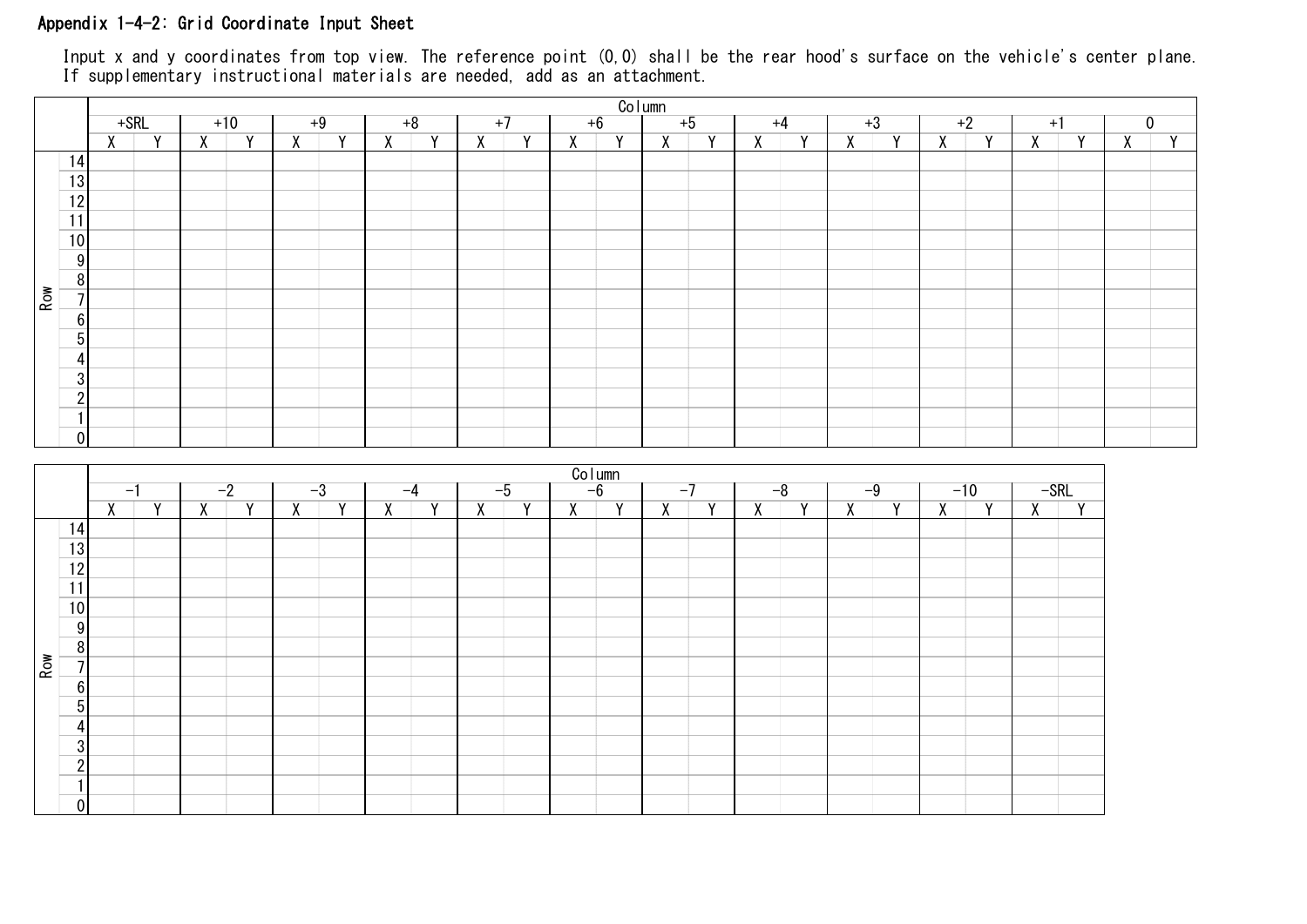# **Appendix 2: Test Vehicle Specifications**

[For entry by testing institute]

## **1. Test Vehicle Specifications**

| <b>Vehicle Name</b>            |  |
|--------------------------------|--|
| <b>Common Name</b>             |  |
| Grade                          |  |
| Model                          |  |
| <b>Class</b>                   |  |
| <b>Main Optional Equipment</b> |  |
| Tire Brand / Size              |  |
| Mass at vehicle delivery       |  |

## **2. Seat Adjustments**

|                                                                                                 |                             |                                                                                       |                    |                |                     |                | Front               | Other                    |                   |  |
|-------------------------------------------------------------------------------------------------|-----------------------------|---------------------------------------------------------------------------------------|--------------------|----------------|---------------------|----------------|---------------------|--------------------------|-------------------|--|
|                                                                                                 |                             |                                                                                       |                    |                |                     |                | Passenger           |                          |                   |  |
|                                                                                                 | Adjustments<br>per<br>stage |                                                                                       |                    |                | mm                  | mm             |                     | mm                       |                   |  |
|                                                                                                 |                             | <b>Total Adjustments</b>                                                              |                    |                | mm                  |                | mm                  | mm                       |                   |  |
| <b>Seat</b><br>Adjustments,<br>fore-aft                                                         | Mid-position                | mm<br>mm<br>From<br>the<br>$\overline{ }$<br>stages)<br>stages)<br>(<br>frontmost end |                    |                | mm<br>sta<br>ges)   |                |                     |                          |                   |  |
| (seat rail)                                                                                     |                             | From<br>rearmost end                                                                  | the                | $\overline{ }$ | mm<br>stages)       | $\overline{ }$ | mm<br>stages)       | Design Standard Position | mm<br>sta<br>ges) |  |
| Seat Adj.<br>fore-aft (other)                                                                   |                             | Device name and mid.<br>position                                                      |                    |                |                     |                |                     |                          |                   |  |
| <b>Vertical Adjustment Device</b><br>(Limited to<br>devices that<br>only<br>move<br>vertically) |                             |                                                                                       |                    |                | Present /<br>Absent |                | Present /<br>Absent |                          | Present / Absent  |  |
| Seatback Angle<br>Standard<br>Design<br>Adj.<br>Angle                                           |                             |                                                                                       | $\circ$<br>stages) | $\overline{ }$ | $\circ$<br>stages)  |                | $\circ$<br>stages)  |                          |                   |  |
| Other<br>Adj.<br><b>Devices</b>                                                                 | Device                      | Name<br>Design Standard                                                               | and                |                |                     |                |                     |                          |                   |  |

## **3. Accelerometer Specifications, etc.**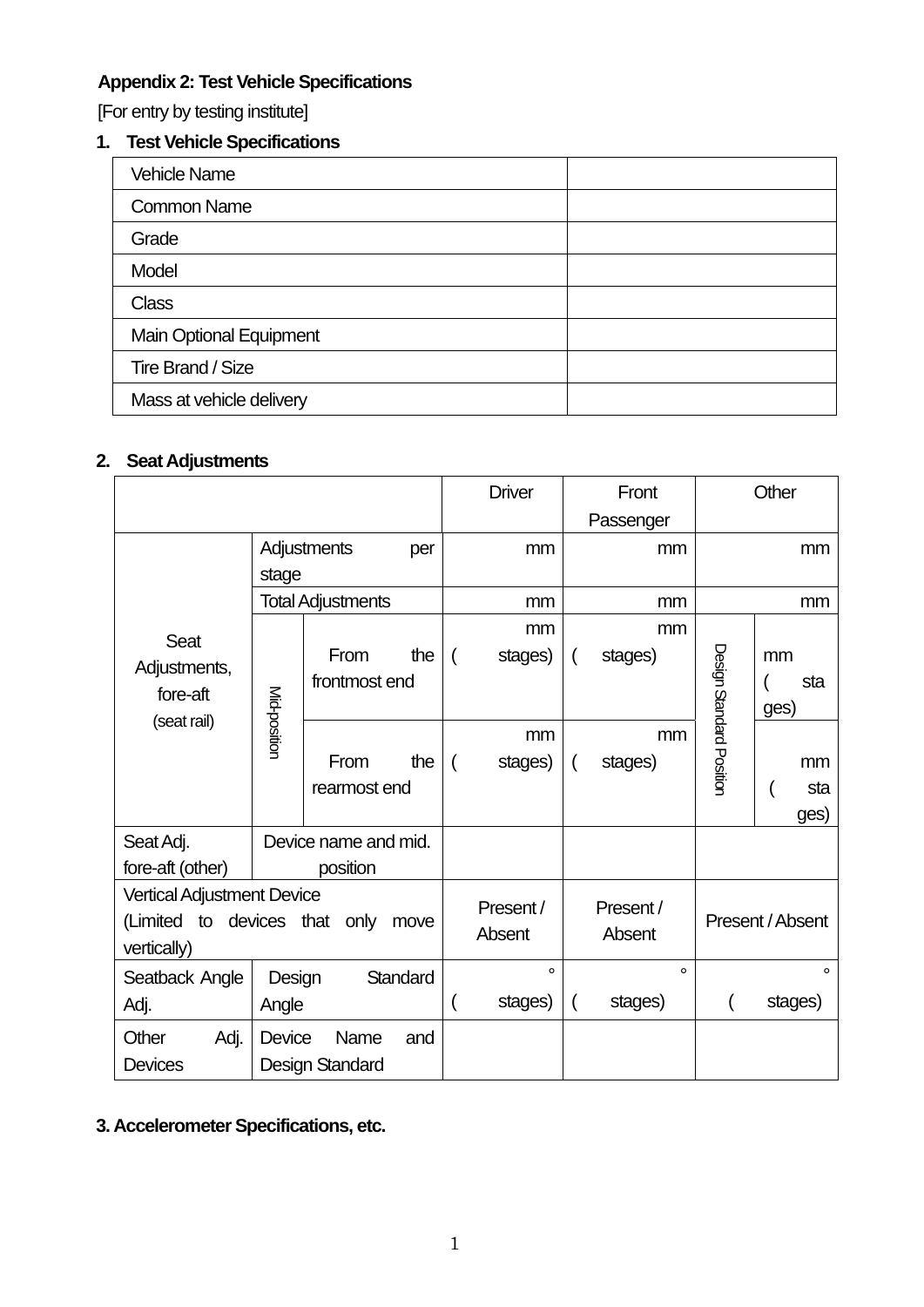# **4. Vehicle Posture (wheel arch height) [mm]**

|       |      | Design Standard |      | <b>After Adjustments</b> | <b>Difference</b> |              |  |  |
|-------|------|-----------------|------|--------------------------|-------------------|--------------|--|--|
|       | Left | <b>Right</b>    | Left | <b>Right</b>             | Left              | <b>Right</b> |  |  |
| Front |      |                 |      |                          |                   |              |  |  |
| Rear  |      |                 |      |                          |                   |              |  |  |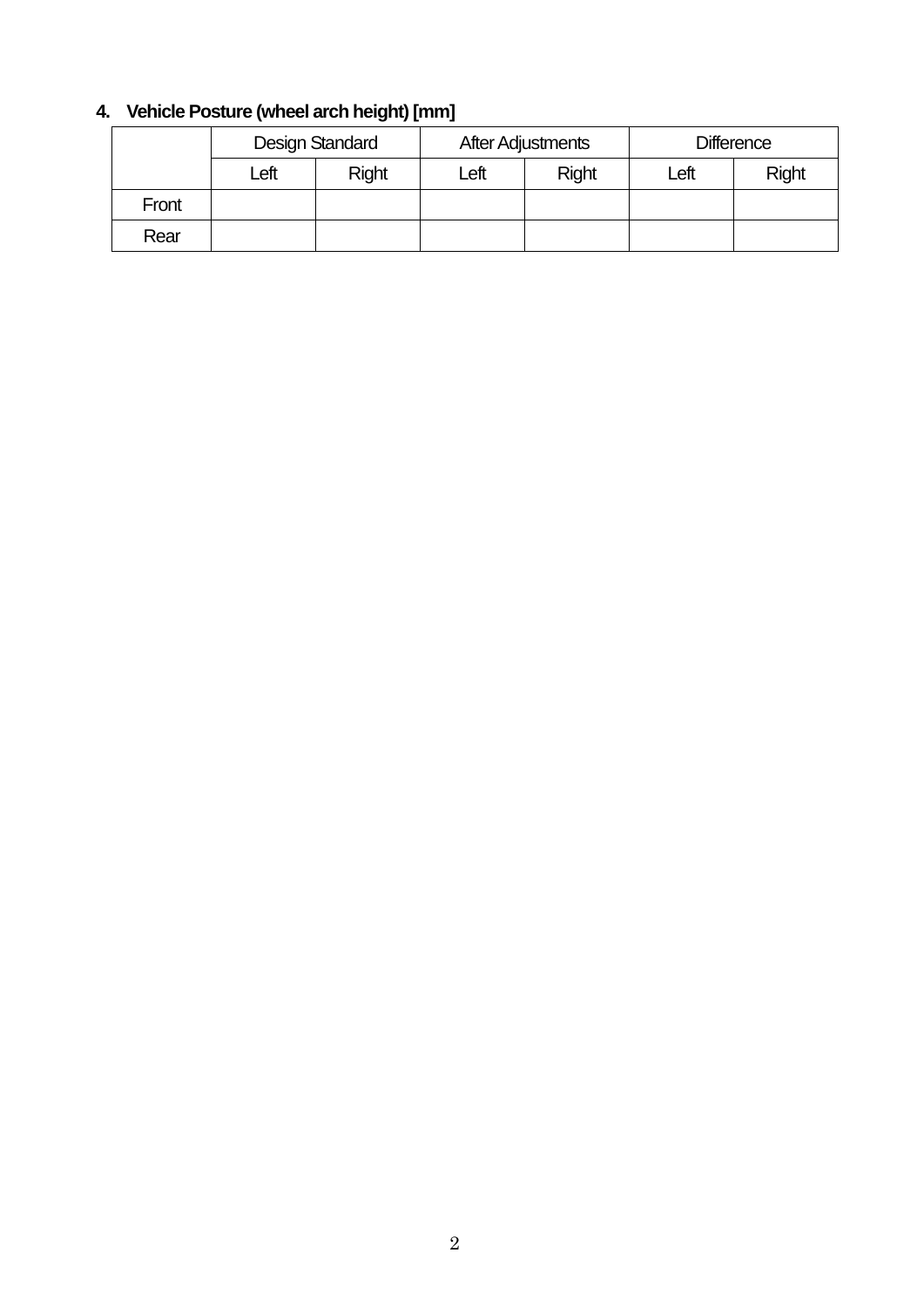# **Appendix 2-2: Test Vehicle Birdseye View Photograph**

Notes:

・Attach the WAD and grid points that were scored onto the test vehicle

- ・Angle...30 degrees in vehicle's front
- ・Film with digital camera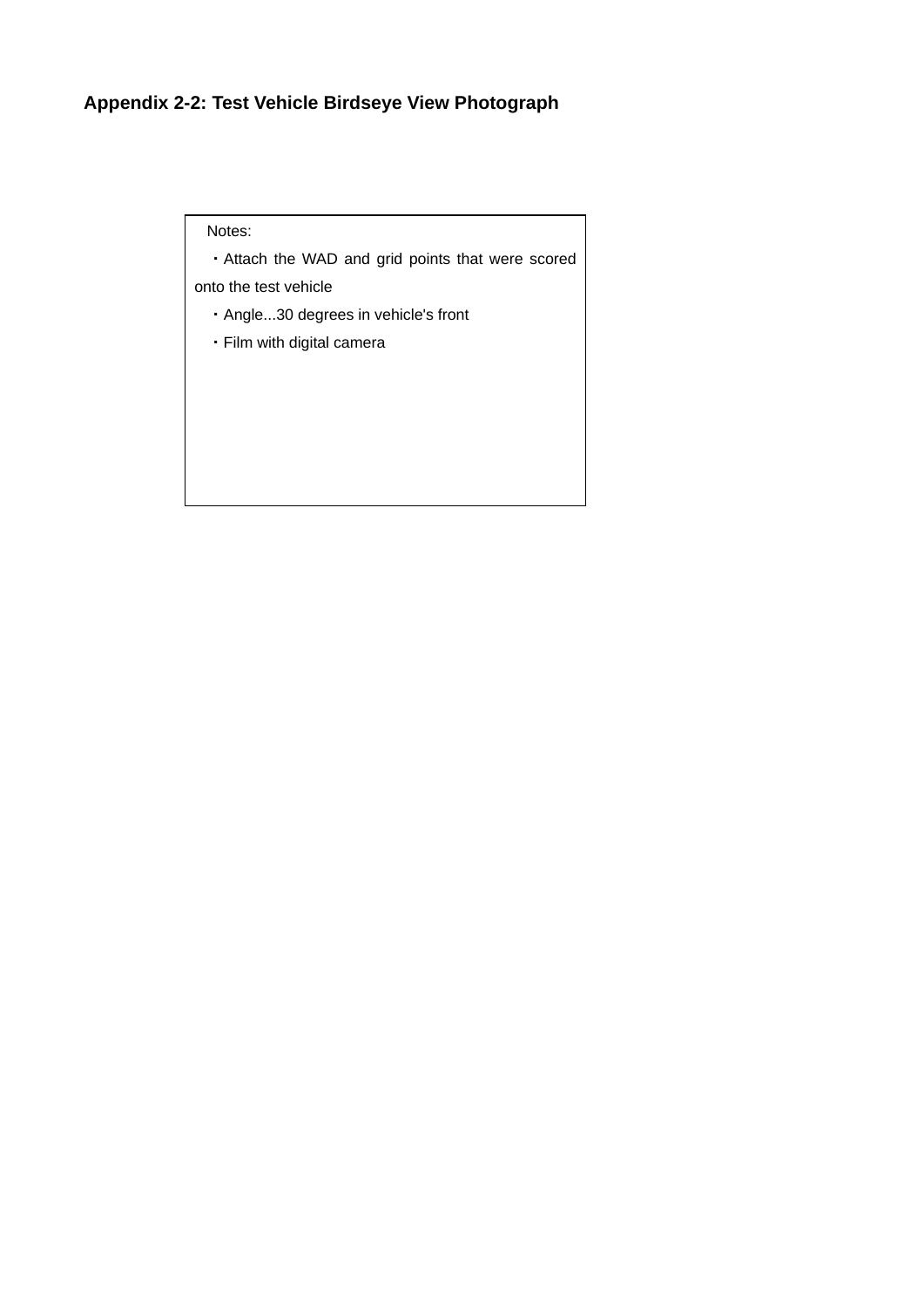



|                        |                 |      |             | <b>Collision Point Coordinates</b> |   | Collision | Notes       | Test day, time, and |                 |
|------------------------|-----------------|------|-------------|------------------------------------|---|-----------|-------------|---------------------|-----------------|
|                        |                 | Grid | $\mathsf X$ | Υ                                  | Z | Rank      | Parts, etc. | Bonnet<br>Exchange  | exchanged parts |
|                        | $\mathbf 1$     |      |             |                                    |   |           |             |                     |                 |
|                        | $\overline{2}$  |      |             |                                    |   |           |             |                     |                 |
|                        | $\overline{3}$  |      |             |                                    |   |           |             |                     |                 |
|                        | $\overline{4}$  |      |             |                                    |   |           |             |                     |                 |
|                        | $\overline{5}$  |      |             |                                    |   |           |             |                     |                 |
|                        | $\overline{6}$  |      |             |                                    |   |           |             |                     |                 |
|                        | $\overline{7}$  |      |             |                                    |   |           |             |                     |                 |
|                        | $\overline{8}$  |      |             |                                    |   |           |             |                     |                 |
| <b>Collision Point</b> | $\overline{9}$  |      |             |                                    |   |           |             |                     |                 |
|                        | 10              |      |             |                                    |   |           |             |                     |                 |
|                        | 11              |      |             |                                    |   |           |             |                     |                 |
|                        | $\overline{12}$ |      |             |                                    |   |           |             |                     |                 |
|                        | $\overline{13}$ |      |             |                                    |   |           |             |                     |                 |
|                        | $\overline{14}$ |      |             |                                    |   |           |             |                     |                 |
|                        | 15              |      |             |                                    |   |           |             |                     |                 |
|                        | 16              |      |             |                                    |   |           |             |                     |                 |
|                        | $\overline{17}$ |      |             |                                    |   |           |             |                     |                 |
|                        | 18              |      |             |                                    |   |           |             |                     |                 |
|                        | 19              |      |             |                                    |   |           |             |                     |                 |
|                        | 20              |      |             |                                    |   |           |             |                     |                 |
|                        | $\mathbf 1$     |      |             |                                    |   |           |             |                     |                 |
|                        | $\overline{2}$  |      |             |                                    |   |           |             |                     |                 |
|                        | $\overline{3}$  |      |             |                                    |   |           |             |                     |                 |
|                        | $\overline{4}$  |      |             |                                    |   |           |             |                     |                 |
| <b>Blue Point</b>      | $\overline{5}$  |      |             |                                    |   |           |             |                     |                 |
|                        | $\overline{6}$  |      |             |                                    |   |           |             |                     |                 |
|                        | $\overline{7}$  |      |             |                                    |   |           |             |                     |                 |
|                        | 8               |      |             |                                    |   |           |             |                     |                 |

※After adjusting vehicle height, adjustments should be within ±2mm of the design standard.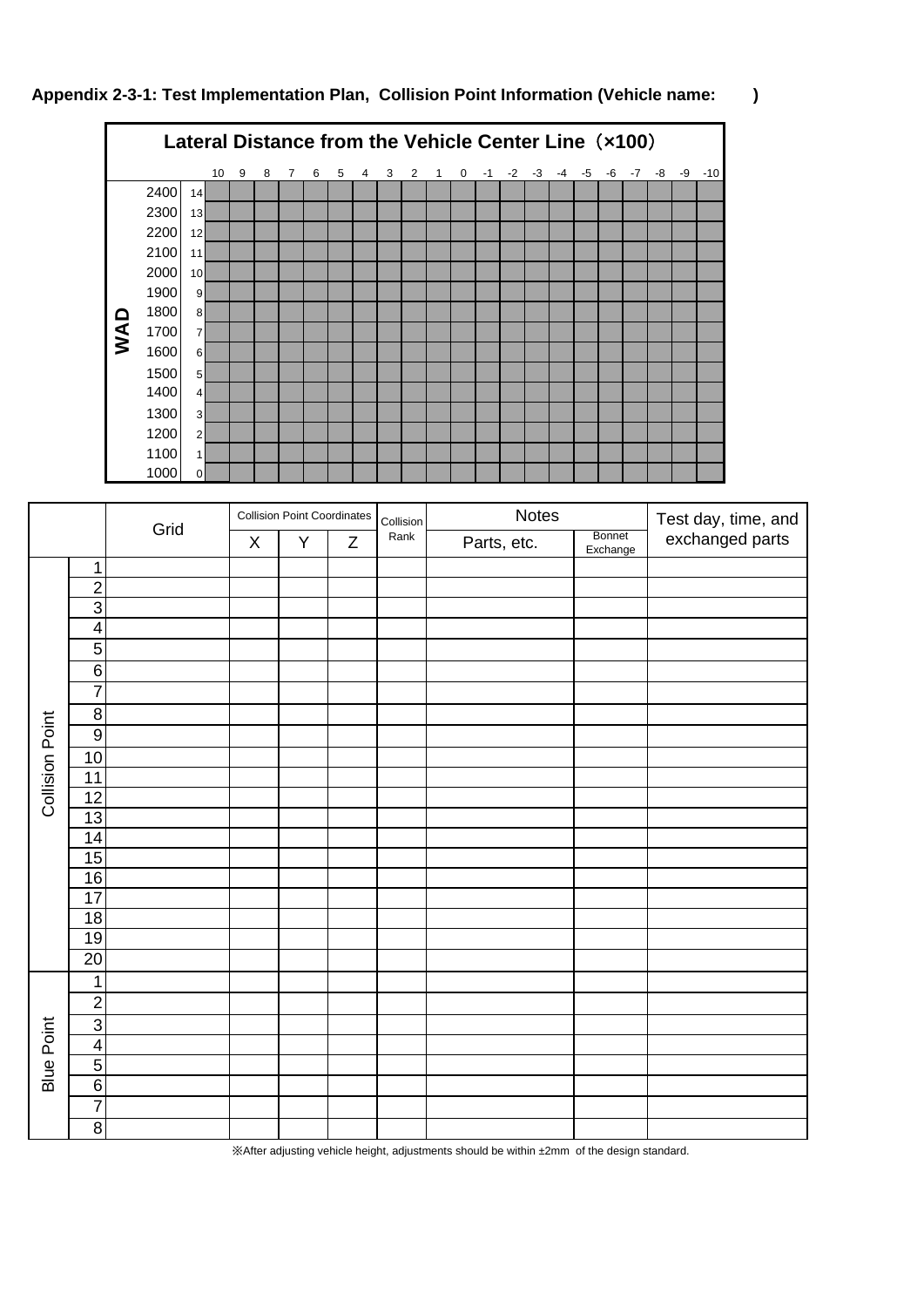## **Appendix 2-3-2: Projected Collision Point and Verified Test Results (Vehicle name: )**

| <b>Predicted</b>                                    | # of Grids | Score | Ratio from Total<br>Score |
|-----------------------------------------------------|------------|-------|---------------------------|
| Default Green                                       |            |       |                           |
| Green                                               |            |       |                           |
| Yellow                                              |            |       |                           |
| Orange                                              |            |       |                           |
| <b>Brown</b>                                        |            |       |                           |
| Red                                                 |            |       |                           |
| Default Red                                         |            |       |                           |
| <b>Blue</b>                                         |            |       |                           |
| <b>Predicted Head Score (excluding Blue Points)</b> |            |       |                           |

| <b>Verification Test</b> |                                        |            |       |  |              |                                        |            |       |
|--------------------------|----------------------------------------|------------|-------|--|--------------|----------------------------------------|------------|-------|
|                          | <b>Collision Point Predicted Color</b> | <b>HIC</b> | Score |  |              | <b>Collision Point Predicted Color</b> | <b>HIC</b> | Score |
|                          |                                        |            |       |  |              |                                        |            |       |
|                          |                                        |            |       |  |              |                                        |            |       |
|                          |                                        |            |       |  |              |                                        |            |       |
|                          |                                        |            |       |  |              |                                        |            |       |
|                          |                                        |            |       |  |              |                                        |            |       |
|                          |                                        |            |       |  |              |                                        |            |       |
|                          |                                        |            |       |  |              |                                        |            |       |
|                          |                                        |            |       |  |              |                                        |            |       |
|                          |                                        |            |       |  |              |                                        |            |       |
| <b>Total</b>             |                                        |            |       |  | <b>Total</b> |                                        |            |       |

# **Correlation Coefficient**

| <b>Blue Points</b>            |                 |            |       |  |      |                        |            |       |  |
|-------------------------------|-----------------|------------|-------|--|------|------------------------|------------|-------|--|
| Zone                          | Collision Point | <b>HIC</b> | Score |  | Zone | <b>Collision Point</b> | <b>HIC</b> | Score |  |
| 1                             |                 |            |       |  | 5    |                        |            |       |  |
| $\overline{2}$                |                 |            |       |  | 6    |                        |            |       |  |
| 3                             |                 |            |       |  | 7    |                        |            |       |  |
| $\overline{4}$                |                 |            |       |  | 8    |                        |            |       |  |
|                               |                 |            |       |  |      |                        |            |       |  |
| <b>Blue Point Total Score</b> |                 |            |       |  |      |                        |            |       |  |

| <b>SUMMARY</b>                                                                      |  |
|-------------------------------------------------------------------------------------|--|
| Predicted Score (excluding blue points)<br>Default Green<br><b>Blue Point Score</b> |  |
| <b>Correlation Coefficient</b>                                                      |  |
| <b>Total Score</b>                                                                  |  |
| <b>Head Protection Total Score</b>                                                  |  |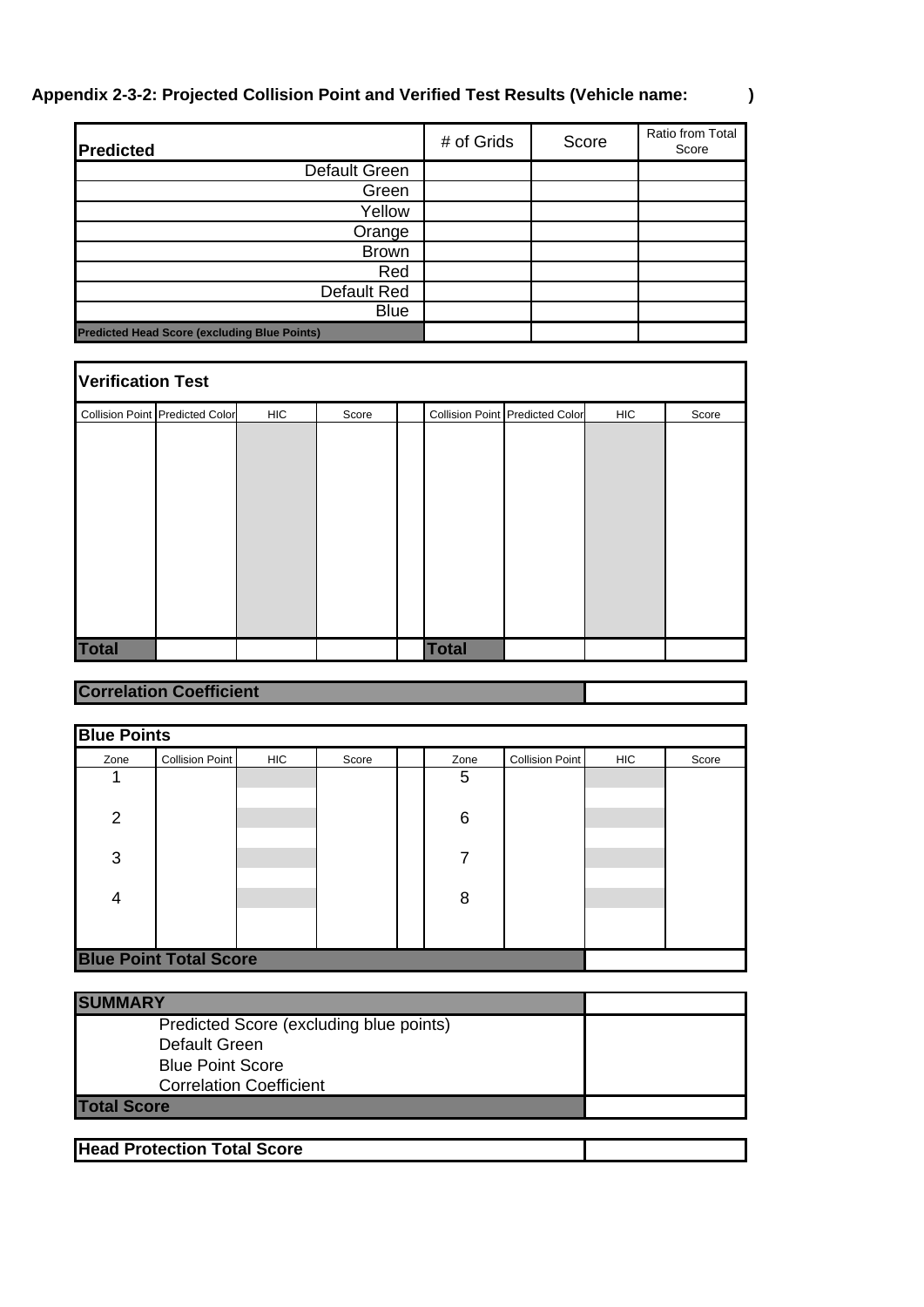|                   |             | [Entered by Vehicle<br>Manufacturer] |             | [Entered by Testing Institute] |   |             |  |
|-------------------|-------------|--------------------------------------|-------------|--------------------------------|---|-------------|--|
| <b>Grid Point</b> | $\mathsf X$ | Y                                    | $\mathsf Z$ | $\mathsf{X}$                   | Y | $\mathsf Z$ |  |
| C, 0, 0           |             |                                      |             |                                |   |             |  |
| $A, 11, +10$      |             |                                      |             |                                |   |             |  |
| $A, 11, +9$       |             |                                      |             |                                |   |             |  |
| $A, 11, +8$       |             |                                      |             |                                |   |             |  |
| $A, 11, +7$       |             |                                      |             |                                |   |             |  |
| $A, 11, +6$       |             |                                      |             |                                |   |             |  |
| $A, 11, +5$       |             |                                      |             |                                |   |             |  |
| $A, 11, +4$       |             |                                      |             |                                |   |             |  |
| $A, 11, +3$       |             |                                      |             |                                |   |             |  |
| $A, 11, +2$       |             |                                      |             |                                |   |             |  |
| $A, 11, +1$       |             |                                      |             |                                |   |             |  |
| A, 11, 0          |             |                                      |             |                                |   |             |  |
| $A, 11, -1$       |             |                                      |             |                                |   |             |  |
| $A, 11, -2$       |             |                                      |             |                                |   |             |  |
| $A, 11, -3$       |             |                                      |             |                                |   |             |  |
| $A, 11, -4$       |             |                                      |             |                                |   |             |  |
| $A, 11, -5$       |             |                                      |             |                                |   |             |  |
| $A, 11, -6$       |             |                                      |             |                                |   |             |  |
| $A, 11, -7$       |             |                                      |             |                                |   |             |  |
| $A, 11, -8$       |             |                                      |             |                                |   |             |  |
| $A, 11, -9$       |             |                                      |             |                                |   |             |  |
| $A, 11, -10$      |             |                                      |             |                                |   |             |  |

# **Appendix 2-4: WAD Coordinate Input Sheet**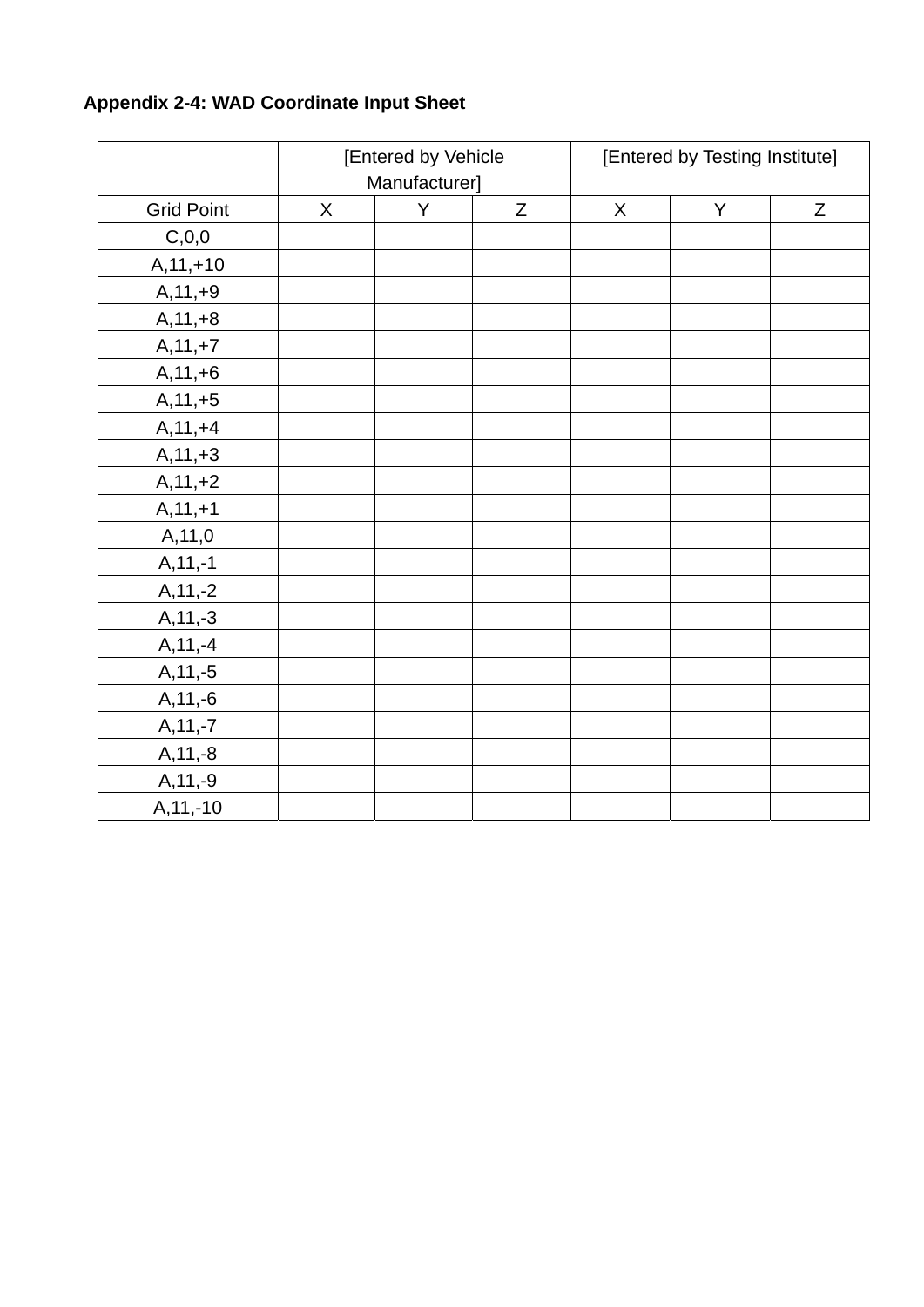# **Appendix 3-1: Test Vehicle Specifications Data Sheet**

[For entry by testing institute]

# **1. Test Vehicle Specifications**

|              | Name / Model / Type Classification No. |               |                                                     |  |  |  |  |
|--------------|----------------------------------------|---------------|-----------------------------------------------------|--|--|--|--|
|              | or Class Symbol                        |               |                                                     |  |  |  |  |
|              | <b>Chassis Number</b>                  |               |                                                     |  |  |  |  |
|              | <b>Body Shape</b>                      |               |                                                     |  |  |  |  |
|              | Engine Type                            |               |                                                     |  |  |  |  |
|              | <b>Drive System</b>                    |               |                                                     |  |  |  |  |
|              | <b>Transmission Type</b>               |               |                                                     |  |  |  |  |
|              | <b>Tire Type</b>                       |               |                                                     |  |  |  |  |
|              | <b>Tire Air Pressure</b>               | Front right:  | left:<br>left:<br>Rear right:                       |  |  |  |  |
|              | Absence/Presence of Sunroof            |               |                                                     |  |  |  |  |
|              | Window (front) type                    |               |                                                     |  |  |  |  |
|              | <b>Handle Shape</b>                    |               |                                                     |  |  |  |  |
| Steering     | Airbag                                 |               | Absent<br>Present                                   |  |  |  |  |
| Mechanism    | Vertical Adjustment                    |               | Present (Electric / Manual)<br>Absent<br>$\sqrt{2}$ |  |  |  |  |
|              | Fore-aft Adjustment                    |               | Present (Electric / Manual)<br>Absent<br>$\prime$   |  |  |  |  |
|              |                                        | <b>Driver</b> | Absent / Present (Electric / Manual)                |  |  |  |  |
|              | Fore-aft Adjustment                    | Front         |                                                     |  |  |  |  |
|              | (seat rail)                            | Passenger     | Absent / Present (Electric / Manual)                |  |  |  |  |
|              |                                        | Other         | Absent / Present (Electric / Manual)                |  |  |  |  |
|              |                                        |               | Device name:                                        |  |  |  |  |
|              |                                        | <b>Driver</b> | Absent / Present (Electric / Manual)                |  |  |  |  |
|              | Fore-aft Adjustment                    | Front         | Device name:                                        |  |  |  |  |
|              | (other)                                | Passenger     | Absent / Present (Electric / Manual)                |  |  |  |  |
|              |                                        |               | Device name:                                        |  |  |  |  |
|              |                                        | Other         | Absent / Present (Electric / Manual)                |  |  |  |  |
|              | <b>Height Adjustment</b>               | <b>Driver</b> | Absent / Present (Electric / Manual)                |  |  |  |  |
| <b>Seats</b> | (limited to devices                    | Front         |                                                     |  |  |  |  |
|              | that only move                         | Passenger     | Absent / Present (Electric / Manual)                |  |  |  |  |
|              | vertically.)                           | Other         | Absent / Present (Electric / Manual)                |  |  |  |  |
|              |                                        | <b>Driver</b> | Absent / Present (Electric / Manual)                |  |  |  |  |
|              | Seatback Adjustment                    | Front         |                                                     |  |  |  |  |
|              |                                        | Passenger     | Absent / Present (Electric / Manual)                |  |  |  |  |
|              |                                        | Other         | Absent / Present (Electric / Manual)                |  |  |  |  |
|              |                                        |               | Device name:                                        |  |  |  |  |
|              |                                        | <b>Driver</b> | (Electric / Manual)                                 |  |  |  |  |
|              | Other Adjustment<br>Devices            | Front         | Device name:                                        |  |  |  |  |
|              |                                        | Passenger     | (Electric / Manual)                                 |  |  |  |  |
|              |                                        |               | Device name:                                        |  |  |  |  |
|              |                                        | Other         | (Electric / Manual)                                 |  |  |  |  |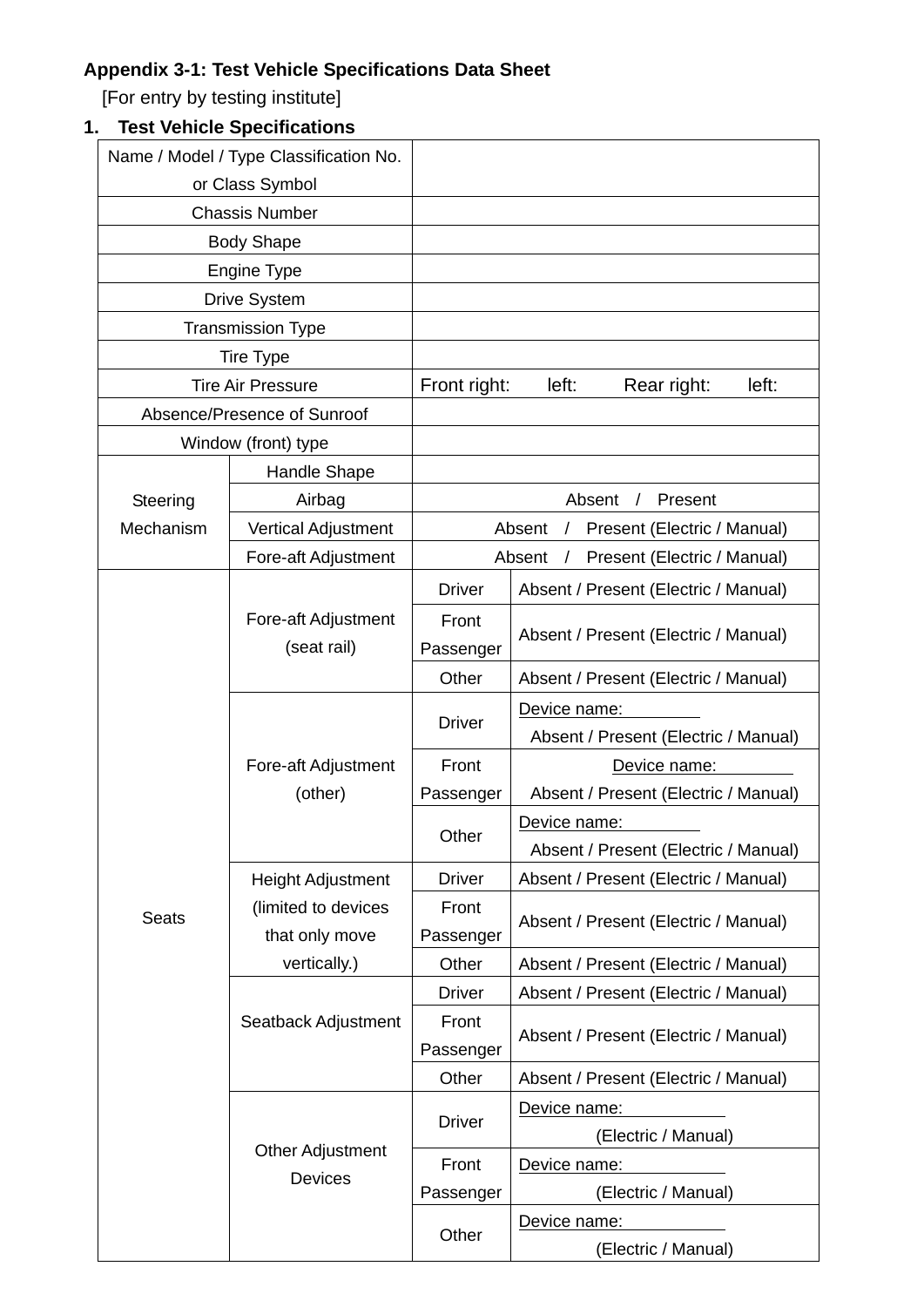| ⊑uel<br>Tank Capacity |
|-----------------------|
|-----------------------|

# **2. Front/Rear Tires Wheel Arch Height [mm]**

|       |      | Design Standard |      | Actual | After Adjustments |       |  |
|-------|------|-----------------|------|--------|-------------------|-------|--|
|       | Left | Right           | Left | Right  | Left              | Right |  |
| Front |      |                 |      |        |                   |       |  |
| Rear  |      |                 |      |        |                   |       |  |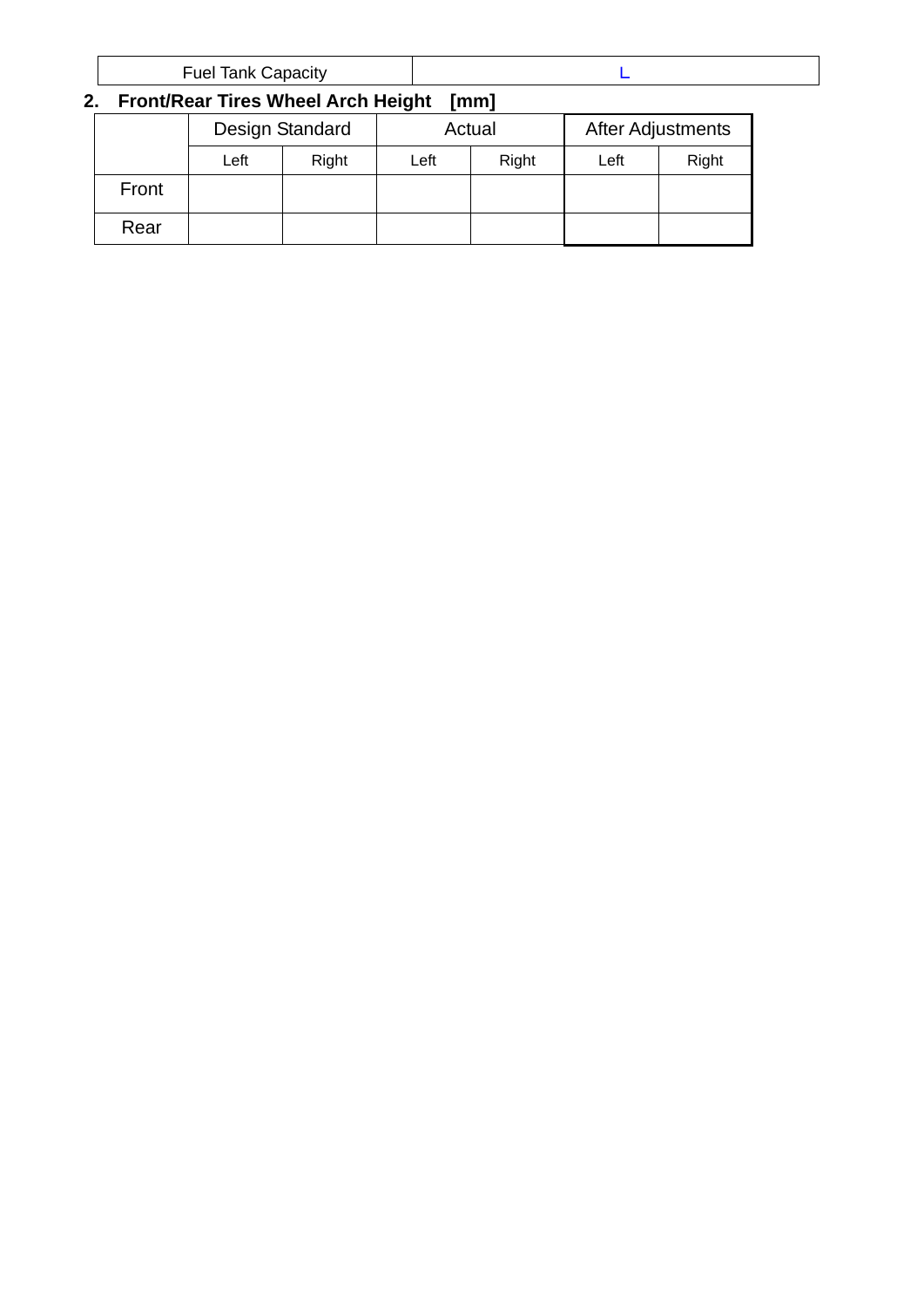|        |                                                                                          |        |               |                 |   |                                                                                                       |     |   |       |       |              |                |                 |     | Pedestrian Head Protection (Colors from NASVA test results) |                 |    |      |            |                      |                 |  |
|--------|------------------------------------------------------------------------------------------|--------|---------------|-----------------|---|-------------------------------------------------------------------------------------------------------|-----|---|-------|-------|--------------|----------------|-----------------|-----|-------------------------------------------------------------|-----------------|----|------|------------|----------------------|-----------------|--|
|        |                                                                                          |        | 10            | 9               | 8 | 7                                                                                                     | 6   | 5 | 4     | 3     | $\mathbf{2}$ | $\overline{1}$ | 0               |     | $-1$ $-2$ $-3$                                              |                 | -4 | $-5$ | -6         | $-7$ $-8$ $-9$ $-10$ |                 |  |
|        | 2400                                                                                     | 14     |               |                 |   |                                                                                                       |     |   |       |       |              |                |                 |     |                                                             |                 |    |      |            |                      |                 |  |
|        | 2300                                                                                     | 13     |               |                 |   |                                                                                                       |     |   |       |       |              |                |                 |     |                                                             |                 |    |      |            |                      |                 |  |
|        | 2200                                                                                     | 12     |               |                 |   |                                                                                                       |     |   |       |       |              |                |                 |     |                                                             |                 |    |      |            |                      |                 |  |
|        | 2100                                                                                     | 11     |               |                 |   |                                                                                                       |     |   |       |       |              |                |                 |     |                                                             |                 |    |      |            |                      |                 |  |
|        | 2000                                                                                     | 10     |               |                 |   |                                                                                                       |     |   |       |       |              |                |                 |     |                                                             |                 |    |      |            |                      |                 |  |
|        | 1900                                                                                     | 9      |               |                 |   |                                                                                                       |     |   |       |       |              |                |                 |     |                                                             |                 |    |      |            |                      |                 |  |
| ۵      | 1800<br>1700                                                                             | 8<br>7 |               |                 |   |                                                                                                       |     |   |       |       |              |                |                 |     |                                                             |                 |    |      |            |                      |                 |  |
| $\leq$ | 1600                                                                                     | 6      |               |                 |   |                                                                                                       |     |   |       |       |              |                |                 |     |                                                             |                 |    |      |            |                      |                 |  |
|        | 1500                                                                                     | 5      |               |                 |   |                                                                                                       |     |   |       |       |              |                |                 |     |                                                             |                 |    |      |            |                      |                 |  |
|        | 1400                                                                                     | 4      |               |                 |   |                                                                                                       |     |   |       |       |              |                |                 |     |                                                             |                 |    |      |            |                      |                 |  |
|        | 1300                                                                                     | 3      |               |                 |   |                                                                                                       |     |   |       |       |              |                |                 |     |                                                             |                 |    |      |            |                      |                 |  |
|        | 1200                                                                                     | 2      |               |                 |   |                                                                                                       |     |   |       |       |              |                |                 |     |                                                             |                 |    |      |            |                      |                 |  |
|        | 1100<br>1000                                                                             | 1<br>0 |               |                 |   |                                                                                                       |     |   |       |       |              |                |                 |     |                                                             |                 |    |      |            |                      |                 |  |
|        |                                                                                          |        |               |                 |   |                                                                                                       |     |   |       |       |              |                |                 |     |                                                             |                 |    |      |            |                      |                 |  |
|        | Score Based on Applied Colors                                                            |        |               |                 |   |                                                                                                       |     |   |       |       |              |                | Default Green   |     |                                                             | # of Grid       |    |      | Score      |                      | Component Ratio |  |
|        |                                                                                          |        |               |                 |   |                                                                                                       |     |   |       |       |              |                | Green           |     |                                                             |                 |    |      |            |                      |                 |  |
|        |                                                                                          |        |               |                 |   |                                                                                                       |     |   |       |       |              |                | Yellow          |     |                                                             |                 |    |      |            |                      |                 |  |
|        |                                                                                          |        |               |                 |   |                                                                                                       |     |   |       |       |              |                | Orange<br>Brown |     |                                                             |                 |    |      |            |                      |                 |  |
|        |                                                                                          |        |               |                 |   |                                                                                                       |     |   |       |       |              |                |                 | Red |                                                             |                 |    |      |            |                      |                 |  |
|        |                                                                                          |        |               |                 |   |                                                                                                       |     |   |       |       |              |                | Default Red     |     |                                                             |                 |    |      |            |                      |                 |  |
|        | A: Score Based on Applied Colors (Except Blue)                                           |        |               |                 |   |                                                                                                       |     |   |       |       |              |                | <b>Blue</b>     |     |                                                             |                 |    |      |            |                      |                 |  |
|        |                                                                                          |        |               |                 |   |                                                                                                       |     |   |       |       |              |                |                 |     |                                                             |                 |    |      |            |                      |                 |  |
|        | Verification Test Results (without $\pm$ 10% tolerance)                                  |        |               |                 |   |                                                                                                       |     |   |       |       |              |                |                 |     |                                                             |                 |    |      |            |                      |                 |  |
|        | Hit Point                                                                                |        | Result Color  |                 |   |                                                                                                       | HIC |   |       | Score |              |                | Hit Point       |     | Result Color                                                |                 |    |      | HIC        |                      | Score           |  |
|        |                                                                                          |        |               |                 |   |                                                                                                       |     |   |       |       |              |                |                 |     |                                                             |                 |    |      |            |                      |                 |  |
|        |                                                                                          |        |               |                 |   |                                                                                                       |     |   |       |       |              |                |                 |     |                                                             |                 |    |      |            |                      |                 |  |
|        |                                                                                          |        |               |                 |   |                                                                                                       |     |   |       |       |              |                |                 |     |                                                             |                 |    |      |            |                      |                 |  |
|        |                                                                                          |        |               |                 |   |                                                                                                       |     |   |       |       |              |                |                 |     |                                                             |                 |    |      |            |                      |                 |  |
|        |                                                                                          |        |               |                 |   |                                                                                                       |     |   |       |       |              |                |                 |     |                                                             |                 |    |      |            |                      |                 |  |
|        |                                                                                          |        |               |                 |   |                                                                                                       |     |   |       |       |              |                |                 |     |                                                             |                 |    |      |            |                      |                 |  |
|        |                                                                                          |        |               |                 |   |                                                                                                       |     |   |       |       |              |                |                 |     |                                                             |                 |    |      |            |                      |                 |  |
|        |                                                                                          |        |               |                 |   |                                                                                                       |     |   |       |       |              |                |                 |     |                                                             |                 |    |      |            |                      |                 |  |
|        | subtotal                                                                                 |        |               |                 |   |                                                                                                       |     |   |       |       |              |                | subtotal        |     |                                                             |                 |    |      |            |                      |                 |  |
|        |                                                                                          |        |               |                 |   |                                                                                                       |     |   |       |       |              |                |                 |     |                                                             |                 |    |      |            |                      |                 |  |
|        | Calculated with Correction Coefficient (with $\pm$ 10% tolerance)<br>Hit Point           |        |               | Predicted Color |   |                                                                                                       | HIC |   |       | Score |              |                | Hit Point       |     |                                                             | Predicted color |    |      | <b>HIC</b> |                      | Score           |  |
|        |                                                                                          |        |               |                 |   |                                                                                                       |     |   |       |       |              |                |                 |     |                                                             |                 |    |      |            |                      |                 |  |
|        |                                                                                          |        |               |                 |   |                                                                                                       |     |   |       |       |              |                |                 |     |                                                             |                 |    |      |            |                      |                 |  |
|        |                                                                                          |        |               |                 |   |                                                                                                       |     |   |       |       |              |                |                 |     |                                                             |                 |    |      |            |                      |                 |  |
|        |                                                                                          |        |               |                 |   |                                                                                                       |     |   |       |       |              |                |                 |     |                                                             |                 |    |      |            |                      |                 |  |
|        |                                                                                          |        |               |                 |   |                                                                                                       |     |   |       |       |              |                |                 |     |                                                             |                 |    |      |            |                      |                 |  |
|        |                                                                                          |        |               |                 |   |                                                                                                       |     |   |       |       |              |                |                 |     |                                                             |                 |    |      |            |                      |                 |  |
|        |                                                                                          |        |               |                 |   |                                                                                                       |     |   |       |       |              |                |                 |     |                                                             |                 |    |      |            |                      |                 |  |
|        |                                                                                          |        |               |                 |   |                                                                                                       |     |   |       |       |              |                |                 |     |                                                             |                 |    |      |            |                      |                 |  |
|        | subtotal                                                                                 |        |               |                 |   |                                                                                                       |     |   |       |       |              |                | subtotal        |     |                                                             |                 |    |      |            |                      |                 |  |
|        | B: Total score of verified hit point's applied value                                     |        |               |                 |   |                                                                                                       |     |   |       |       |              |                |                 |     |                                                             |                 |    |      |            |                      |                 |  |
|        | C: Total score of verified hit point's test results<br><b>D</b> : Correction Coefficient |        |               |                 |   |                                                                                                       |     |   |       |       |              |                |                 |     |                                                             |                 |    |      |            |                      |                 |  |
|        |                                                                                          |        |               |                 |   |                                                                                                       |     |   |       |       |              |                |                 |     |                                                             |                 |    |      |            |                      |                 |  |
|        | <b>Blue Point Test Results</b>                                                           |        | Hit Point     |                 |   | HIC                                                                                                   |     |   |       |       |              |                |                 |     |                                                             |                 |    |      | HIC        |                      |                 |  |
|        | Zone<br>1                                                                                |        |               |                 |   |                                                                                                       |     |   | Score |       |              |                | Zone<br>5       |     |                                                             | Hit Point       |    |      |            |                      | Score           |  |
|        |                                                                                          |        |               |                 |   |                                                                                                       |     |   |       |       |              |                |                 |     |                                                             |                 |    |      |            |                      |                 |  |
|        | 2                                                                                        |        |               |                 |   |                                                                                                       |     |   |       |       |              |                | 6               |     |                                                             |                 |    |      |            |                      |                 |  |
|        | 3                                                                                        |        |               |                 |   |                                                                                                       |     |   |       |       |              |                | 7               |     |                                                             |                 |    |      |            |                      |                 |  |
|        |                                                                                          |        |               |                 |   |                                                                                                       |     |   |       |       |              |                |                 |     |                                                             |                 |    |      |            |                      |                 |  |
|        | 4                                                                                        |        |               |                 |   |                                                                                                       |     |   |       |       |              |                | 8               |     |                                                             |                 |    |      |            |                      |                 |  |
|        |                                                                                          |        |               |                 |   |                                                                                                       |     |   |       |       |              |                |                 |     |                                                             |                 |    |      |            |                      |                 |  |
|        | E: Blue Point Total Score                                                                |        |               |                 |   |                                                                                                       |     |   |       |       |              |                |                 |     |                                                             |                 |    |      |            |                      |                 |  |
|        | Scoring Results                                                                          |        |               |                 |   |                                                                                                       |     |   |       |       |              |                |                 |     |                                                             |                 |    |      |            |                      |                 |  |
|        | A                                                                                        |        |               |                 |   | Score Based on Applied Colors (Except Blue)                                                           |     |   |       |       |              |                |                 |     |                                                             |                 |    |      |            |                      |                 |  |
|        | a                                                                                        |        | Default Green |                 |   |                                                                                                       |     |   |       |       |              |                |                 |     |                                                             |                 |    |      |            |                      |                 |  |
|        | B<br>C                                                                                   |        |               |                 |   | Total score of verified hit point's applied value<br>Total score of verified hit point's test results |     |   |       |       |              |                |                 |     |                                                             |                 |    |      |            |                      |                 |  |
|        | D                                                                                        |        |               |                 |   | orrection Coefficient                                                                                 |     |   |       |       |              |                |                 |     |                                                             |                 |    |      |            |                      |                 |  |
|        | E                                                                                        |        |               |                 |   | Blue Point Total Score                                                                                |     |   |       |       |              |                |                 |     |                                                             |                 |    |      |            |                      |                 |  |
|        | Grand Total (A-a-B)*D+a+C+E<br>Pedestrian Head Protection Score                          |        |               |                 |   |                                                                                                       |     |   |       |       |              |                |                 |     |                                                             |                 |    |      |            |                      |                 |  |

Supplement: If the colors of the verified test results are different from the vehicle manufacturer data, use the test results colors.

When calculating the correction coefficient, if the permissible range of the vehicle manufacturer's data is within 10%, use that color.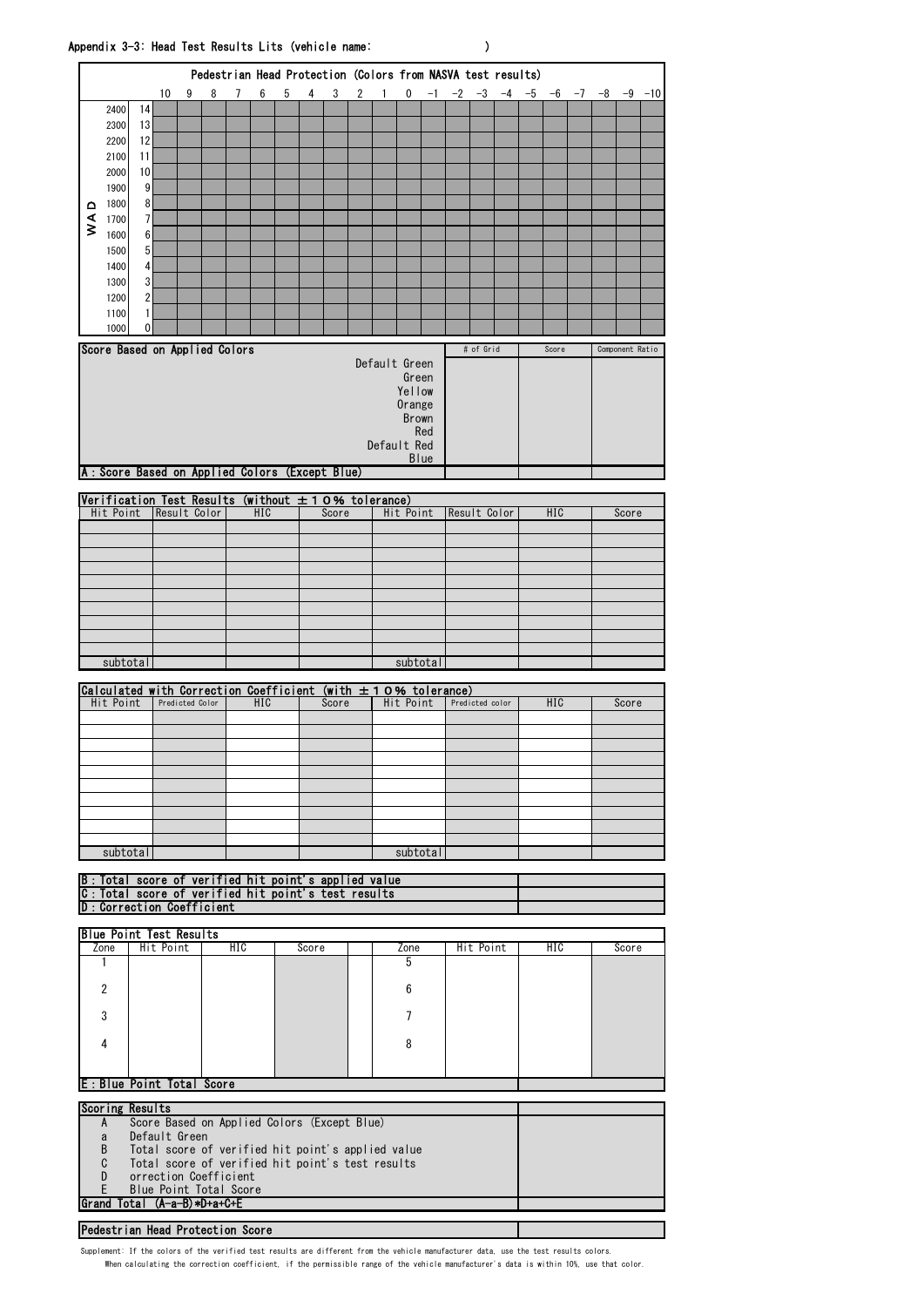

**Appendix 4 – Recording electric measurement results (Grid)** 

Head Impactor Acceleration (NASVA\*\*\*)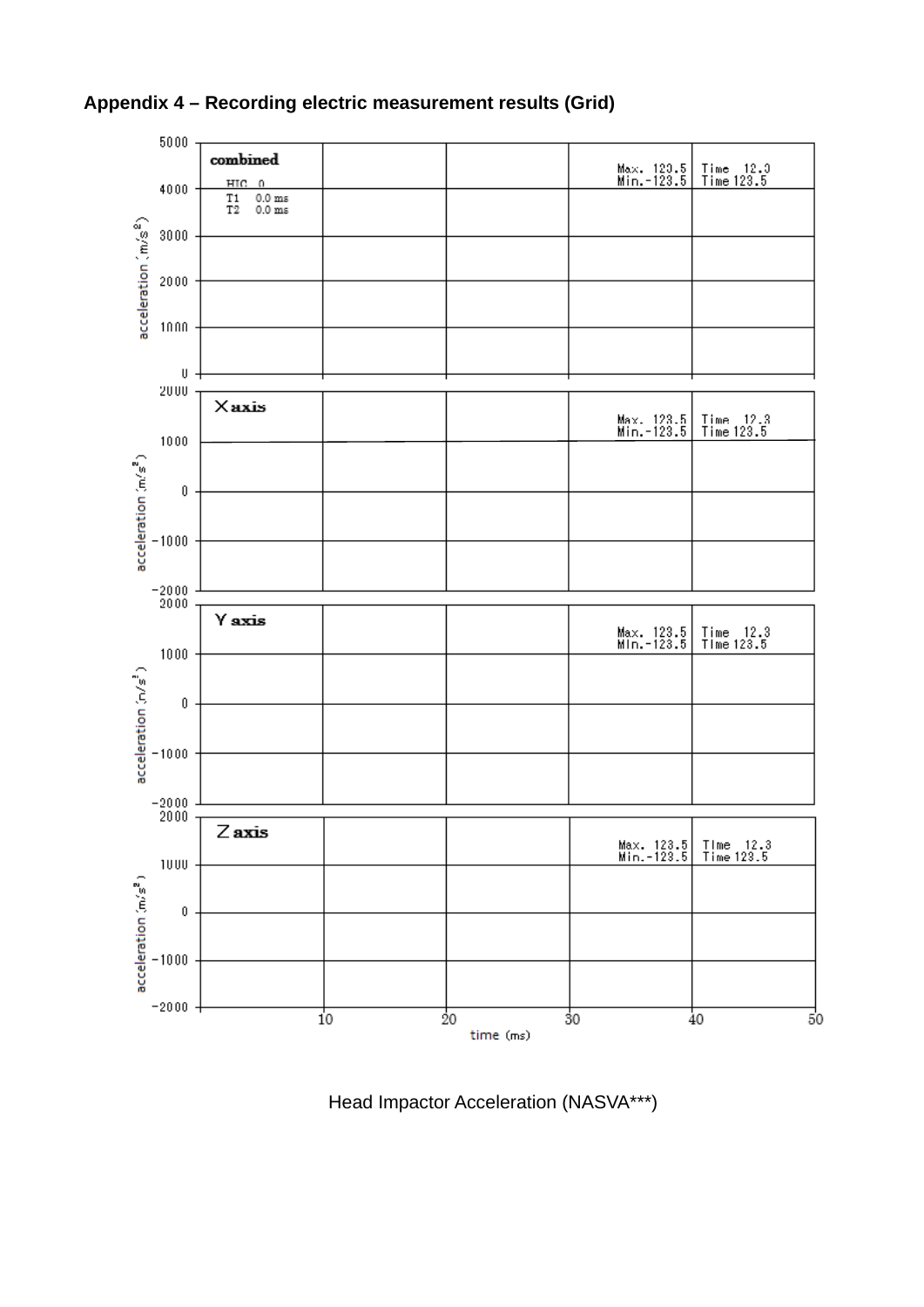# **Appendix 5-1: Head Impactor (adult) Calibration Results**

Calibration Date (dd/mm/yyyy):

Temperature: <u>℃</u> Humidity: %

Adult Head Impactor (Compliance Range 225-275G) A-Ver.

| Falling Angle(°) | Calibrated: | Angle around the     | Max. 3-axis resultant acceleration (G) |
|------------------|-------------|----------------------|----------------------------------------|
|                  | Y or N      | axis of symmetry (°) |                                        |
|                  |             |                      |                                        |
| 65               | N           | 120                  |                                        |
|                  |             | 240                  |                                        |

Pass or Fail: Pass Fail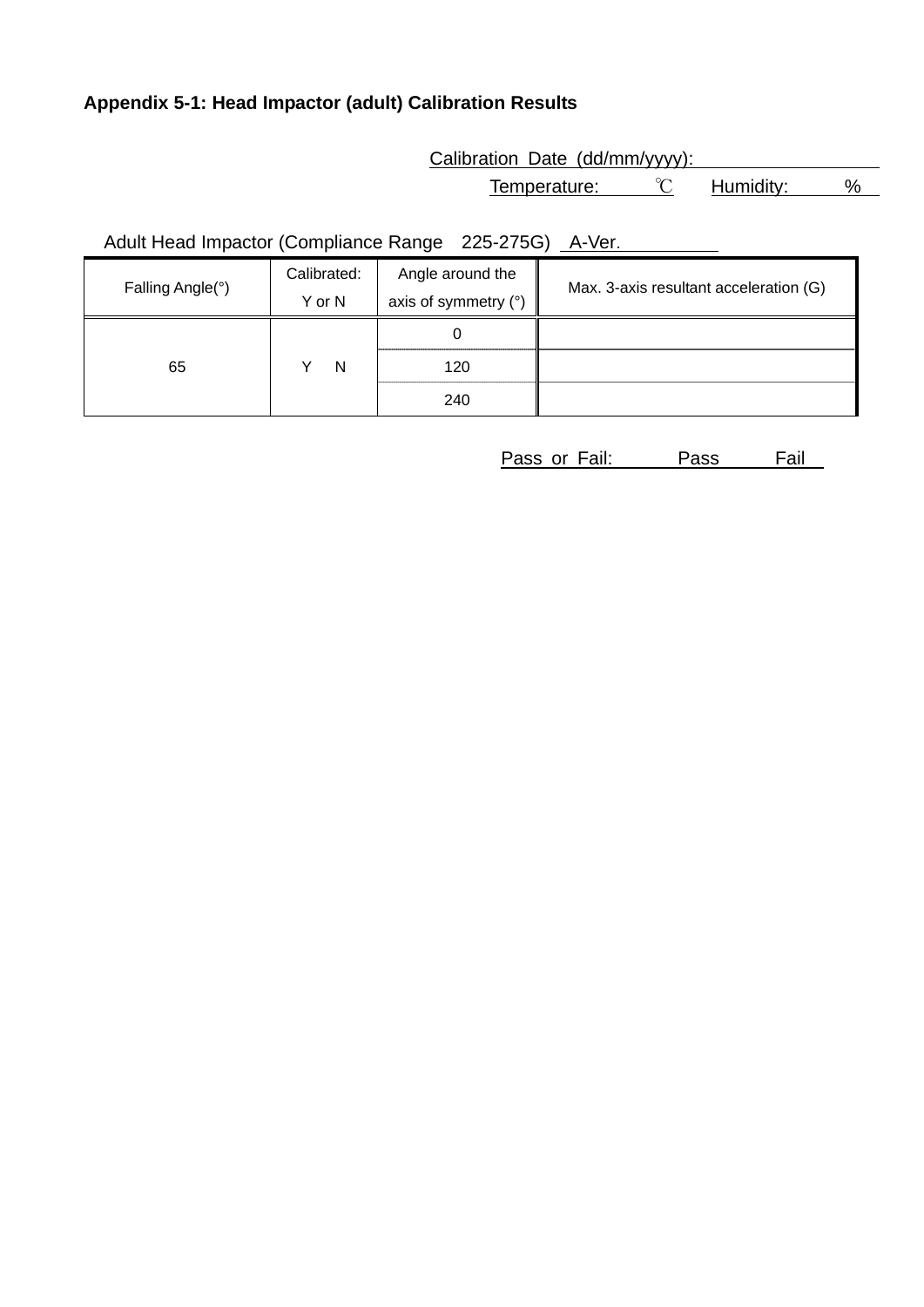# **Appendix 5-2**:**Head Impactor (Child) Calibration Results**

Calibration Date (dd/mm/yyyy):

Temperature: <u>℃</u> Humidity: %

Child Head Impactor (Compliance Range 245-300G) C-Ver.

| Falling Angle(°) | Calibrated: | Angle around the       | Max. 3-axis resultant acceleration (G) |
|------------------|-------------|------------------------|----------------------------------------|
|                  | Y or N      | axis of symmetry $(°)$ |                                        |
|                  |             |                        |                                        |
| 50               | N           | 120                    |                                        |
|                  |             | 240                    |                                        |

Pass or Fail: Pass Fail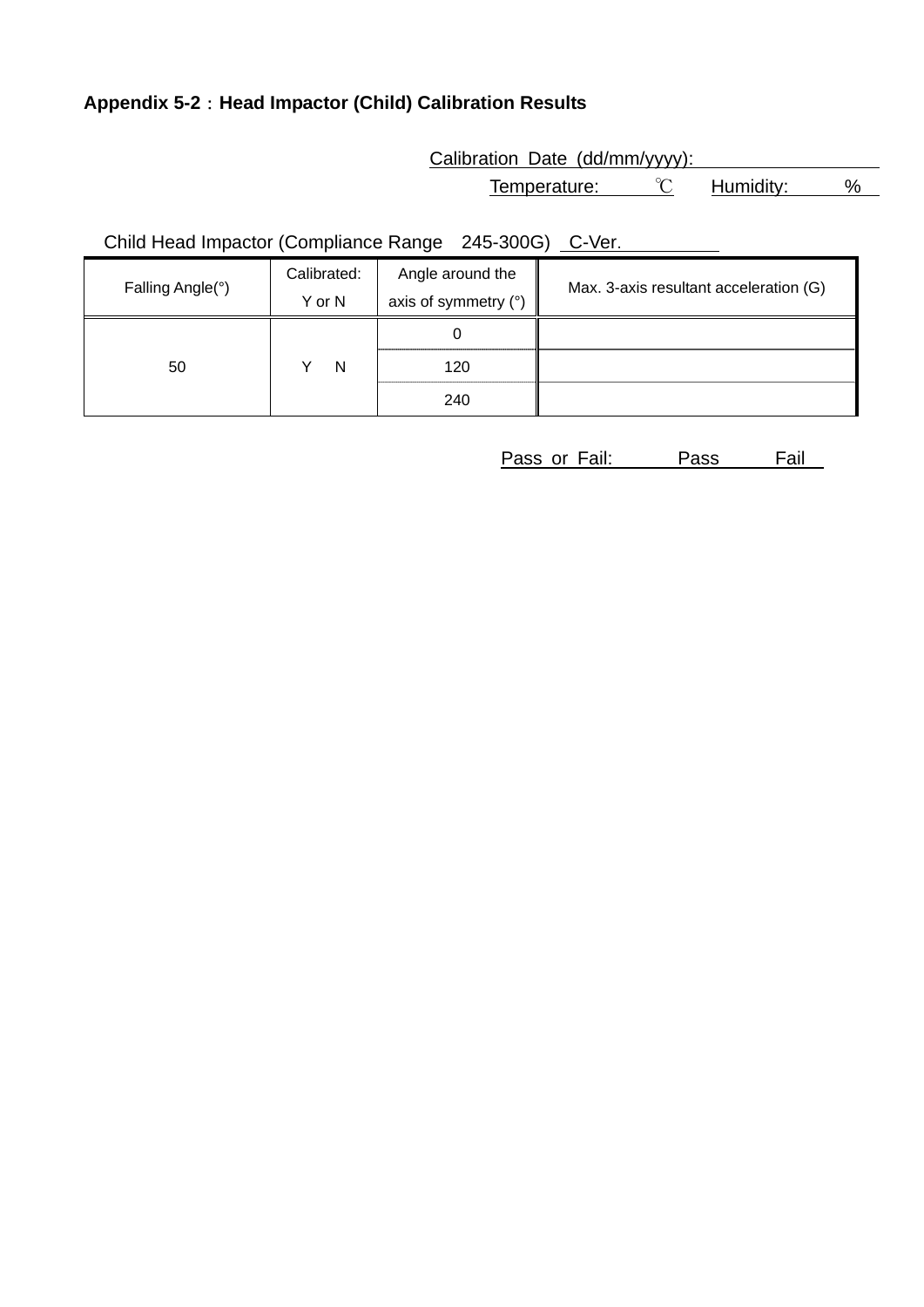# **Appendix 6: Recording Temperature and Humidity**

| Head Impactor Type: Adult, Child              |               |      |      |
|-----------------------------------------------|---------------|------|------|
| Head Impactor Soak Start Time: day month year |               |      | min. |
| Soak start time temperature:                  | °C, Humidity: | $\%$ |      |

# Head Impactor Temperature at Time of Use

| Test No. | Temperature( $\degree$ C) | Humidity(%) | Test date/time |
|----------|---------------------------|-------------|----------------|
|          |                           |             |                |
|          |                           |             |                |
|          |                           |             |                |
|          |                           |             |                |
|          |                           |             |                |
|          |                           |             |                |
|          |                           |             |                |
|          |                           |             |                |
|          |                           |             |                |
|          |                           |             |                |
|          |                           |             |                |
|          |                           |             |                |
|          |                           |             |                |
|          |                           |             |                |
|          |                           |             |                |
|          |                           |             |                |
|          |                           |             |                |
|          |                           |             |                |
|          |                           |             |                |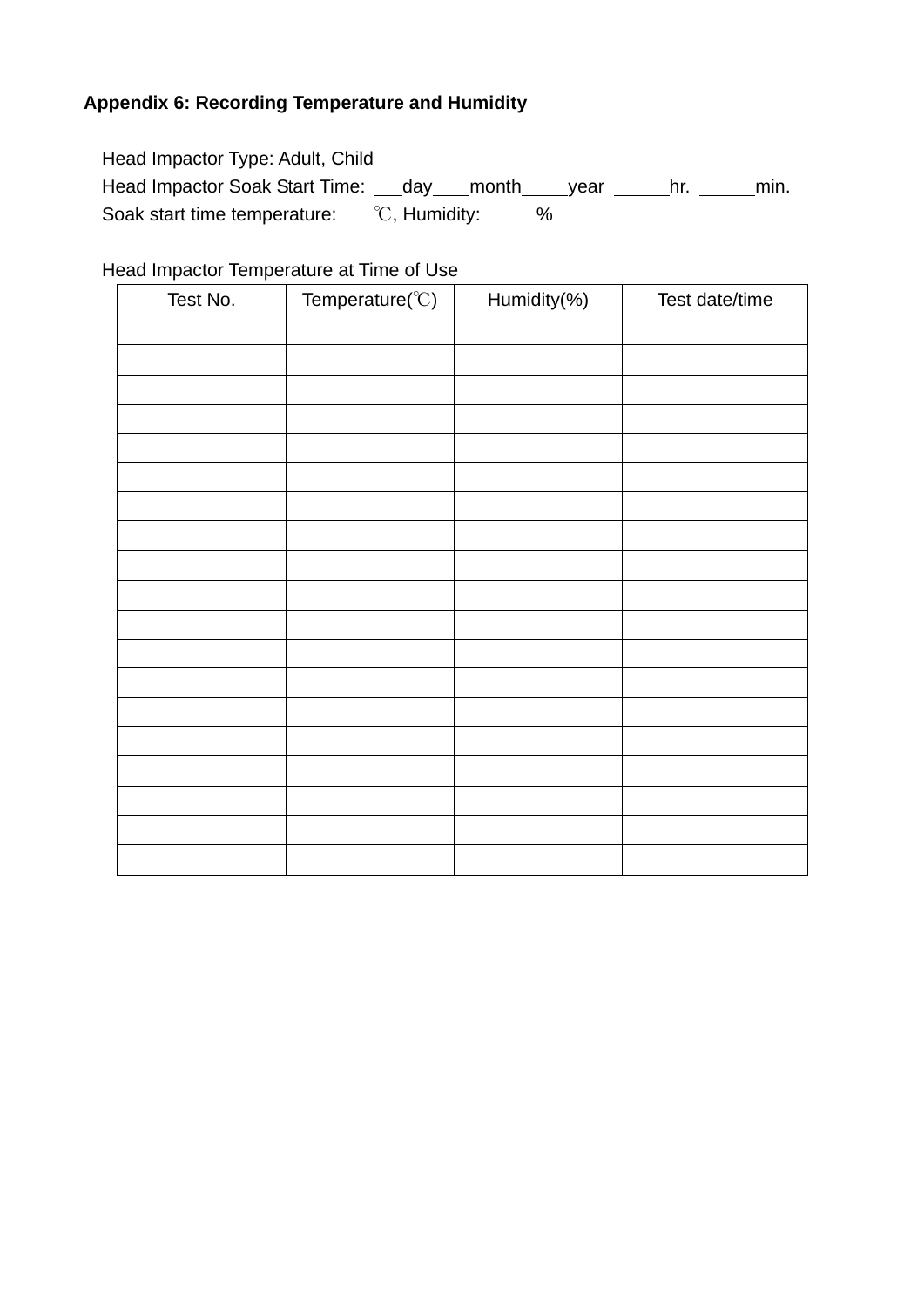## Appendix 7: Window Glass Full Score Grid Instructions [For entry by Vehicle Manufacturer

Mark the point 165mm from the window glass ceramic and indicate the grid point in default green.

Instruction Diagram

|  | $\le$ Full Score Grid Instruction Table $>$ |  |
|--|---------------------------------------------|--|
|  |                                             |  |
|  |                                             |  |

|                   | Grid                               |                 |  |
|-------------------|------------------------------------|-----------------|--|
|                   | *A: adult, C: child, (row, column) |                 |  |
|                   |                                    | 16              |  |
| $\overline{2}$    |                                    |                 |  |
| 3                 |                                    | 18              |  |
| 4                 |                                    | 19              |  |
| 5                 |                                    | 20              |  |
| 6                 |                                    | 21              |  |
| 7                 |                                    | $\overline{22}$ |  |
| 8                 |                                    | 23              |  |
| 9                 |                                    | $\overline{24}$ |  |
| 10                |                                    | $\overline{25}$ |  |
|                   |                                    | 26              |  |
| $1\overline{2}$ . |                                    | $\overline{27}$ |  |
| 13                |                                    | 28              |  |
| 4                 |                                    | 29              |  |
| $\overline{15}$   |                                    | 30              |  |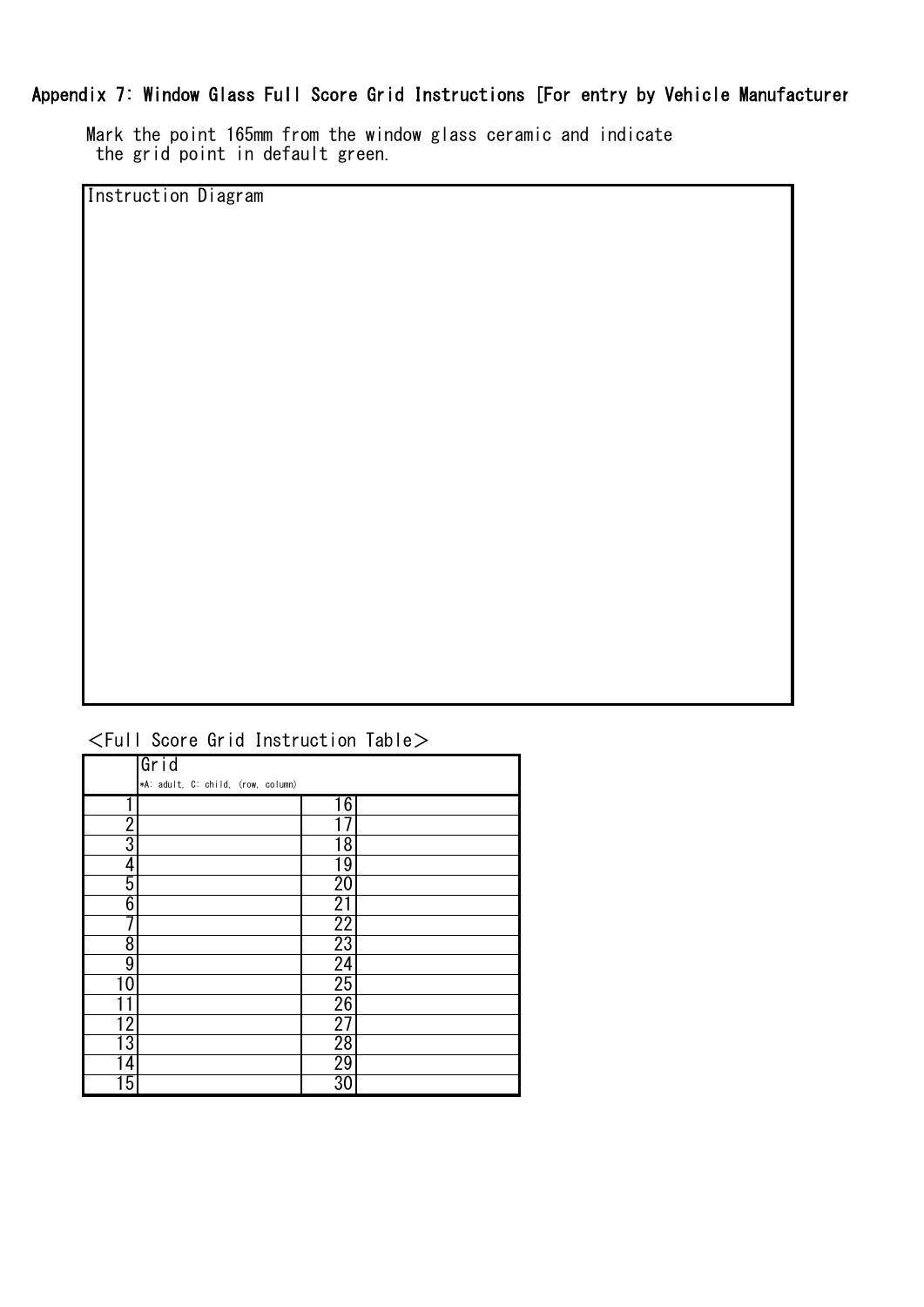#### **Head Impactor Specifications**

#### **1. Head Impactor Size and Mass**

The head impactor shall be a hard 165±1.0mm diameter sphere covered with a soft film with a thickness of 14 $\pm$ 0.5mm. The head impactor's center of gravity shall be within a range of  $\pm$ 2mm from the surface's geometric center. Additionally, the accelerometer must be equipped with a device that reduces resonance phenomena, such that the test is not adversely affected.

The head impactor's resonate frequency must be above 5,000Hz.

The mass and inertia moment shall be as follows:

|                                            | Adult head impactor               | Child head impactor               |  |
|--------------------------------------------|-----------------------------------|-----------------------------------|--|
| Mass:                                      | 4.5±0.1kg                         | 3.5±0.07kg                        |  |
| Inertia moment around the propulsion axis: | $0.0075 - 0.020$ kgm <sup>2</sup> | $0.0075 - 0.020$ kgm <sup>2</sup> |  |

#### **2. Attaching the Accelerometer**

Attach one 3-axis (or three 1-axis) accelerometer to the head impactor. Install one of the accelerometer's axes vertically in relation to Attachment Surface A (see Figure 3.1 and 3.2), with a sensitivity position with a radius of 1mm, and a cylindrical tolerance zone of 20mm in length. The tolerance area's center line shall be vertical in relation to the attachment surface, and its midpoint shall be consistent with the center of the head impactor.

A 2-axis accelerometer's sensitivity axes shall both be vertically aligned with each other and aligned perpendicularly in relation to Attachment Surface A, with a radius in a spherical tolerance range of 10mm. The tolerance area's midpoint shall be consistent with the center of the head impactor.

The instrument response value in relation to the accelerometer shall have its frequency class (CFC) and amplitude range (CAC) set to JIS D1050 1998 (or ISO 6487: 2000), and at 1,000Hz and 5,000m/s<sup>2</sup> respectively.



 $6.165$ Skin Sphere End Plate Accelerometer Mount

**Figure 3.1: Adult Head Impactor Figure 3.2: Child Head Impactor**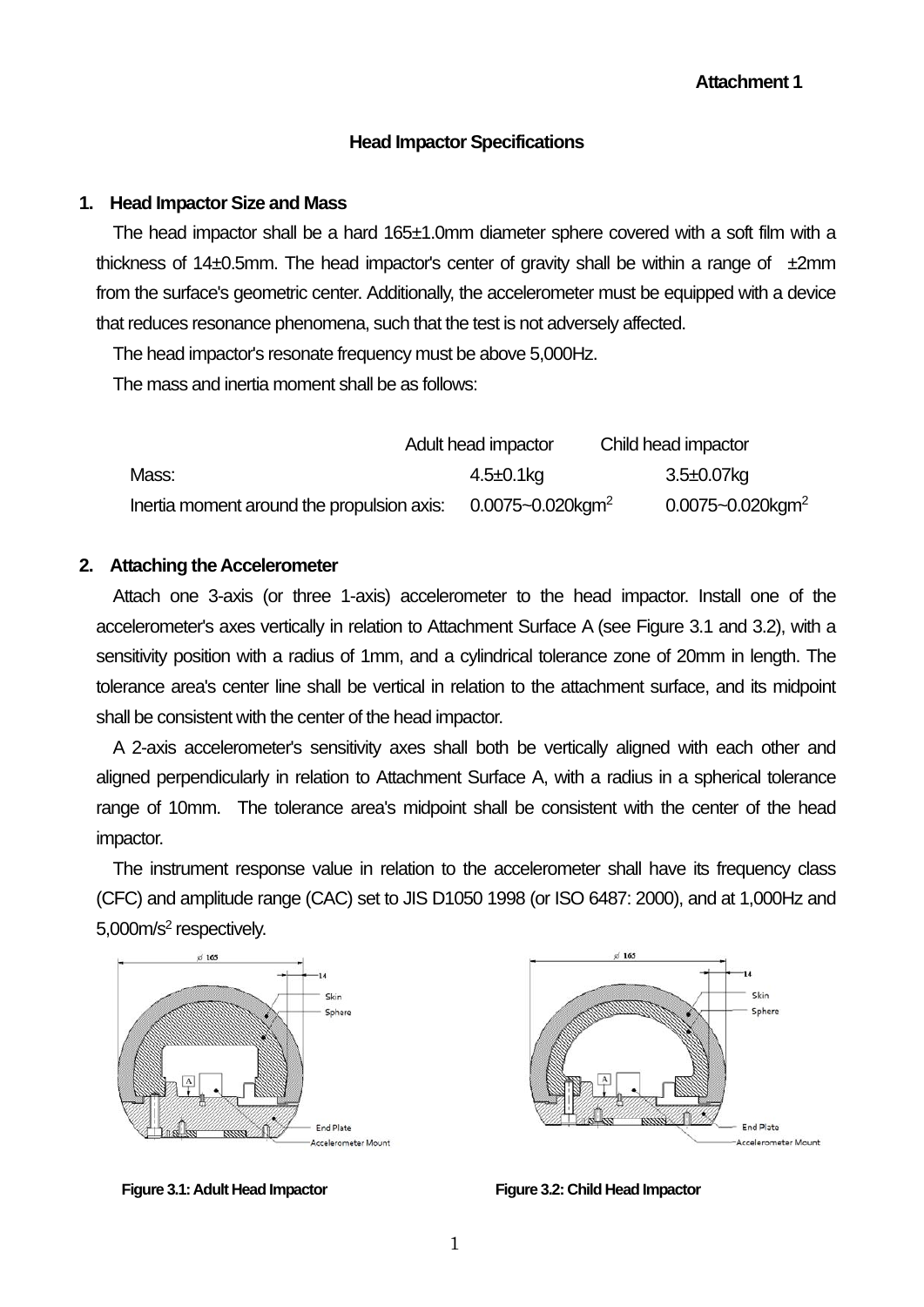## **3. Head Impactor Licensing**

When the head impactors are tested by the order below, the 3-axsis resultant acceleration from the head impactor's center of gravity must be within the following ranges:

- Adult Head Impactor  $225 275$  G (2206 2695 m/s<sup>2</sup>)
- $\cdot$  Child Head Impactor  $245 300$  G (2401 2940 m/s<sup>2</sup>)

## **3.1 Measuring Device**

Set the instrument response value CFC and CAC (to the accelerometer), as JISD 1050 1998 (ISO 6487 2000), and 1,000 Hz and 5,000 m/s<sup>2</sup>, respectively.

## **3.2 Temperature Conditions**

The head impactor shall be soaked in an environment for at least 4 hours that is  $20\pm2^{\circ}\text{C}$ , with a relative humidity of 10-70%.

## **3.3 Test Order**

(1) The head impactor shall be suspended from a drop rig as shown in Figure 3.3.



Figure 3.3: Head Impactor Calibration Test Procedure

- (2) The head impactor shall be dropped from a height of 376±1mm onto a hard steel plate that is flat, horizontal, clean, dry, and has a surface finish of 0.2 - 2.0 micrometers, a thickness greater than 50mm,and a surface greater than 300mm in all directions.
- (3) The head impactor's drop angle shall be 65°for an adult impactor and 50°for a child impactor.
- (4) The head impactor's support shall ensure that the impactor does not rotate while falling.